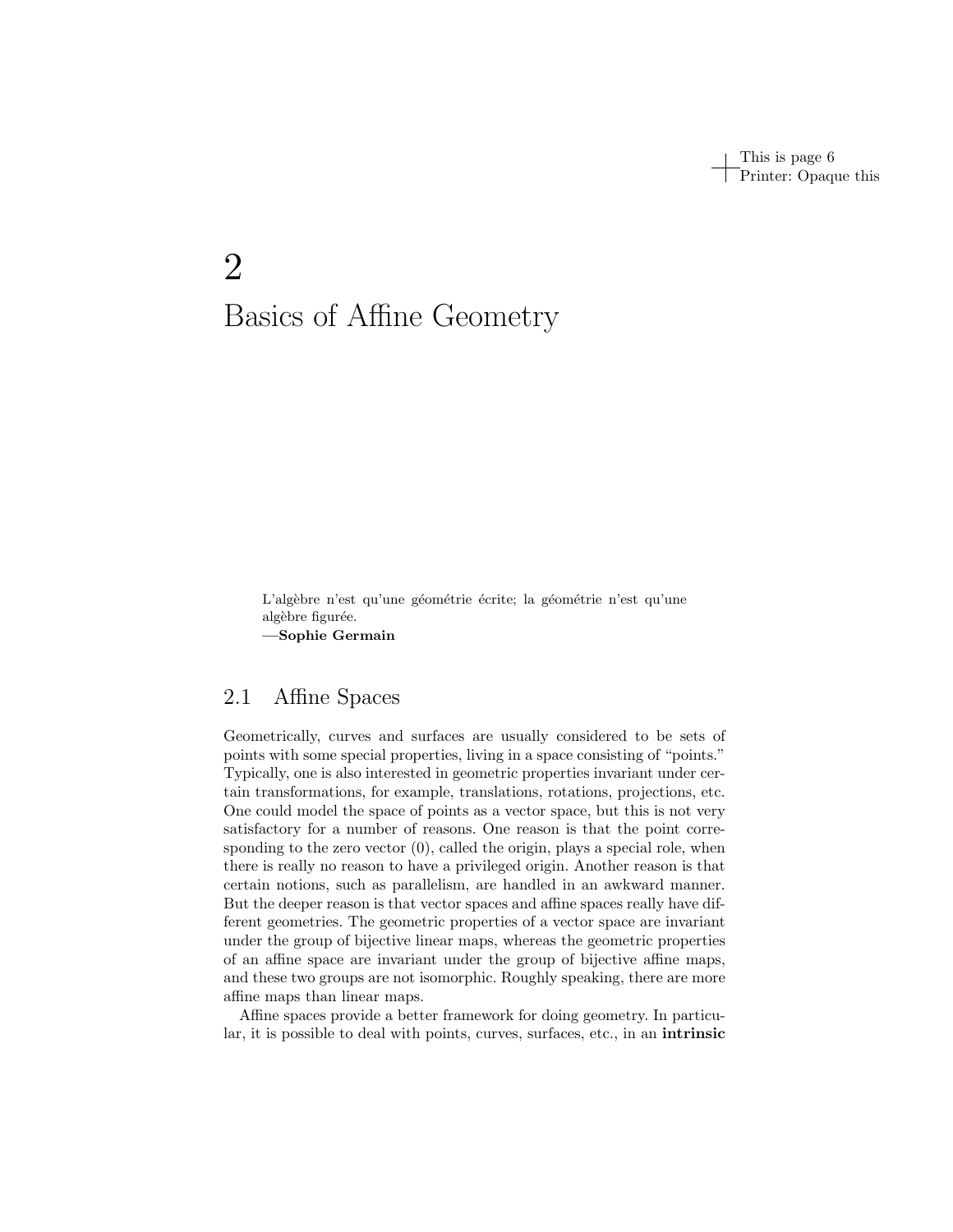manner, that is, independently of any specific choice of a coordinate system. As in physics, this is highly desirable to really understand what is going on. Of course, coordinate systems have to be chosen to finally carry out computations, but one should learn to resist the temptation to resort to coordinate systems until it is really necessary.

Affine spaces are the right framework for dealing with motions, trajectories, and physical forces, among other things. Thus, affine geometry is crucial to a clean presentation of kinematics, dynamics, and other parts of physics (for example, elasticity). After all, a rigid motion is an affine map, but not a linear map in general. Also, given an  $m \times n$  matrix A and a vector  $b \in \mathbb{R}^m$ , the set  $U = \{x \in \mathbb{R}^n \mid Ax = b\}$  of solutions of the system  $Ax = b$ is an affine space, but not a vector space (linear space) in general.

#### Use coordinate systems only when needed!

This chapter proceeds as follows. We take advantage of the fact that almost every affine concept is the counterpart of some concept in linear algebra. We begin by defining affine spaces, stressing the physical interpretation of the definition in terms of points (particles) and vectors (forces). Corresponding to linear combinations of vectors, we define affine combinations of points (barycenters), realizing that we are forced to restrict our attention to families of scalars adding up to 1. Corresponding to linear subspaces, we introduce affine subspaces as subsets closed under affine combinations. Then, we characterize affine subspaces in terms of certain vector spaces called their directions. This allows us to define a clean notion of parallelism. Next, corresponding to linear independence and bases, we define affine independence and affine frames. We also define convexity. Corresponding to linear maps, we define affine maps as maps preserving affine combinations. We show that every affine map is completely defined by the image of one point and a linear map. Then, we investigate briefly some simple affine maps, the translations and the central dilatations. At this point, we give a glimpse of affine geometry. We prove the theorems of Thales, Pappus, and Desargues. After this, the definition of affine hyperplanes in terms of affine forms is reviewed. The section ends with a closer look at the intersection of affine subspaces.

Our presentation of affine geometry is far from being comprehensive, and it is biased toward the algorithmic geometry of curves and surfaces. For more details, the reader is referred to Pedoe [136], Snapper and Troyer [160], Berger [12, 13], Coxeter [35], Samuel [146], Tisseron [169], and Hilbert and Cohn-Vossen [84].

Suppose we have a particle moving in 3D space and that we want to describe the trajectory of this particle. If one looks up a good textbook on dynamics, such as Greenwood [79], one finds out that the particle is modeled as a point, and that the position of this point  $x$  is determined with respect to a "frame" in  $\mathbb{R}^3$  by a vector. Curiously, the notion of a frame is rarely defined precisely, but it is easy to infer that a frame is a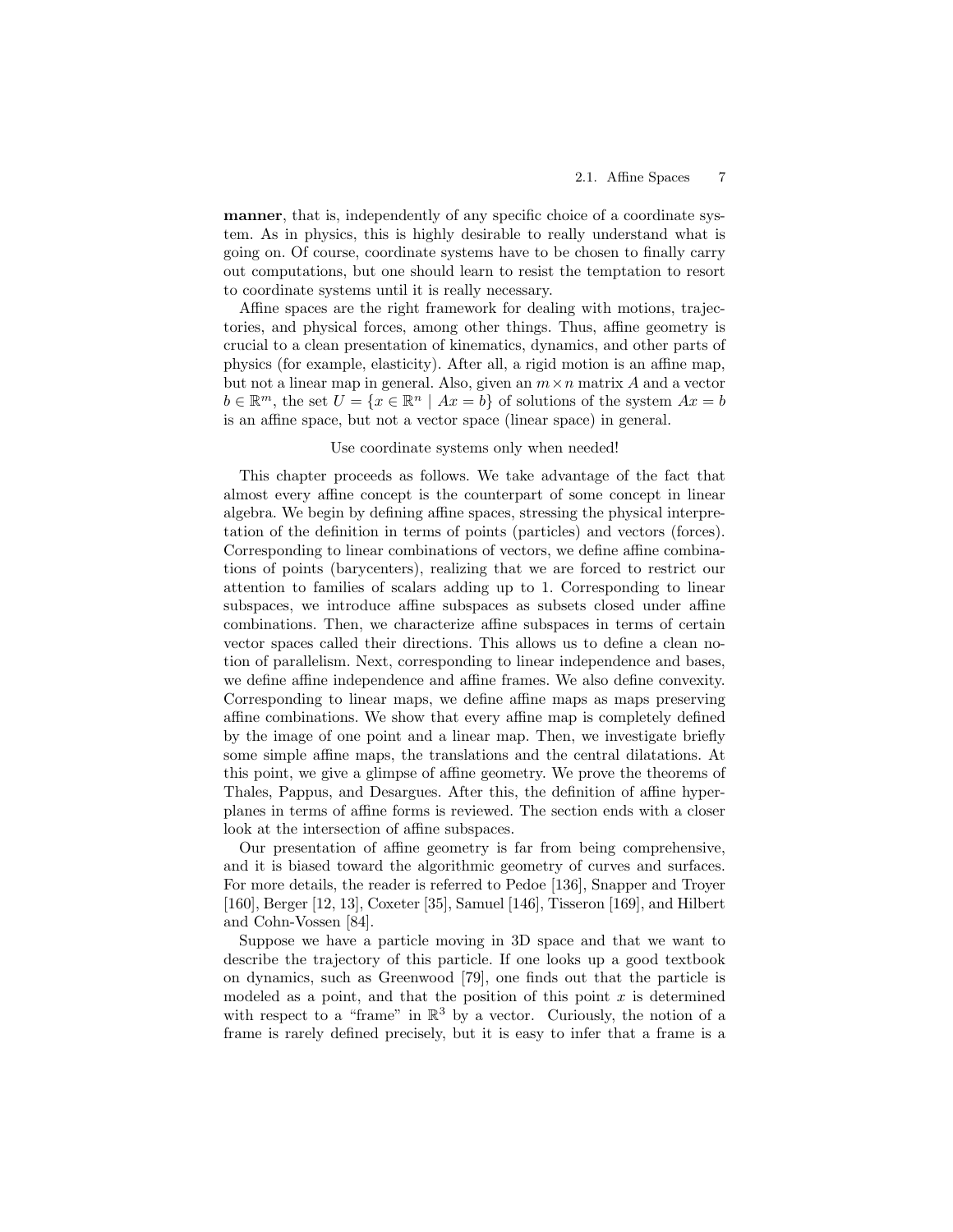

Figure 2.1. Points and free vectors

pair  $(O,(e_1,e_2,e_3))$  consisting of an origin O (which is a point) together with a basis of three vectors  $(e_1, e_2, e_3)$ . For example, the standard frame in  $\mathbb{R}^3$  has origin  $O = (0, 0, 0)$  and the basis of three vectors  $e_1 = (1, 0, 0)$ ,  $e_2 = (0, 1, 0)$ , and  $e_3 = (0, 0, 1)$ . The position of a point x is then defined by the "unique vector" from  $O$  to  $x$ .

But wait a minute, this definition seems to be defining frames and the position of a point without defining what a point is! Well, let us identify points with elements of  $\mathbb{R}^3$ . If so, given any two points  $a = (a_1, a_2, a_3)$  and  $b = (b_1, b_2, b_3)$ , there is a unique free vector, denoted by **ab**, from a to b, the vector  $ab = (b_1 - a_1, b_2 - a_2, b_3 - a_3)$ . Note that

$$
b = a + ab,
$$

addition being understood as addition in  $\mathbb{R}^3$ . Then, in the standard frame, given a point  $x = (x_1, x_2, x_3)$ , the position of x is the vector  $\mathbf{O}x =$  $(x_1, x_2, x_3)$ , which coincides with the point itself. In the standard frame, points and vectors are identified. Points and free vectors are illustrated in Figure 2.1.

What if we pick a frame with a different origin, say  $\Omega = (\omega_1, \omega_2, \omega_3)$ , but the same basis vectors  $(e_1, e_2, e_3)$ ? This time, the point  $x = (x_1, x_2, x_3)$  is defined by two position vectors:

$$
\mathbf{Ox} = (x_1, x_2, x_3)
$$

in the frame  $(O,(e_1,e_2,e_3))$  and

$$
\mathbf{\Omega}\mathbf{x} = (x_1 - \omega_1, x_2 - \omega_2, x_3 - \omega_3)
$$

in the frame  $(\Omega, (e_1, e_2, e_3))$ .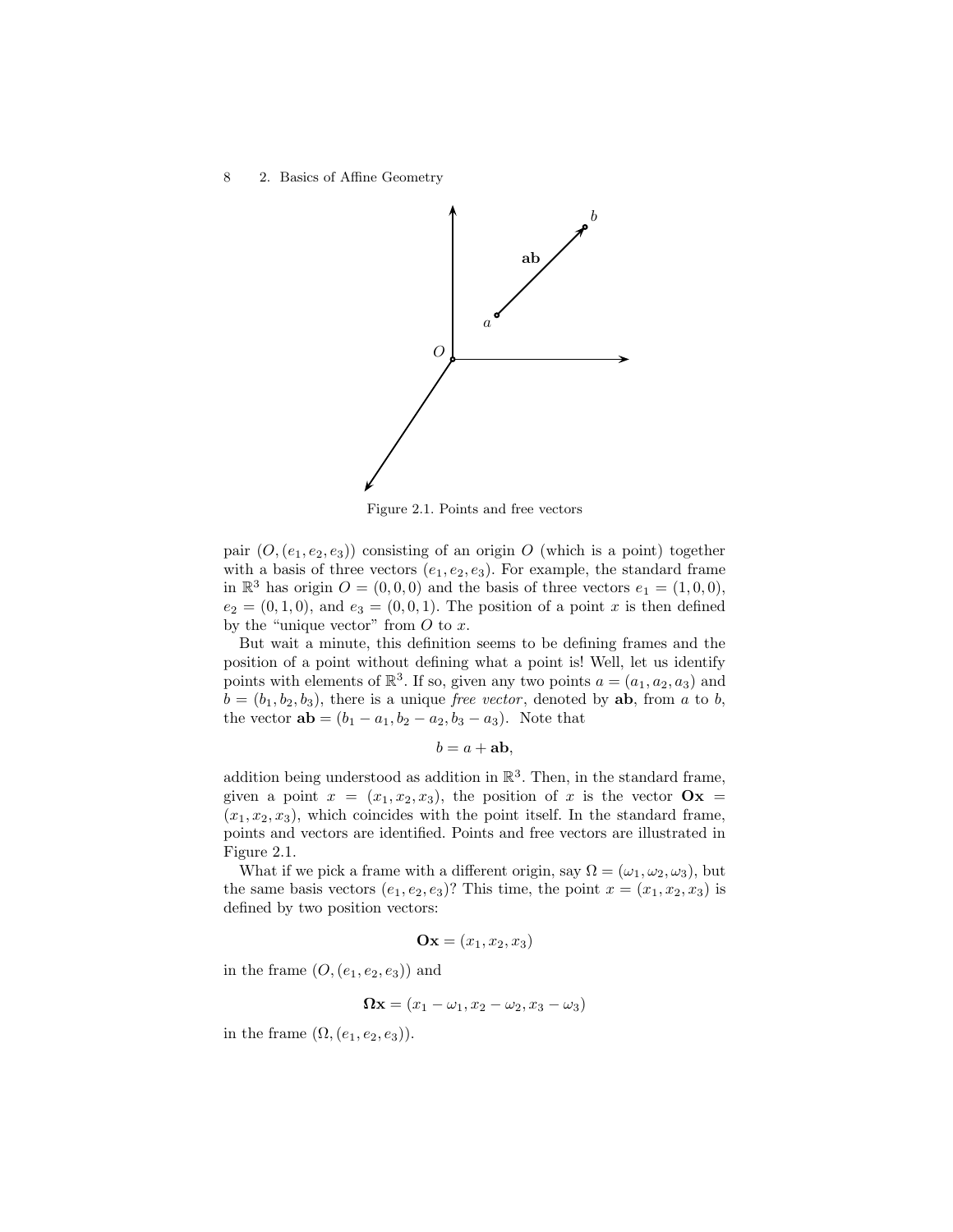This is because

#### $\mathbf{Ox} = \mathbf{O}\mathbf{\Omega} + \mathbf{\Omega}\mathbf{x}$  and  $\mathbf{O}\mathbf{\Omega} = (\omega_1, \omega_2, \omega_3).$

We note that in the second frame  $(\Omega, (e_1, e_2, e_3))$ , points and position vectors are no longer identified. This gives us evidence that points are not vectors. It may be computationally convenient to deal with points using position vectors, but such a treatment is not frame invariant, which has undesirable effets.

Inspired by physics, we deem it important to define points and properties of points that are frame invariant. An undesirable side effect of the present approach shows up if we attempt to define linear combinations of points. First, let us review the notion of linear combination of vectors. Given two vectors u and v of coordinates  $(u_1, u_2, u_3)$  and  $(v_1, v_2, v_3)$  with respect to the basis  $(e_1, e_2, e_3)$ , for any two scalars  $\lambda, \mu$ , we can define the linear combination  $\lambda u + \mu v$  as the vector of coordinates

$$
(\lambda u_1 + \mu v_1, \lambda u_2 + \mu v_2, \lambda u_3 + \mu v_3).
$$

If we choose a different basis  $(e'_1, e'_2, e'_3)$  and if the matrix P expressing the vectors  $(e'_1, e'_2, e'_3)$  over the basis  $(e_1, e_2, e_3)$  is

$$
P = \begin{pmatrix} a_1 & b_1 & c_1 \\ a_2 & b_2 & c_2 \\ a_3 & b_3 & c_3 \end{pmatrix},
$$

which means that the columns of  $P$  are the coordinates of the  $e'_{j}$  over the basis  $(e_1, e_2, e_3)$ , since

$$
u_1e_1 + u_2e_2 + u_3e_3 = u'_1e'_1 + u'_2e'_2 + u'_3e'_3
$$

and

$$
v_1e_1 + v_2e_2 + v_3e_3 = v'_1e'_1 + v'_2e'_2 + v'_3e'_3,
$$

it is easy to see that the coordinates  $(u_1, u_2, u_3)$  and  $(v_1, v_2, v_3)$  of u and v with respect to the basis  $(e_1, e_2, e_3)$  are given in terms of the coordinates  $(u_1',u_2',u_3')$  and  $(v_1',v_2',v_3')$  of u and v with respect to the basis  $(e_1',e_2',e_3')$ by the matrix equations

$$
\begin{pmatrix} u_1 \\ u_2 \\ u_3 \end{pmatrix} = P \begin{pmatrix} u'_1 \\ u'_2 \\ u'_3 \end{pmatrix} \quad \text{and} \quad \begin{pmatrix} v_1 \\ v_2 \\ v_3 \end{pmatrix} = P \begin{pmatrix} v'_1 \\ v'_2 \\ v'_3 \end{pmatrix}.
$$

From the above, we get

$$
\begin{pmatrix} u_1' \\ u_2' \\ u_3' \end{pmatrix} = P^{-1} \begin{pmatrix} u_1 \\ u_2 \\ u_3 \end{pmatrix} \quad \text{and} \quad \begin{pmatrix} v_1' \\ v_2' \\ v_3' \end{pmatrix} = P^{-1} \begin{pmatrix} v_1 \\ v_2 \\ v_3 \end{pmatrix},
$$

and by linearity, the coordinates

$$
(\lambda u'_1 + \mu v'_1, \lambda u'_2 + \mu v'_2, \lambda u'_3 + \mu v'_3)
$$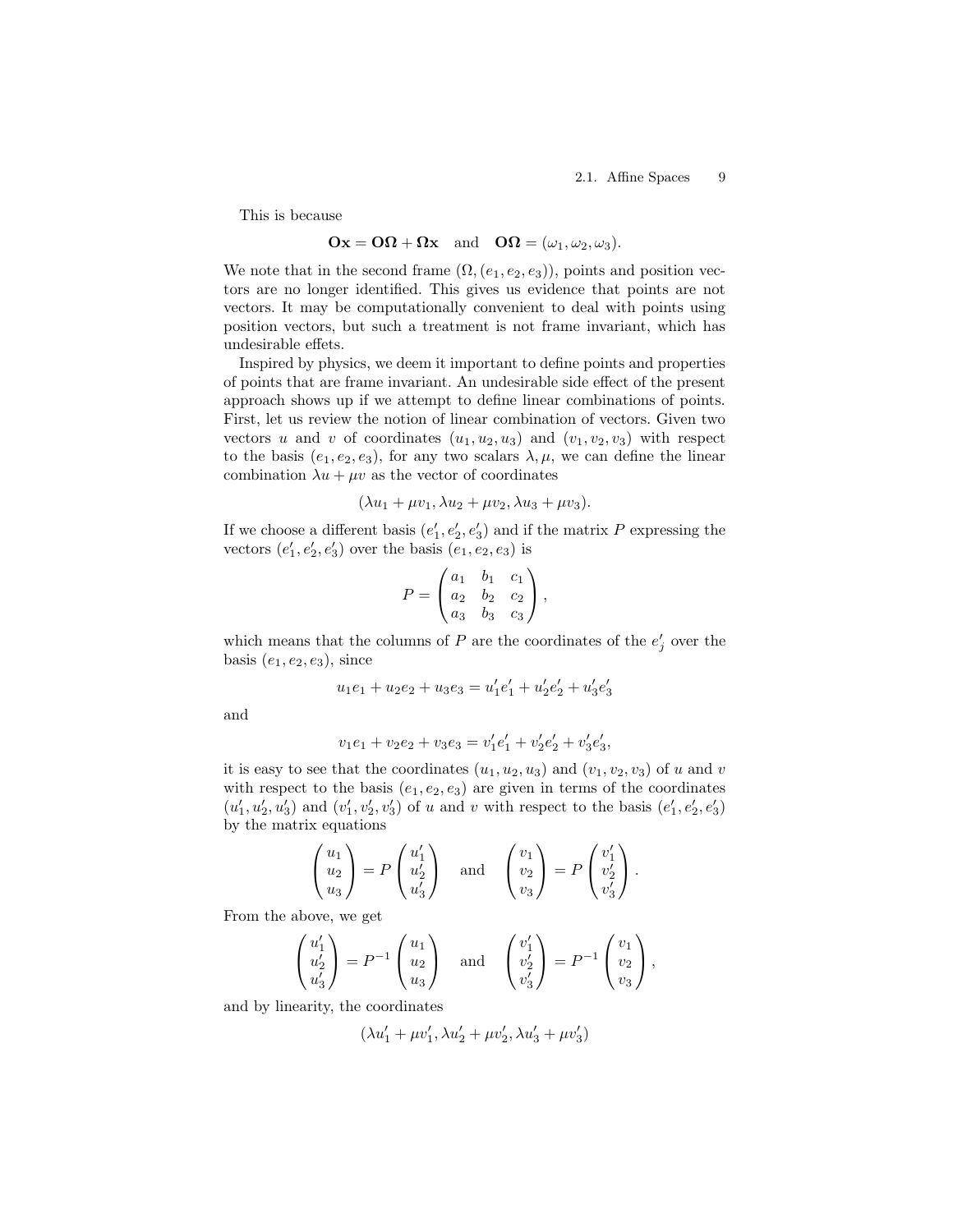of  $\lambda u + \mu v$  with respect to the basis  $(e'_1, e'_2, e'_3)$  are given by

$$
\begin{pmatrix} \lambda u_1' + \mu v_1' \\ \lambda u_2' + \mu v_2' \\ \lambda u_3' + \mu v_3' \end{pmatrix} = \lambda P^{-1} \begin{pmatrix} u_1 \\ u_2 \\ u_3 \end{pmatrix} + \mu P^{-1} \begin{pmatrix} v_1 \\ v_2 \\ v_3 \end{pmatrix} = P^{-1} \begin{pmatrix} \lambda u_1 + \mu v_1 \\ \lambda u_2 + \mu v_2 \\ \lambda u_3 + \mu v_3 \end{pmatrix}.
$$

Everything worked out because the change of basis does not involve a change of origin. On the other hand, if we consider the change of frame from the frame  $(O,(e_1,e_2,e_3))$  to the frame  $(\Omega,(e_1,e_2,e_3))$ , where  $\mathbf{O}\Omega =$  $(\omega_1, \omega_2, \omega_3)$ , given two points a, b of coordinates  $(a_1, a_2, a_3)$  and  $(b_1, b_2, b_3)$ with respect to the frame  $(O, (e_1, e_2, e_3))$  and of coordinates  $(a'_1, a'_2, a'_3)$  and  $(b'_1, b'_2, b'_3)$  with respect to the frame  $(\Omega, (e_1, e_2, e_3))$ , since

$$
(a'_1, a'_2, a'_3) = (a_1 - \omega_1, a_2 - \omega_2, a_3 - \omega_3)
$$

and

$$
(b'_1, b'_2, b'_3) = (b_1 - \omega_1, b_2 - \omega_2, b_3 - \omega_3),
$$

the coordinates of  $\lambda a + \mu b$  with respect to the frame  $(O,(e_1, e_2, e_3))$  are

$$
(\lambda a_1 + \mu b_1, \lambda a_2 + \mu b_2, \lambda a_3 + \mu b_3),
$$

but the coordinates

$$
(\lambda a_1'+\mu b_1',\lambda a_2'+\mu b_2',\lambda a_3'+\mu b_3')
$$

of  $\lambda a + \mu b$  with respect to the frame  $(\Omega, (e_1, e_2, e_3))$  are

$$
(\lambda a_1 + \mu b_1 - (\lambda + \mu)\omega_1, \lambda a_2 + \mu b_2 - (\lambda + \mu)\omega_2, \lambda a_3 + \mu b_3 - (\lambda + \mu)\omega_3),
$$

which are different from

$$
(\lambda a_1 + \mu b_1 - \omega_1, \lambda a_2 + \mu b_2 - \omega_2, \lambda a_3 + \mu b_3 - \omega_3),
$$

unless  $\lambda + \mu = 1$ .

Thus, we have discovered a major difference between vectors and points: The notion of linear combination of vectors is basis independent, but the notion of linear combination of points is frame dependent. In order to salvage the notion of linear combination of points, some restriction is needed: The scalar coefficients must add up to 1.

A clean way to handle the problem of frame invariance and to deal with points in a more intrinsic manner is to make a clearer distinction between points and vectors. We duplicate  $\mathbb{R}^3$  into two copies, the first copy corresponding to points, where we forget the vector space structure, and the second copy corresponding to free vectors, where the vector space structure is important. Furthermore, we make explicit the important fact that the vector space  $\mathbb{R}^3$  acts on the set of points  $\mathbb{R}^3$ : Given any **point**  $a = (a_1, a_2, a_3)$  and any vector  $v = (v_1, v_2, v_3)$ , we obtain the point

$$
a + v = (a_1 + v_1, a_2 + v_2, a_3 + v_3),
$$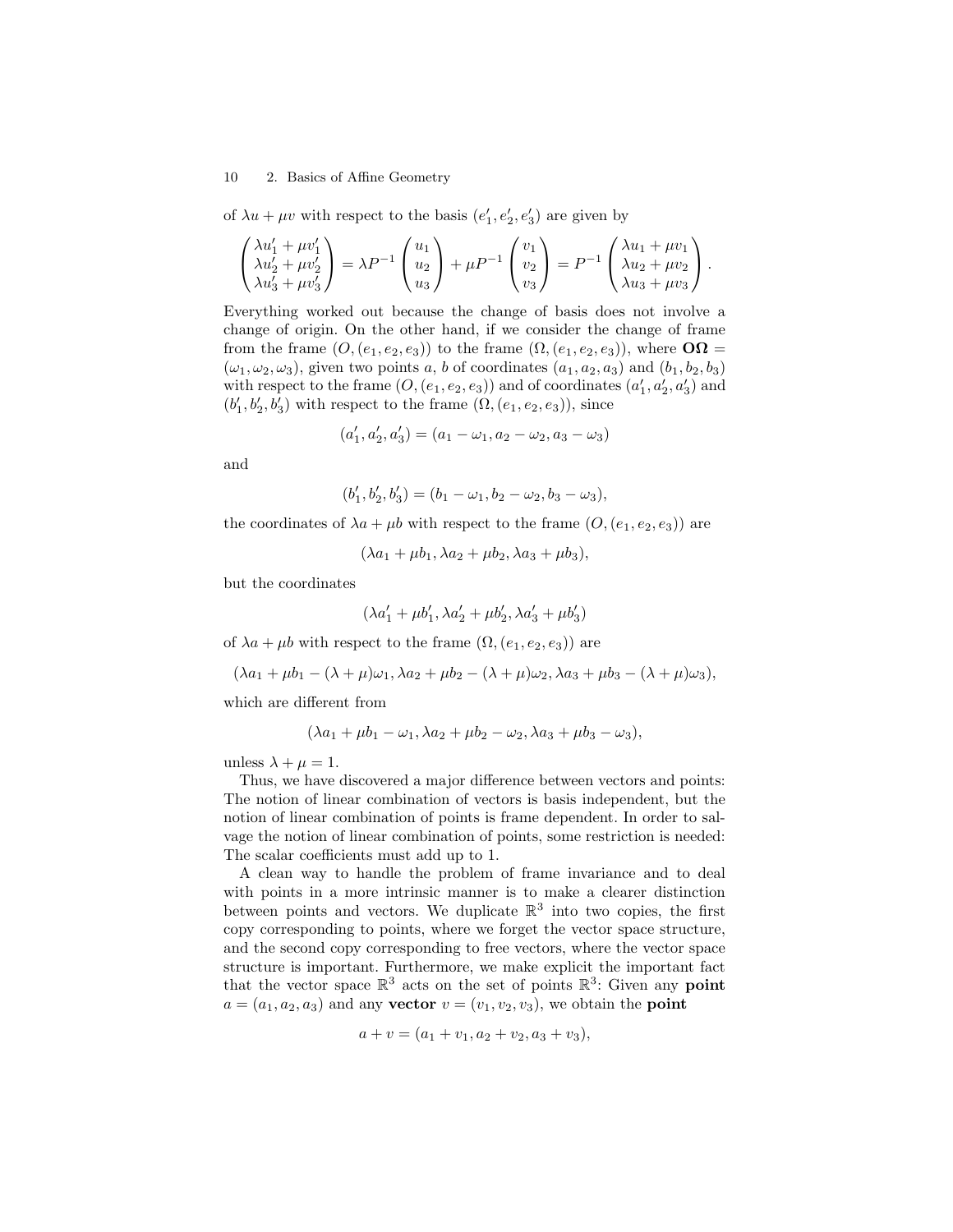which can be thought of as the result of translating  $a$  to  $b$  using the vector v. We can imagine that v is placed such that its origin coincides with a and that its tip coincides with b. This action  $\div \mathbb{R}^3 \times \mathbb{R}^3 \to \mathbb{R}^3$  satisfies some crucial properties. For example,

$$
a + 0 = a,
$$
  

$$
(a + u) + v = a + (u + v),
$$

and for any two points  $a, b$ , there is a unique free vector **ab** such that

$$
b = a + ab.
$$

It turns out that the above properties, although trivial in the case of  $\mathbb{R}^3$ , are all that is needed to define the abstract notion of affine space (or affine structure). The basic idea is to consider two (distinct) sets E and  $\overrightarrow{E}$ , where E is a set of points (with no structure) and  $\overrightarrow{E}$  is a vector space (of free vectors) acting on the set E.

Did you say "A fine space"?

Intuitively, we can think of the elements of  $\overrightarrow{E}$  as forces moving the points in  $E$ , considered as physical particles. The effect of applying a force (free vector)  $u \in \overrightarrow{E}$  to a point  $a \in E$  is a translation. By this, we mean that for every force  $u \in \overrightarrow{E}$ , the action of the force u is to "move" every point  $a \in E$  to the point  $a + u \in E$  obtained by the translation corresponding to u viewed as a vector. Since translations can be composed, it is natural that  $\overrightarrow{E}$  is a vector space.

For simplicity, it is assumed that all vector spaces under consideration are defined over the field R of real numbers. Most of the definitions and results also hold for an arbitrary field  $K$ , although some care is needed when dealing with fields of characteristic different from zero (see the problems). It is also assumed that all families  $(\lambda_i)_{i\in I}$  of scalars have finite support. Recall that a family  $(\lambda_i)_{i\in I}$  of scalars has *finite support* if  $\lambda_i = 0$  for all  $i \in I - J$ , where J is a finite subset of I. Obviously, finite families of scalars have finite support, and for simplicity, the reader may assume that all families of scalars are finite. The formal definition of an affine space is as follows.

Definition 2.1.1 An *affine space* is either the degenerate space reduced to the empty set, or a triple  $\langle E, \overrightarrow{E}, + \rangle$  consisting of a nonempty set E (of *points*), a vector space  $\overrightarrow{E}$  (of *translations*, or *free vectors*), and an action  $+: E \times \overrightarrow{E} \to E$ , satisfying the following conditions.

- (A1)  $a + 0 = a$ , for every  $a \in E$ .
- (A2)  $(a+u)+v=a+(u+v)$ , for every  $a \in E$ , and every  $u, v \in \overrightarrow{E}$ .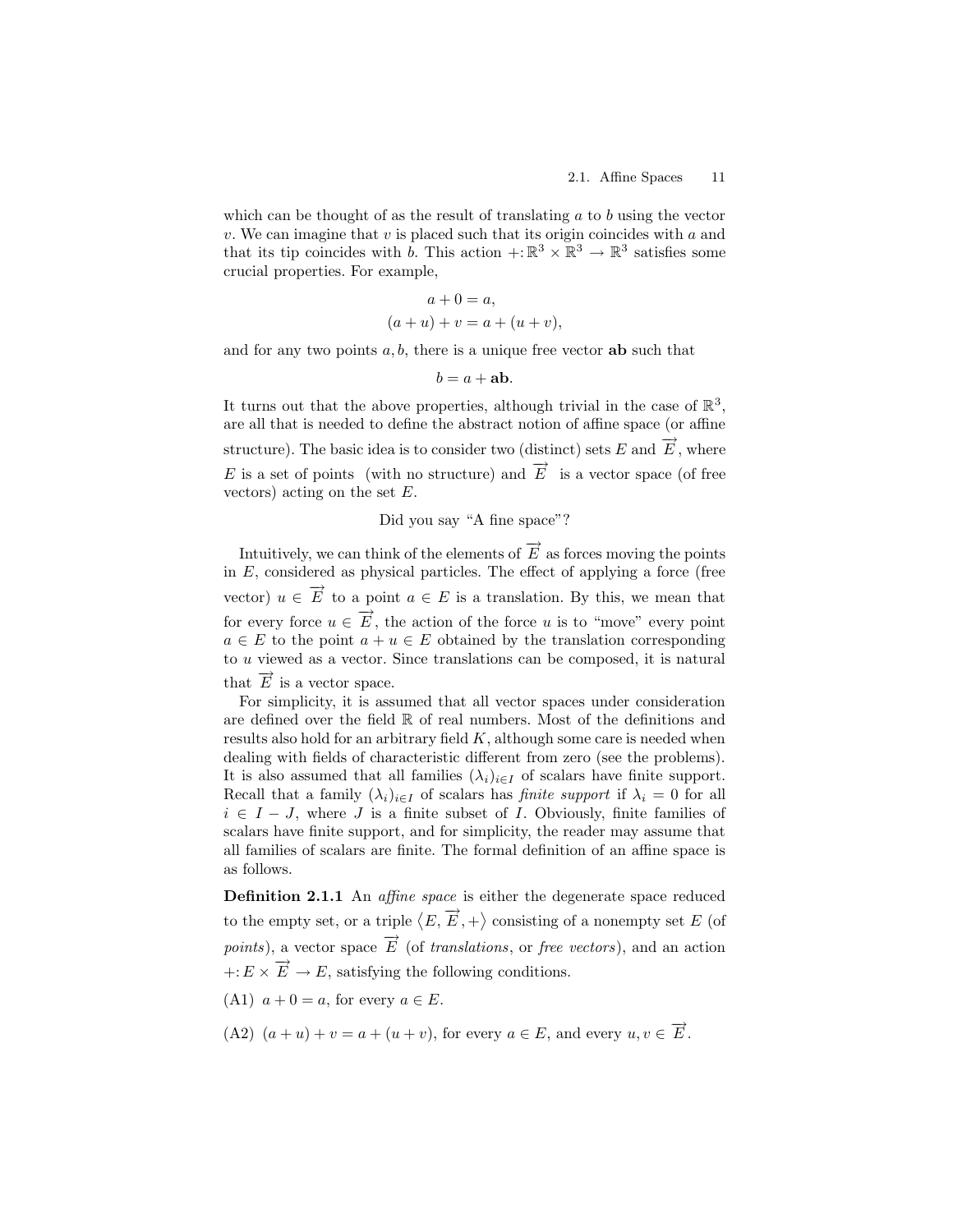

Figure 2.2. Intuitive picture of an affine space

(A3) For any two points  $a, b \in E$ , there is a unique  $u \in \overrightarrow{E}$  such that  $a + u = b$ .

The unique vector  $u \in \overrightarrow{E}$  such that  $a + u = b$  is denoted by **ab**, or sometimes by  $\overrightarrow{ab}$ , or even by  $b - a$ . Thus, we also write

 $b = a + ab$ 

(or  $b = a + \overrightarrow{ab}$ , or even  $b = a + (b - a)$ ).

The dimension of the affine space  $\langle E, \overrightarrow{E}, + \rangle$  is the dimension  $\dim(\overrightarrow{E})$ of the vector space  $\overrightarrow{E}$ . For simplicity, it is denoted by  $\dim(E)$ .

Conditions (A1) and (A2) say that the (abelian) group  $\overrightarrow{E}$  acts on E, and condition (A3) says that  $\overrightarrow{E}$  acts transitively and faithfully on E. Note that

$$
\mathbf{a}(\mathbf{a} + \mathbf{v}) = v
$$

for all  $a \in E$  and all  $v \in \overrightarrow{E}$ , since  $\mathbf{a}(\mathbf{a} + \mathbf{v})$  is the unique vector such that  $a + v = a + a(a + v)$ . Thus,  $b = a + v$  is equivalent to  $ab = v$ . Figure 2.2 gives an intuitive picture of an affine space. It is natural to think of all vectors as having the same origin, the null vector.

The axioms defining an affine space  $\langle E, \overrightarrow{E}, + \rangle$  can be interpreted intuitively as saying that E and  $\vec{E}$  are two different ways of looking at the same object, but wearing different sets of glasses, the second set of glasses depending on the choice of an "origin" in  $E$ . Indeed, we can choose to look at the points in  $E$ , forgetting that every pair  $(a, b)$  of points defines a unique vector **ab** in  $\overrightarrow{E}$ , or we can choose to look at the vectors u in  $\overrightarrow{E}$ , forgetting the points in E. Furthermore, if we also pick any point a in  $E$ , a point that can be viewed as an *origin* in  $E$ , then we can recover all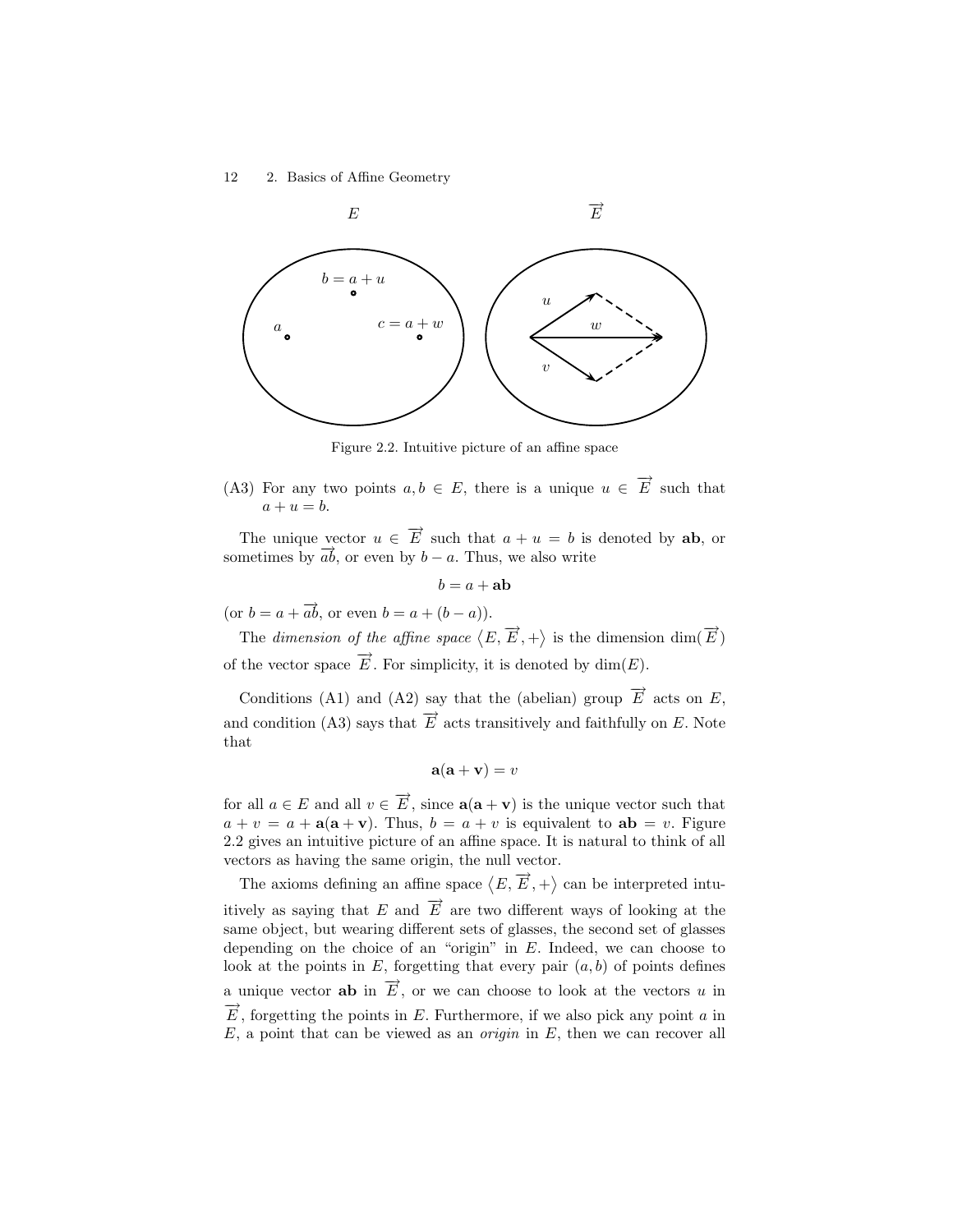the points in E as the translated points  $a + u$  for all  $u \in \overrightarrow{E}$ . This can be formalized by defining two maps between E and  $\vec{E}$ .

For every  $a \in E$ , consider the mapping from  $\overrightarrow{E}$  to E given by

 $u \mapsto a + u$ ,

where  $u \in \overrightarrow{E}$ , and consider the mapping from E to  $\overrightarrow{E}$  given by

$$
b\mapsto \mathbf{ab},
$$

where  $b \in E$ . The composition of the first mapping with the second is

$$
u \mapsto a + u \mapsto \mathbf{a}(\mathbf{a} + \mathbf{u}),
$$

which, in view of  $(A3)$ , yields u. The composition of the second with the first mapping is

$$
b \mapsto \mathbf{ab} \mapsto a + \mathbf{ab},
$$

which, in view of  $(A3)$ , yields b. Thus, these compositions are the identity from  $\overrightarrow{E}$  to  $\overrightarrow{E}$  and the identity from E to E, and the mappings are both bijections.

When we identify E with  $\overrightarrow{E}$  via the mapping  $b \mapsto ab$ , we say that we consider  $E$  as the vector space obtained by taking a as the origin in  $E$ , and we denote it by  $E_a$ . Thus, an affine space  $\langle E, \overrightarrow{E}, + \rangle$  is a way of defining a vector space structure on a set of points  $E$ , without making a commitment to a fixed origin in  $E$ . Nevertheless, as soon as we commit to an origin  $a$  in E, we can view E as the vector space  $E_a$ . However, we urge the reader to think of E as a physical set of points and of  $\overrightarrow{E}$  as a set of forces acting on E, rather than reducing E to some isomorphic copy of  $\mathbb{R}^n$ . After all, points are points, and not vectors! For notational simplicity, we will often denote an affine space  $\langle E, \overrightarrow{E}, + \rangle$  by  $(E, \overrightarrow{E})$ , or even by E. The vector space  $\overrightarrow{E}$  is called the vector space associated with E.

 $\diamondsuit$  One should be careful about the overloading of the addition symbol +. Addition is well-defined on vectors, as in  $u+v$ ; the translate bol +. Addition is well-defined on vectors, as in  $u+v$ ; the translate  $a + u$  of a point  $a \in E$  by a vector  $u \in \overrightarrow{E}$  is also well-defined, but addition of points  $a + b$  does not make sense. In this respect, the notation  $b - a$ for the unique vector u such that  $b = a + u$  is somewhat confusing, since it suggests that points can be subtracted (but not added!). Yet, we will see in Section 4.1 that it is possible to make sense of linear combinations of points, and even mixed linear combinations of points and vectors.

Any vector space  $\overrightarrow{E}$  has an affine space structure specified by choosing  $E = \overrightarrow{E}$ , and letting + be addition in the vector space  $\overrightarrow{E}$ . We will refer to the affine structure  $\langle \vec{E}, \vec{E}, + \rangle$  on a vector space  $\vec{E}$  as the *canonical*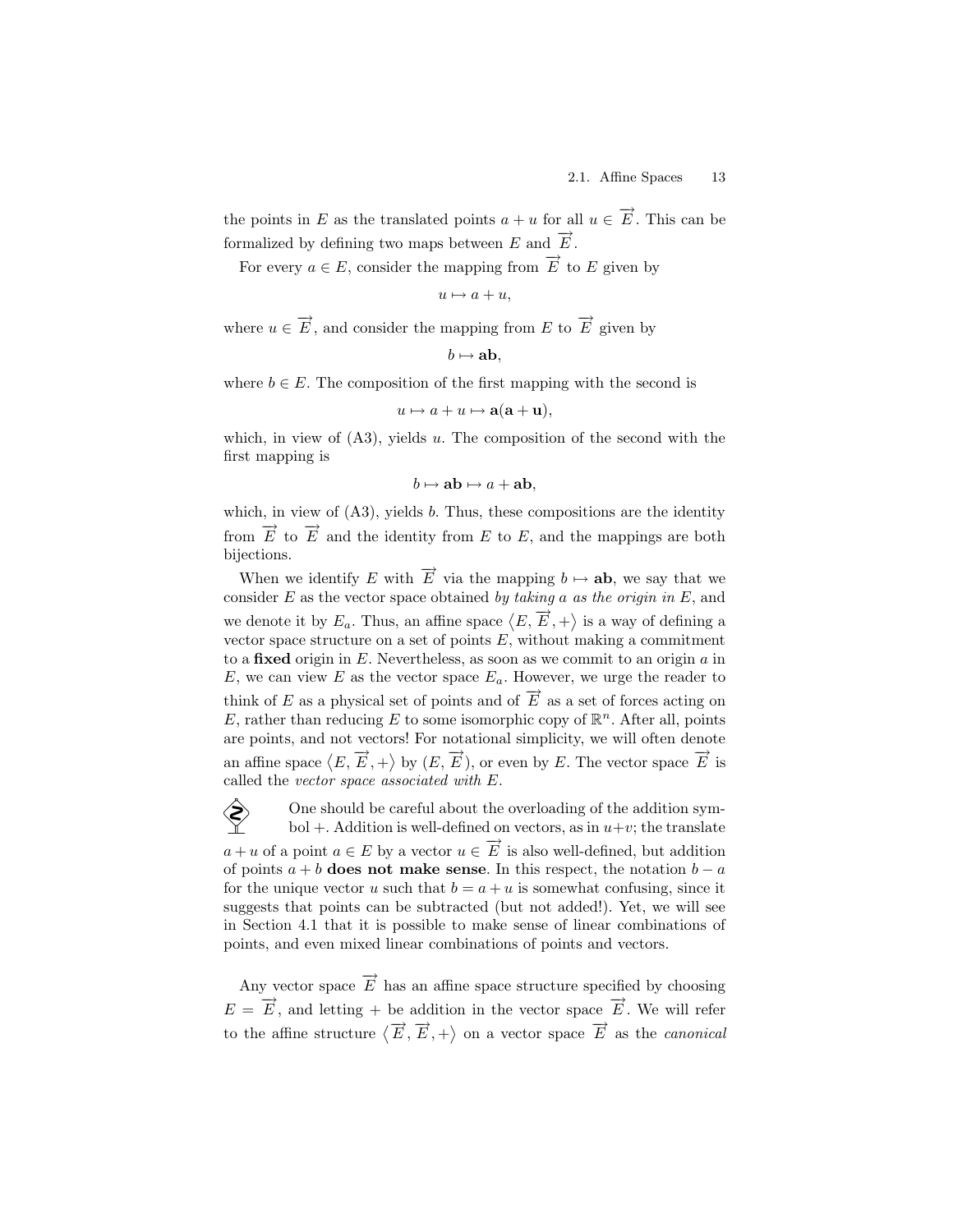(or natural) affine structure on  $\overrightarrow{E}$ . In particular, the vector space  $\mathbb{R}^n$  can be viewed as the affine space  $\langle \mathbb{R}^n, \mathbb{R}^n, + \rangle$ , denoted by  $\mathbb{A}^n$ . In general, if K is any field, the affine space  $\langle K^n, K^n, + \rangle$  is denoted by  $\mathbb{A}_{K}^n$ . In order to distinguish between the double role played by members of  $\mathbb{R}^n$ , points and vectors, we will denote points by row vectors, and vectors by column vectors. Thus, the action of the vector space  $\mathbb{R}^n$  over the set  $\mathbb{R}^n$  simply viewed as a set of points is given by

$$
(a_1,..., a_n)
$$
 +  $\begin{pmatrix} u_1 \\ \vdots \\ u_n \end{pmatrix}$  =  $(a_1 + u_1,..., a_n + u_n)$ .

We will also use the convention that if  $x = (x_1, \ldots, x_n) \in \mathbb{R}^n$ , then the column vector associated with  $x$  is denoted by  $x$  (in boldface notation). Abusing the notation slightly, if  $a \in \mathbb{R}^n$  is a point, we also write  $a \in \mathbb{A}^n$ . The affine space  $\mathbb{A}^n$  is called the *real affine space of dimension n*. In most cases, we will consider  $n = 1, 2, 3$ .

# 2.2 Examples of Affine Spaces

Let us now give an example of an affine space that is not given as a vector space (at least, not in an obvious fashion). Consider the subset  $L$  of  $\mathbb{A}^2$ consisting of all points  $(x, y)$  satisfying the equation

$$
x+y-1=0.
$$

The set L is the line of slope  $-1$  passing through the points  $(1,0)$  and  $(0,1)$ shown in Figure 2.3.

The line  $L$  can be made into an official affine space by defining the action  $+: L \times \mathbb{R} \to L$  of  $\mathbb{R}$  on L defined such that for every point  $(x, 1-x)$  on L and any  $u \in \mathbb{R}$ ,

$$
(x, 1-x) + u = (x+u, 1-x-u).
$$

It is immediately verified that this action makes L into an affine space. For example, for any two points  $a = (a_1, 1 - a_1)$  and  $b = (b_1, 1 - b_1)$  on L, the unique (vector)  $u \in \mathbb{R}$  such that  $b = a + u$  is  $u = b_1 - a_1$ . Note that the vector space  $\mathbb R$  is isomorphic to the line of equation  $x + y = 0$  passing through the origin.

Similarly, consider the subset H of  $\mathbb{A}^3$  consisting of all points  $(x, y, z)$ satisfying the equation

$$
x+y+z-1=0.
$$

The set H is the plane passing through the points  $(1, 0, 0)$ ,  $(0, 1, 0)$ , and  $(0, 0, 1)$ . The plane H can be made into an official affine space by defining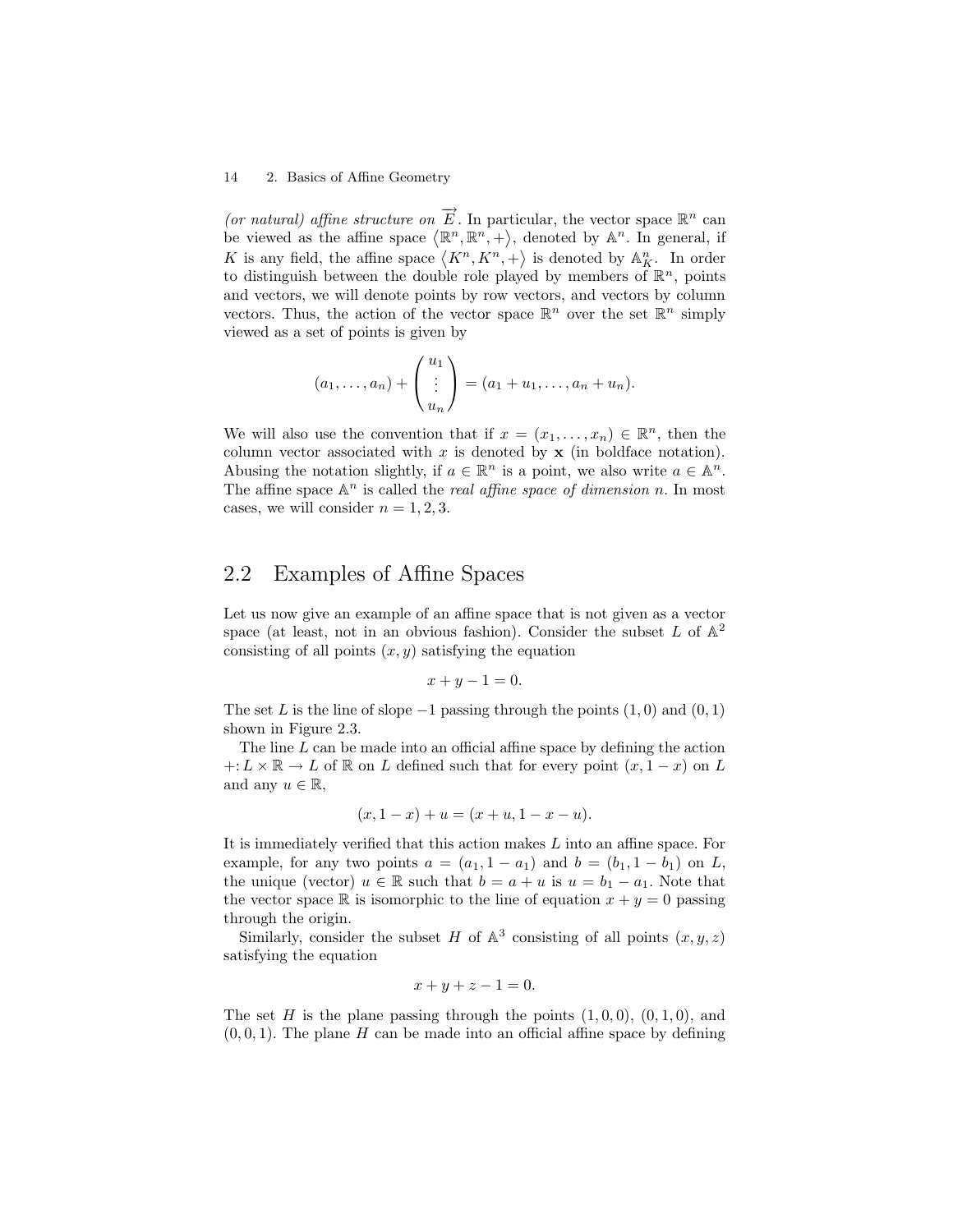

Figure 2.3. An affine space: the line of equation  $x + y - 1 = 0$ 

the action  $\div: H \times \mathbb{R}^2 \to H$  of  $\mathbb{R}^2$  on H defined such that for every point  $(x, y, 1-x-y)$  on H and any  $\begin{pmatrix} u \\ v \end{pmatrix}$  $\overline{v}$  $\Big) \in \mathbb{R}^2,$ 

$$
(x, y, 1 - x - y) + \binom{u}{v} = (x + u, y + v, 1 - x - u - y - v).
$$

For a slightly wilder example, consider the subset  $P$  of  $\mathbb{A}^3$  consisting of all points  $(x, y, z)$  satisfying the equation

$$
x^2 + y^2 - z = 0.
$$

The set  $P$  is a paraboloid of revolution, with axis  $Oz$ . The surface  $P$  can be made into an official affine space by defining the action  $\div P \times \mathbb{R}^2 \to P$ of  $\mathbb{R}^2$  on P defined such that for every point  $(x, y, x^2 + y^2)$  on P and any  $\sqrt{u}$  $\overline{v}$  $\Big) \in \mathbb{R}^2,$ 

$$
(x, y, x2 + y2) + {u \choose v} = (x + u, y + v, (x + u)2 + (y + v)2).
$$

This should dispell any idea that affine spaces are dull. Affine spaces not already equipped with an obvious vector space structure arise in projective geometry. Indeed, we will see in Section 5.1 that the complement of a hyperplane in a projective space has an affine structure.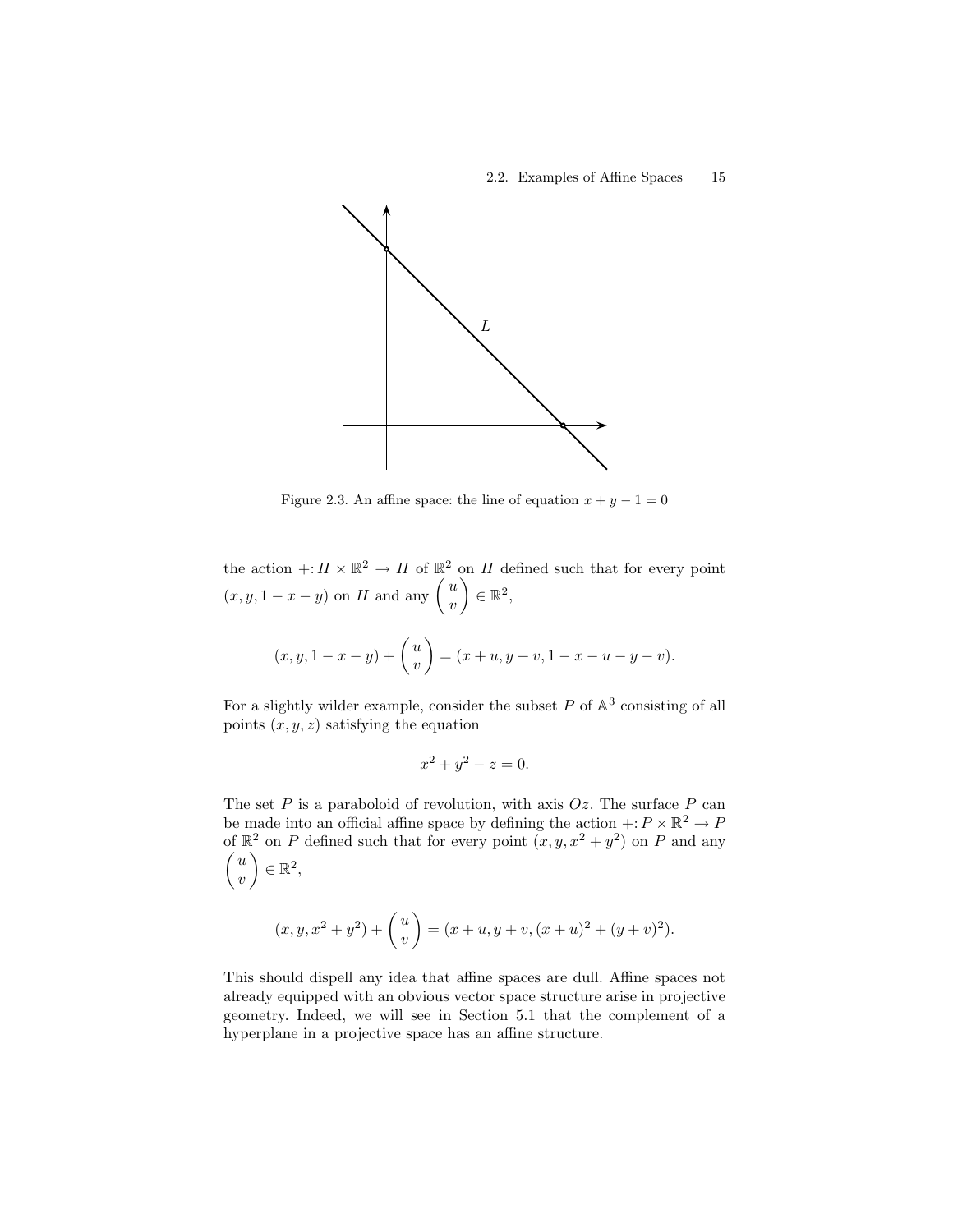

Figure 2.4. Points and corresponding vectors in affine geometry

# 2.3 Chasles's Identity

Given any three points  $a, b, c \in E$ , since  $c = a + \textbf{ac}, b = a + \textbf{ab}$ , and  $c = b + bc$ , we get

$$
c = b + \mathbf{bc} = (a + \mathbf{ab}) + \mathbf{bc} = a + (\mathbf{ab} + \mathbf{bc})
$$

by  $(A2)$ , and thus, by  $(A3)$ ,

$$
\mathbf{a}\mathbf{b} + \mathbf{b}\mathbf{c} = \mathbf{a}\mathbf{c},
$$

which is known as *Chasles's identity*, and illustrated in Figure 2.4. Since  $a = a + aa$  and by (A1)  $a = a + 0$ , by (A3) we get

$$
aa=0.
$$

Thus, letting  $a = c$  in Chasles's identity, we get

$$
\mathbf{ba} = -\mathbf{ab}.
$$

Given any four points  $a, b, c, d \in E$ , since by Chasles's identity

$$
ab + bc = ad + dc = ac,
$$

we have the *parallelogram* law

$$
ab = dc
$$
 iff  $bc = ad$ .

# 2.4 Affine Combinations, Barycenters

A fundamental concept in linear algebra is that of a linear combination. The corresponding concept in affine geometry is that of an affine combination, also called a *barycenter*. However, there is a problem with the naive approach involving a coordinate system, as we saw in Section 2.1. Since this problem is the reason for introducing affine combinations, at the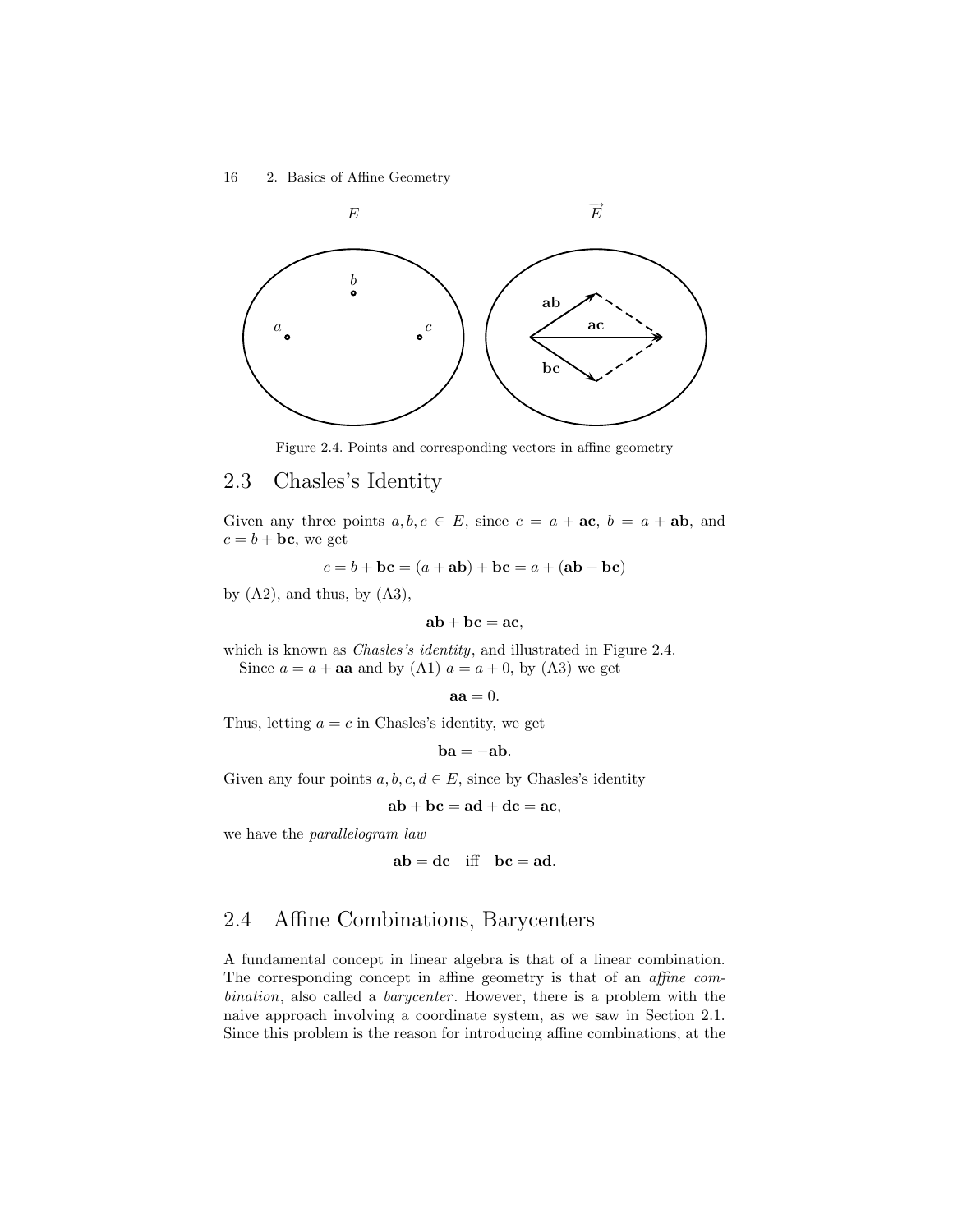risk of boring certain readers, we give another example showing what goes wrong if we are not careful in defining linear combinations of points.

Consider  $\mathbb{R}^2$  as an affine space, under its natural coordinate system with origin  $O = (0,0)$  and basis vectors  $\begin{pmatrix} 1 \\ 0 \end{pmatrix}$  $\theta$  $\Big)$  and  $\Big(\begin{array}{c} 0 \\ 1 \end{array}\Big)$ 1 ¶ . Given any two points  $a = (a_1, a_2)$  and  $b = (b_1, b_2)$ , it is natural to define the affine combination  $\lambda a + \mu b$  as the point of coordinates

$$
(\lambda a_1 + \mu b_1, \lambda a_2 + \mu b_2).
$$

Thus, when  $a = (-1, -1)$  and  $b = (2, 2)$ , the point  $a + b$  is the point  $c = (1, 1).$ 

Let us now consider the new coordinate system with respect to the origin  $c = (1, 1)$  (and the same basis vectors). This time, the coordinates of a are  $(-2, -2)$ , the coordinates of b are  $(1, 1)$ , and the point  $a + b$  is the point d of coordinates  $(-1, -1)$ . However, it is clear that the point d is identical to the origin  $O = (0, 0)$  of the first coordinate system.

Thus,  $a + b$  corresponds to two different points depending on which coordinate system is used for its computation!

This shows that some extra condition is needed in order for affine combinations to make sense. It turns out that if the scalars sum up to 1, the definition is intrinsic, as the following lemma shows.

**Lemma 2.4.1** Given an affine space E, let  $(a_i)_{i \in I}$  be a family of points in E, and let  $(\lambda_i)_{i\in I}$  be a family of scalars. For any two points  $a, b \in E$ , the following properties hold:

(1) If  $\sum_{i\in I} \lambda_i = 1$ , then

$$
a + \sum_{i \in I} \lambda_i a a_i = b + \sum_{i \in I} \lambda_i b a_i.
$$

(2) If  $\sum_{i\in I} \lambda_i = 0$ , then

$$
\sum_{i\in I}\lambda_i \mathbf{aa_i} = \sum_{i\in I}\lambda_i \mathbf{ba_i}.
$$

Proof. (1) By Chasles's identity (see Section 2.3), we have

$$
a + \sum_{i \in I} \lambda_i a a_i = a + \sum_{i \in I} \lambda_i (ab + ba_i)
$$
  
=  $a + \left(\sum_{i \in I} \lambda_i\right) ab + \sum_{i \in I} \lambda_i ba_i$   
=  $a + ab + \sum_{i \in I} \lambda_i ba_i$  since  $\sum_{i \in I} \lambda_i = 1$   
=  $b + \sum_{i \in I} \lambda_i ba_i$  since  $b = a + ab$ .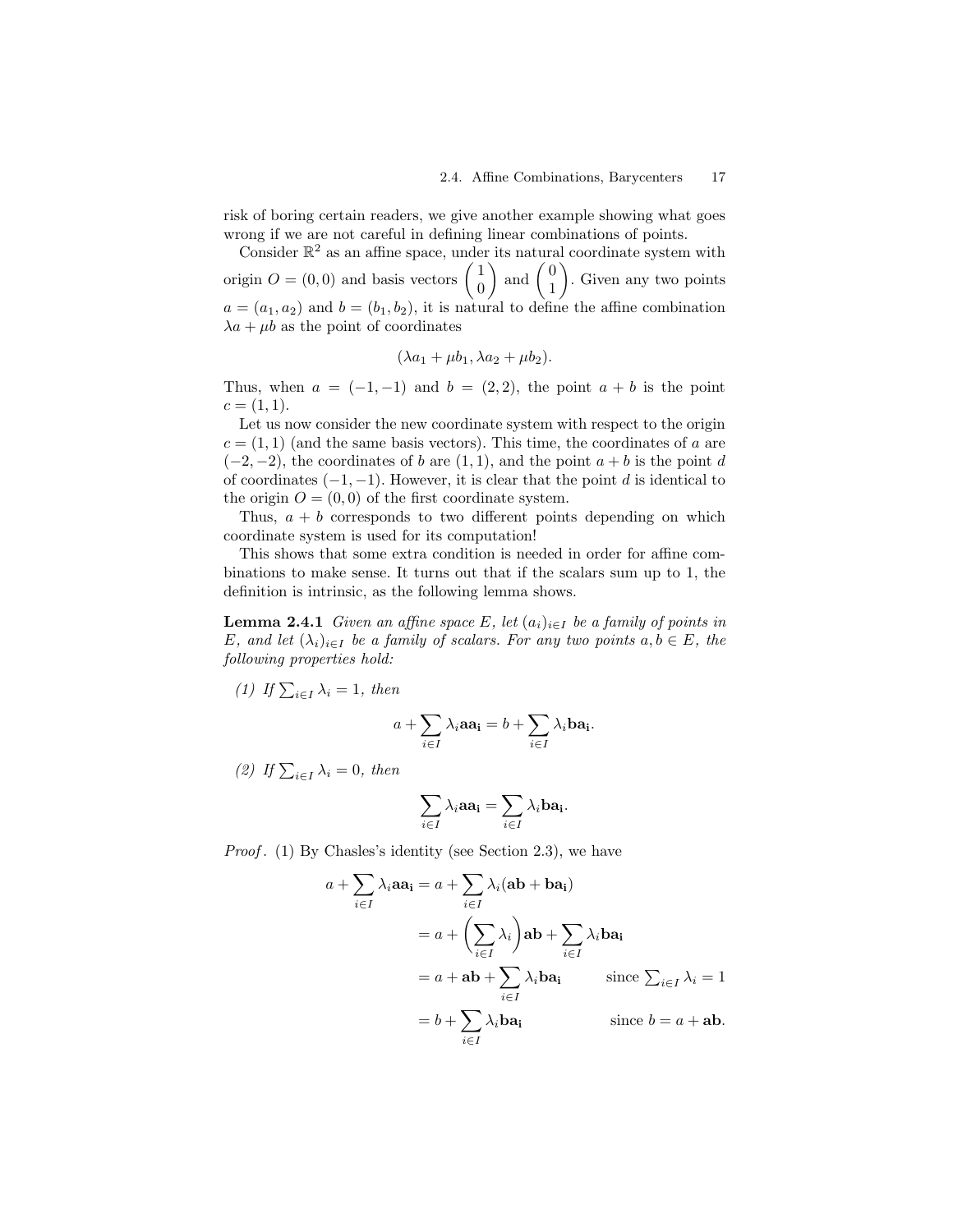(2) We also have

$$
\sum_{i \in I} \lambda_i a a_i = \sum_{i \in I} \lambda_i (ab + ba_i)
$$

$$
= \left(\sum_{i \in I} \lambda_i\right) ab + \sum_{i \in I} \lambda_i ba_i
$$

$$
= \sum_{i \in I} \lambda_i ba_i,
$$

since  $\sum_{i\in I}\lambda_i=0$ .

Thus, by Lemma 2.4.1, for any family of points  $(a_i)_{i\in I}$  in E, for any family  $(\lambda_i)_{i \in I}$  of scalars such that  $\sum_{i \in I} \lambda_i = 1$ , the point

$$
x = a + \sum_{i \in I} \lambda_i \mathbf{aa_i}
$$

is independent of the choice of the origin  $a \in E$ . This property motivates the following definition.

**Definition 2.4.2** For any family of points  $(a_i)_{i\in I}$  in E, for any family  $(\lambda_i)_{i\in I}$  of scalars such that  $\sum_{i\in I} \lambda_i = 1$ , and for any  $a \in E$ , the point

$$
a+\sum_{i\in I}\lambda_i\mathbf{aa_i}
$$

(which is independent of  $a \in E$ , by Lemma 2.4.1) is called the *barycenter (or* barycentric combination, or affine combination) of the points  $a_i$  assigned the weights  $\lambda_i$ , and it is denoted by

$$
\sum_{i\in I}\lambda_ia_i.
$$

In dealing with barycenters, it is convenient to introduce the notion of a weighted point, which is just a pair  $(a, \lambda)$ , where  $a \in E$  is a point, and  $\lambda \in \mathbb{R}$  is a scalar. Then, given a family of weighted points  $((a_i, \lambda_i))_{i \in I}$ , where  $\sum_{i\in I}\lambda_i=1$ , we also say that the point  $\sum_{i\in I}\lambda_i a_i$  is the *barycenter* of the family of weighted points  $((a_i, \lambda_i))_{i \in I}$ .

Note that the barycenter x of the family of weighted points  $((a_i, \lambda_i))_{i \in I}$ is the unique point such that

$$
\mathbf{ax} = \sum_{i \in I} \lambda_i \mathbf{aa_i} \quad \text{for every } a \in E,
$$

and setting  $a = x$ , the point x is the unique point such that

$$
\sum_{i\in I}\lambda_i\mathbf{x}\mathbf{a_i}=0.
$$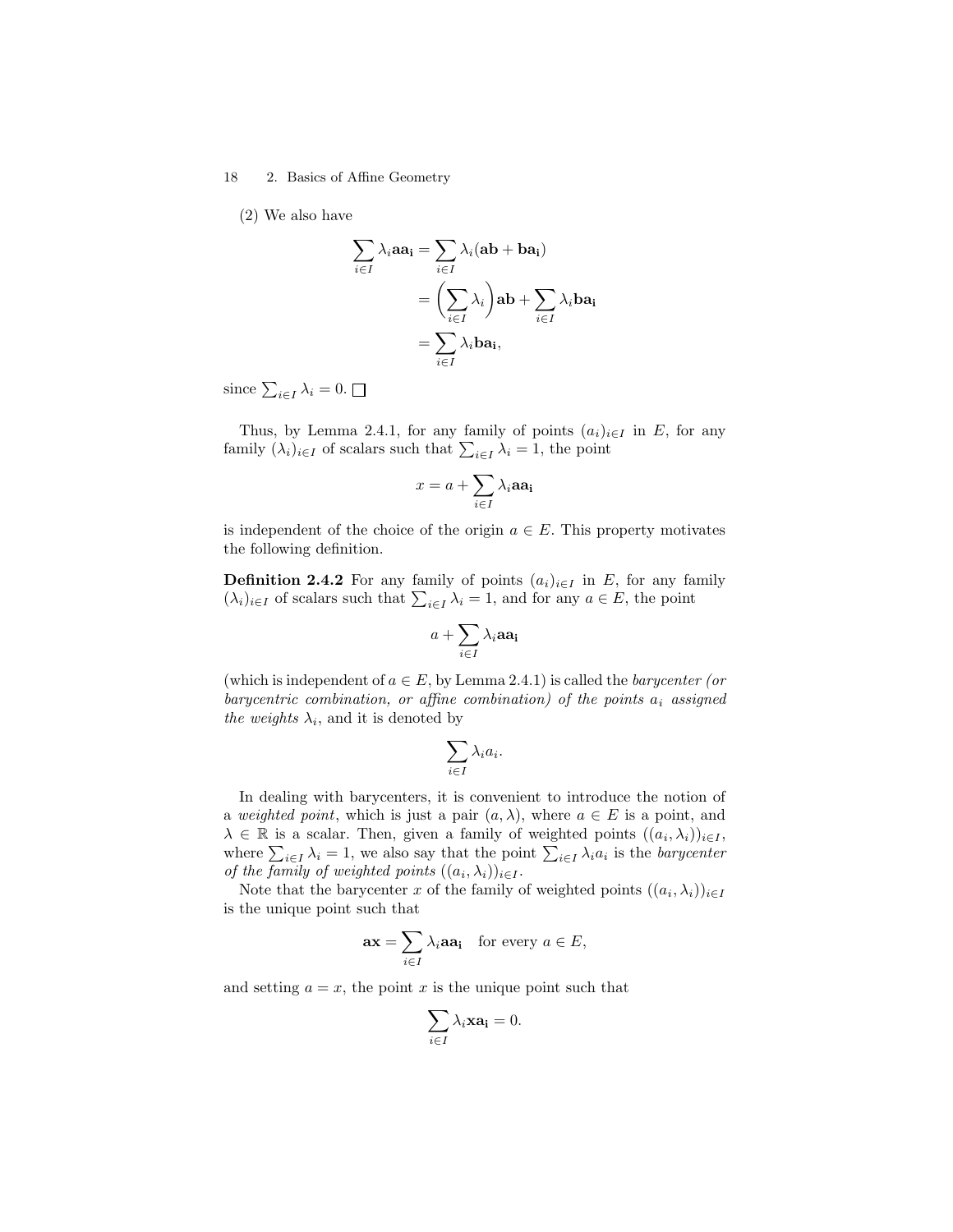In physical terms, the barycenter is the *center of mass* of the family of weighted points  $((a_i, \lambda_i))_{i \in I}$  (where the masses have been normalized, so that  $\sum_{i \in I} \lambda_i = 1$ , and negative masses are allowed).

#### Remarks:

- (1) Since the barycenter of a family  $((a_i, \lambda_i))_{i \in I}$  of weighted points is defined for families  $(\lambda_i)_{i\in I}$  of scalars with finite support (and such that  $\sum_{i\in I}\lambda_i = 1$ , we might as well assume that I is finite. Then, for all  $m \geq 2$ , it is easy to prove that the barycenter of m weighted points can be obtained by repeated computations of barycenters of two weighted points.
- (2) This result still holds, provided that the field  $K$  has at least three distinct elements, but the proof is trickier!
- (3) When  $\sum_{i\in I}\lambda_i=0$ , the vector  $\sum_{i\in I}\lambda_i$  aa<sub>i</sub> does not depend on the point *a*, and we may denote it by  $\sum_{i \in I} \lambda_i a_i$ . This observation will be used in Section 4.1 to define a vector space in which linear combinations of both points and vectors make sense, regardless of the value of  $\sum_{i\in I}\lambda_i$ .

Figure 2.5 illustrates the geometric construction of the barycenters  $g_1$ and  $g_2$  of the weighted points  $(a, \frac{1}{4}), (b, \frac{1}{4}),$  and  $(c, \frac{1}{2}),$  and  $(a, -1), (b, 1),$ and  $(c, 1)$ .

The point  $g_1$  can be constructed geometrically as the middle of the segment joining c to the middle  $\frac{1}{2}a + \frac{1}{2}b$  of the segment  $(a, b)$ , since

$$
g_1 = \frac{1}{2} \left( \frac{1}{2}a + \frac{1}{2}b \right) + \frac{1}{2}c.
$$

The point  $g_2$  can be constructed geometrically as the point such that the middle  $\frac{1}{2}b + \frac{1}{2}c$  of the segment  $(b, c)$  is the middle of the segment  $(a, g_2)$ , since

$$
g_2 = -a + 2\left(\frac{1}{2}b + \frac{1}{2}c\right).
$$

Later on, we will see that a polynomial curve can be defined as a set of barycenters of a fixed number of points. For example, let  $(a, b, c, d)$  be a sequence of points in  $\mathbb{A}^2$ . Observe that

$$
(1-t)^3 + 3t(1-t)^2 + 3t^2(1-t) + t^3 = 1,
$$

since the sum on the left-hand side is obtained by expanding  $(t+(1-t))^3 = 1$ using the binomial formula. Thus,

$$
(1-t)^3 a + 3t(1-t)^2 b + 3t^2(1-t) c + t^3 d
$$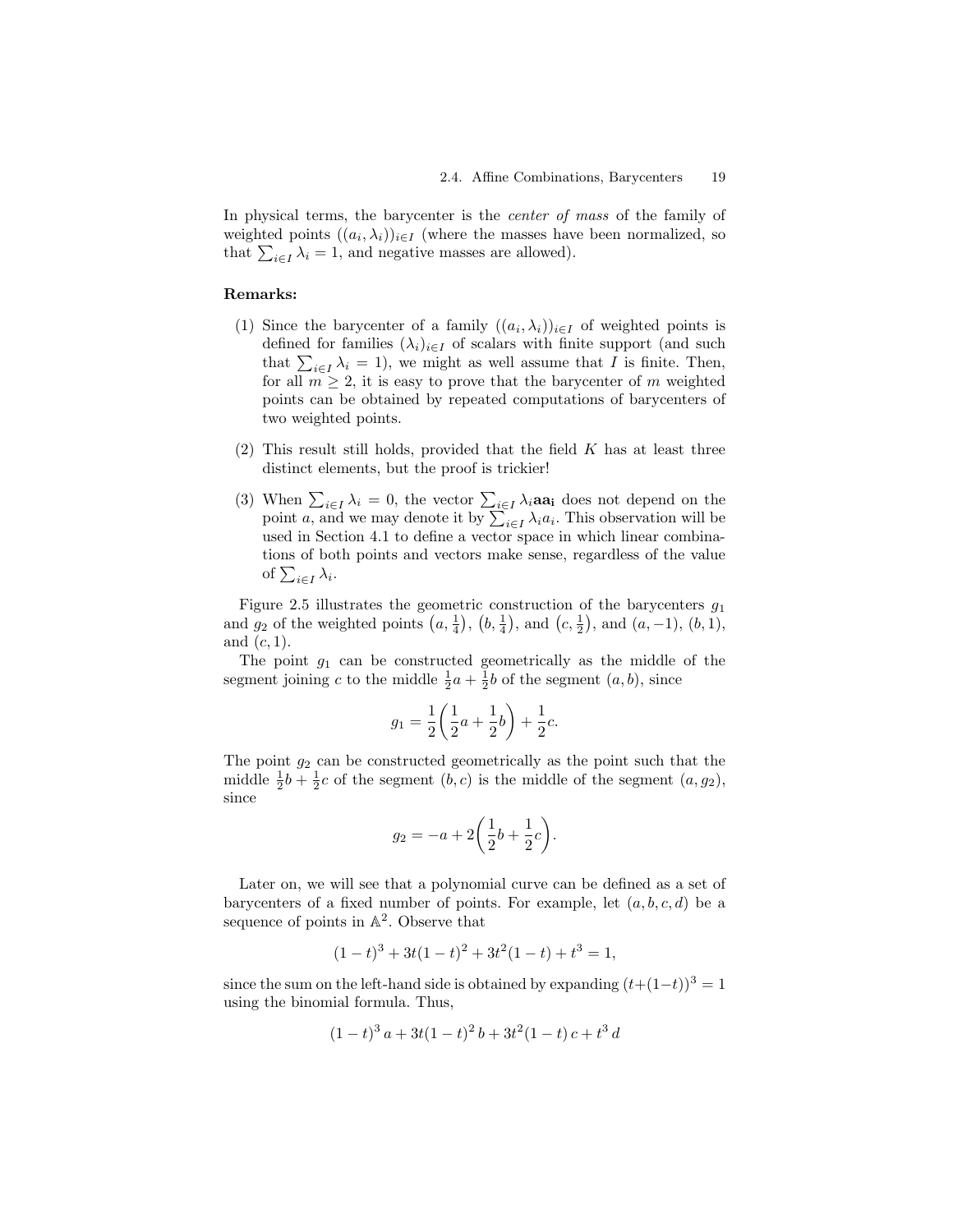

Figure 2.5. Barycenters,  $g_1 = \frac{1}{4}a + \frac{1}{4}b + \frac{1}{2}c$ ,  $g_2 = -a + b + c$ 

is a well-defined affine combination. Then, we can define the curve  $F: A \rightarrow$  $\mathbb{A}^2$  such that

$$
F(t) = (1-t)^3 a + 3t(1-t)^2 b + 3t^2(1-t) c + t^3 d.
$$

Such a curve is called a *Bézier curve*, and  $(a, b, c, d)$  are called its *control* points. Note that the curve passes through a and d, but generally not through b and c. We will see in Chapter 18 how any point  $F(t)$  on the curve can be constructed using an algorithm performing affine interpolation steps (the de Casteljau algorithm).

## 2.5 Affine Subspaces

In linear algebra, a (linear) subspace can be characterized as a nonempty subset of a vector space closed under linear combinations. In affine spaces, the notion corresponding to the notion of (linear) subspace is the notion of affine subspace. It is natural to define an affine subspace as a subset of an affine space closed under affine combinations.

**Definition 2.5.1** Given an affine space  $\langle E, \overrightarrow{E}, + \rangle$ , a subset V of E is an affine subspace  $(\circ f \langle E, \overrightarrow{E}, + \rangle)$  if for every family of weighted points  $((a_i, \lambda_i))_{i \in I}$  in V such that  $\sum_{i \in I} \lambda_i = 1$ , the barycenter  $\sum_{i \in I} \lambda_i a_i$  belongs to  $V$ .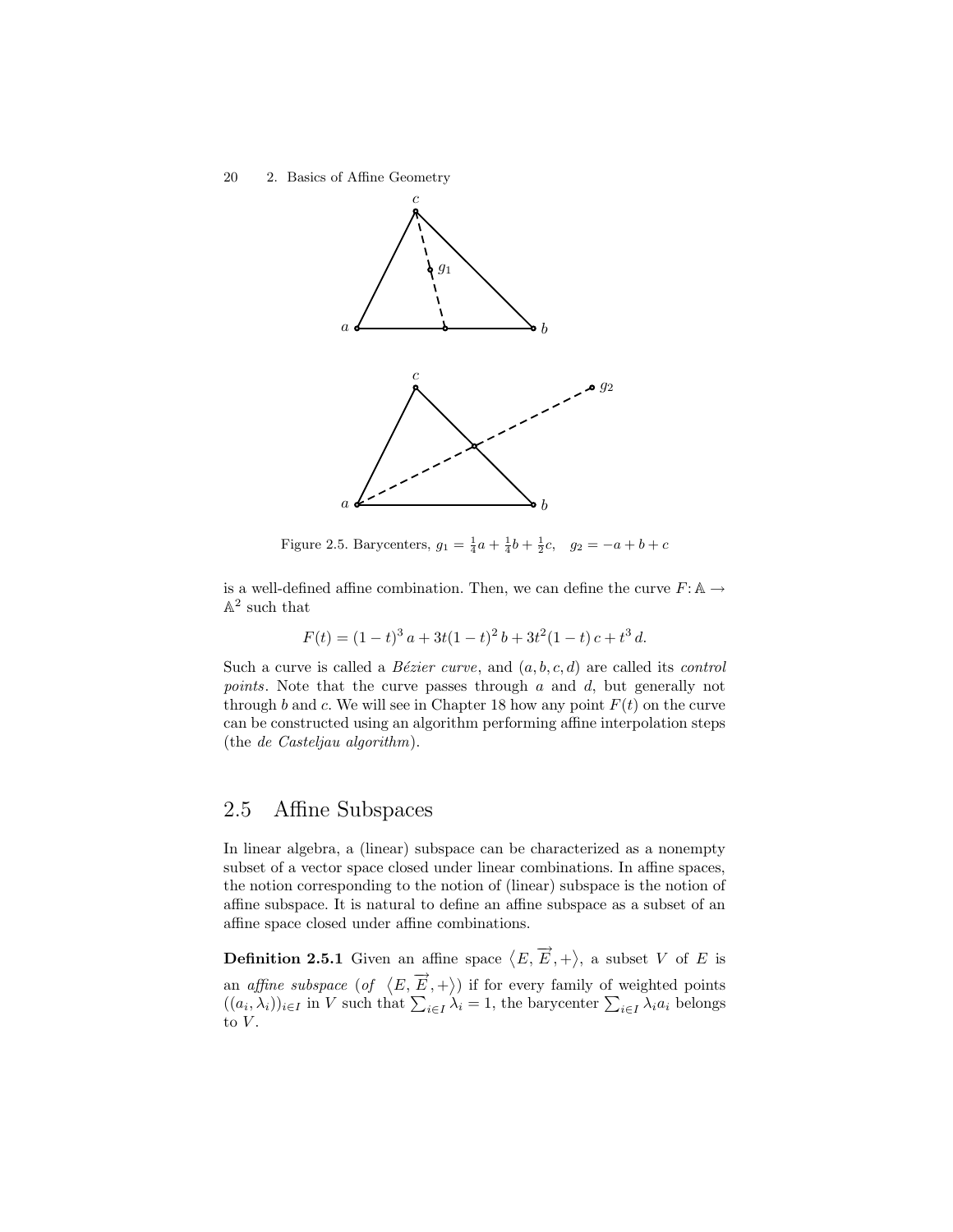An affine subspace is also called a *flat* by some authors. According to Definition 2.5.1, the empty set is trivially an affine subspace, and every intersection of affine subspaces is an affine subspace.

As an example, consider the subset U of  $\mathbb{R}^2$  defined by

$$
U = \{(x, y) \in \mathbb{R}^2 \mid ax + by = c\},\
$$

i.e., the set of solutions of the equation

$$
ax + by = c,
$$

where it is assumed that  $a \neq 0$  or  $b \neq 0$ . Given any m points  $(x_i, y_i) \in U$ and any m scalars  $\lambda_i$  such that  $\lambda_1 + \cdots + \lambda_m = 1$ , we claim that

$$
\sum_{i=1}^{m} \lambda_i(x_i, y_i) \in U.
$$

Indeed,  $(x_i, y_i) \in U$  means that

$$
ax_i + by_i = c,
$$

and if we multiply both sides of this equation by  $\lambda_i$  and add up the resulting m equations, we get

$$
\sum_{i=1}^{m} (\lambda_i a x_i + \lambda_i b y_i) = \sum_{i=1}^{m} \lambda_i c,
$$

and since  $\lambda_1 + \cdots + \lambda_m = 1$ , we get

$$
a\left(\sum_{i=1}^m \lambda_i x_i\right) + b\left(\sum_{i=1}^m \lambda_i y_i\right) = \left(\sum_{i=1}^m \lambda_i\right) c = c,
$$

which shows that

$$
\left(\sum_{i=1}^m \lambda_i x_i, \sum_{i=1}^m \lambda_i y_i\right) = \sum_{i=1}^m \lambda_i (x_i, y_i) \in U.
$$

Thus, U is an affine subspace of  $\mathbb{A}^2$ . In fact, it is just a usual line in  $\mathbb{A}^2$ . It turns out that U is closely related to the subset of  $\mathbb{R}^2$  defined by

$$
\overrightarrow{U} = \{(x, y) \in \mathbb{R}^2 \mid ax + by = 0\},\
$$

i.e., the set of solutions of the homogeneous equation

$$
ax + by = 0
$$

obtained by setting the right-hand side of  $ax + by = c$  to zero. Indeed, for any  $m$  scalars  $\lambda_i$ , the same calculation as above yields that

$$
\sum_{i=1}^m \lambda_i(x_i, y_i) \in \overrightarrow{U},
$$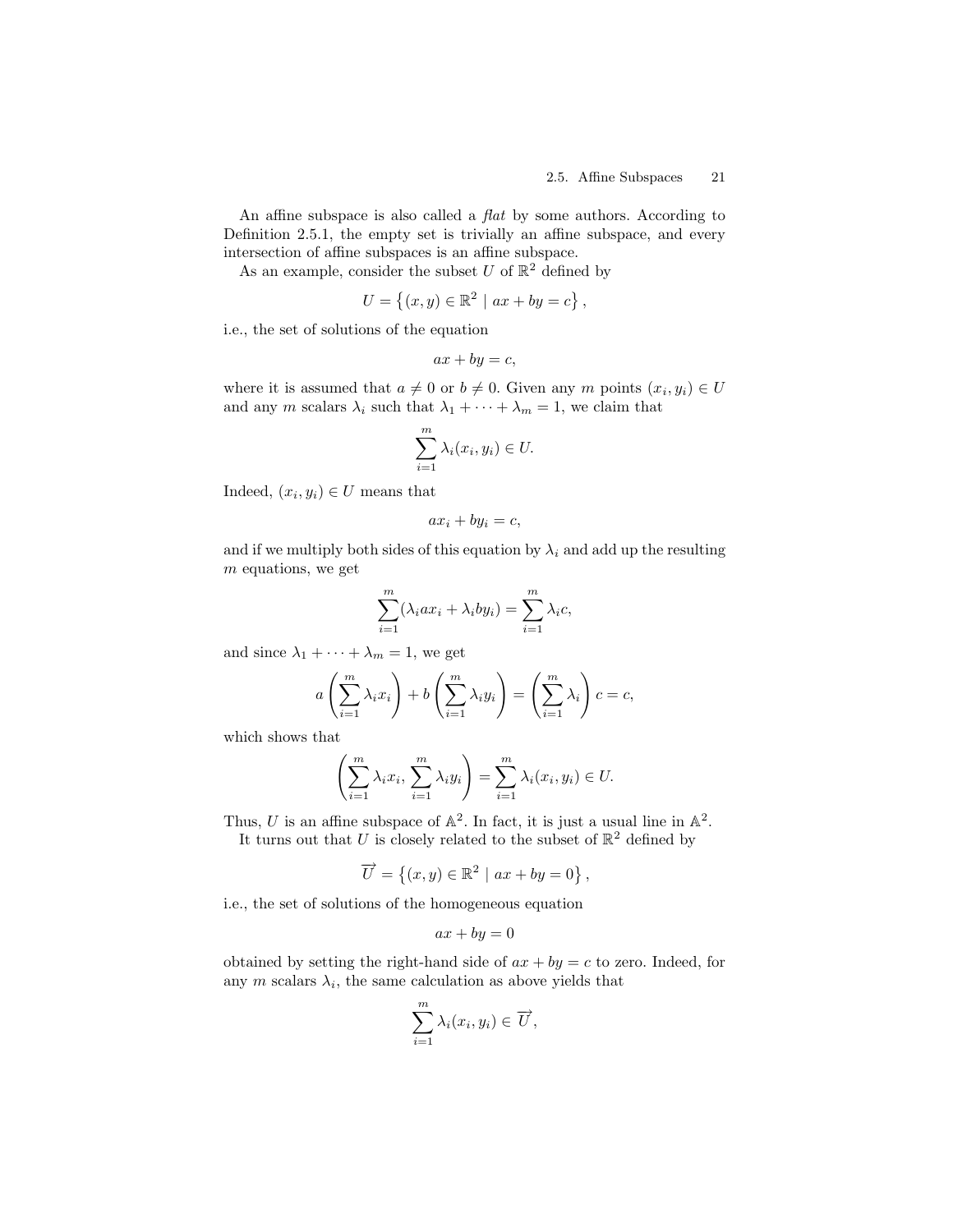

Figure 2.6. An affine line  $U$  and its direction

this time without any restriction on the  $\lambda_i$ , since the right-hand side of the equation is null. Thus,  $\vec{U}$  is a subspace of  $\mathbb{R}^2$ . In fact,  $\vec{U}$  is onedimensional, and it is just a usual line in  $\mathbb{R}^2$ . This line can be identified with a line passing through the origin of  $\mathbb{A}^2$ , a line that is parallel to the line U of equation  $ax + by = c$ , as illustrated in Figure 2.6.

Now, if  $(x_0, y_0)$  is any point in U, we claim that

$$
U=(x_0,y_0)+\overrightarrow{U},
$$

where

$$
(x_0, y_0) + \overrightarrow{U} = \left\{ (x_0 + u_1, y_0 + u_2) \mid (u_1, u_2) \in \overrightarrow{U} \right\}.
$$

First,  $(x_0, y_0) + \overrightarrow{U} \subseteq U$ , since  $ax_0 + by_0 = c$  and  $au_1 + bu_2 = 0$  for all  $(u_1, u_2) \in \overrightarrow{U}$ . Second, if  $(x, y) \in U$ , then  $ax + by = c$ , and since we also have  $ax_0 + by_0 = c$ , by subtraction, we get

$$
a(x - x_0) + b(y - y_0) = 0,
$$

which shows that  $(x - x_0, y - y_0) \in \overrightarrow{U}$ , and thus  $(x, y) \in (x_0, y_0) + \overrightarrow{U}$ . Hence, we also have  $U \subseteq (x_0, y_0) + \overrightarrow{U}$ , and  $U = (x_0, y_0) + \overrightarrow{U}$ .

The above example shows that the affine line  $U$  defined by the equation

$$
ax + by = c
$$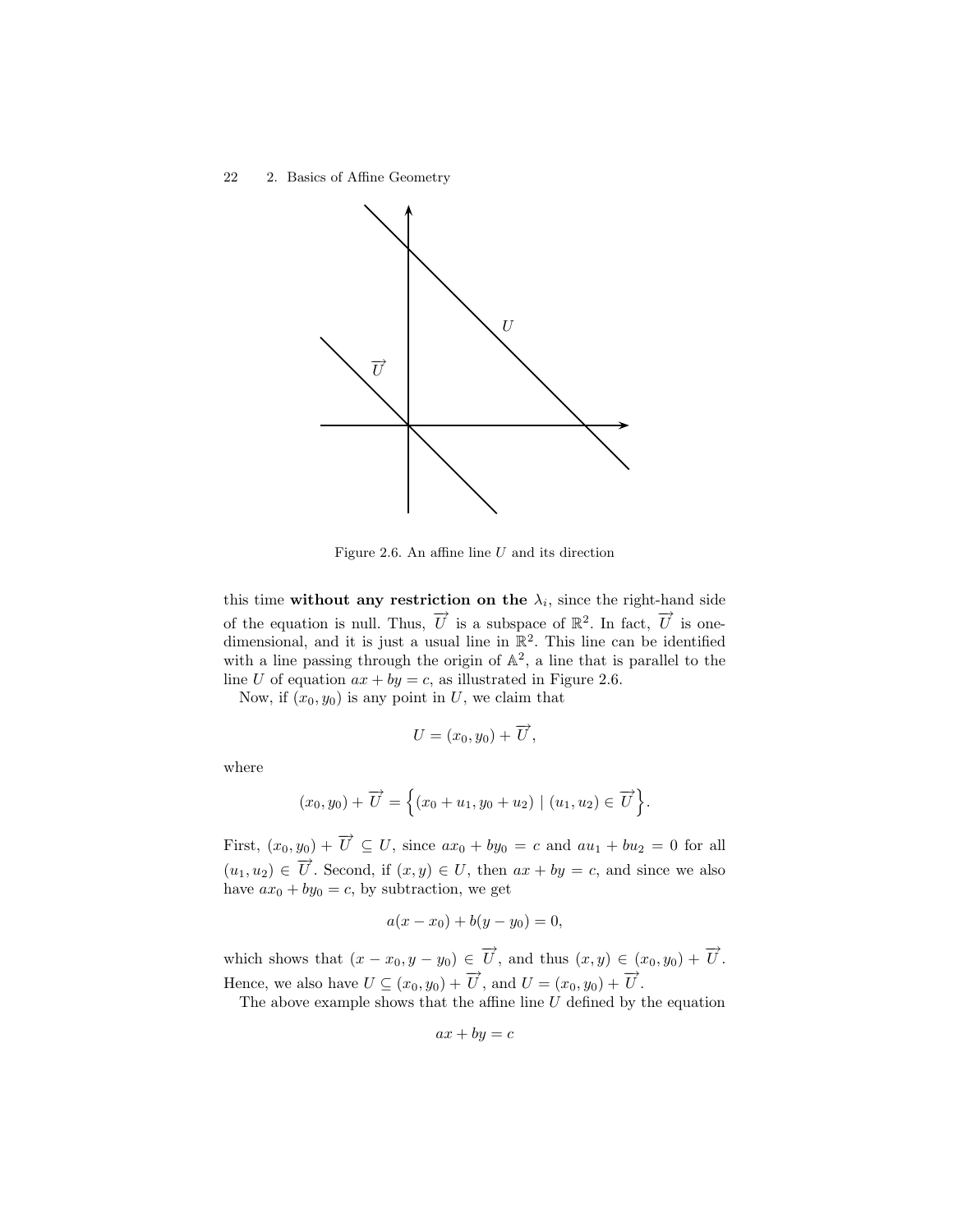is obtained by "translating" the parallel line  $\overrightarrow{U}$  of equation

$$
ax + by = 0
$$

passing through the origin. In fact, given any point  $(x_0, y_0) \in U$ ,

$$
U=(x_0,y_0)+\overrightarrow{U}.
$$

More generally, it is easy to prove the following fact. Given any  $m \times n$ matrix A and any vector  $b \in \mathbb{R}^m$ , the subset U of  $\mathbb{R}^n$  defined by

$$
U=\{x\in\mathbb{R}^n\ |\ Ax=b\}
$$

is an affine subspace of  $\mathbb{A}^n$ .

Actually, observe that  $Ax = b$  should really be written as  $Ax^{\top} = b$ , to be consistent with our convention that points are represented by row vectors. We can also use the boldface notation for column vectors, in which case the equation is written as  $A\mathbf{x} = b$ . For the sake of minimizing the amount of notation, we stick to the simpler (yet incorrect) notation  $Ax = b$ . If we consider the corresponding homogeneous equation  $Ax = 0$ , the set

$$
\overrightarrow{U} = \{x \in \mathbb{R}^n \mid Ax = 0\}
$$

is a subspace of  $\mathbb{R}^n$ , and for any  $x_0 \in U$ , we have

$$
U=x_0+\overrightarrow{U}.
$$

This is a general situation. Affine subspaces can be characterized in terms of subspaces of  $\overrightarrow{E}$ . Let V be a nonempty subset of E. For every family  $(a_1, \ldots, a_n)$  in V, for any family  $(\lambda_1, \ldots, \lambda_n)$  of scalars, and for every point  $a \in V$ , observe that for every  $x \in E$ ,

$$
x = a + \sum_{i=1}^{n} \lambda_i a a_i
$$

is the barycenter of the family of weighted points

$$
\left((a_1,\lambda_1),\ldots,(a_n,\lambda_n),\left(a,1-\sum_{i=1}^n\lambda_i\right)\right),\right
$$

since

$$
\sum_{i=1}^{n} \lambda_i + \left(1 - \sum_{i=1}^{n} \lambda_i\right) = 1.
$$

Given any point  $a \in E$  and any subset  $\overrightarrow{V}$  of  $\overrightarrow{E}$ , let  $a + \overrightarrow{V}$  denote the following subset of  $E$ :

$$
a + \overrightarrow{V} = \left\{ a + v \mid v \in \overrightarrow{V} \right\}.
$$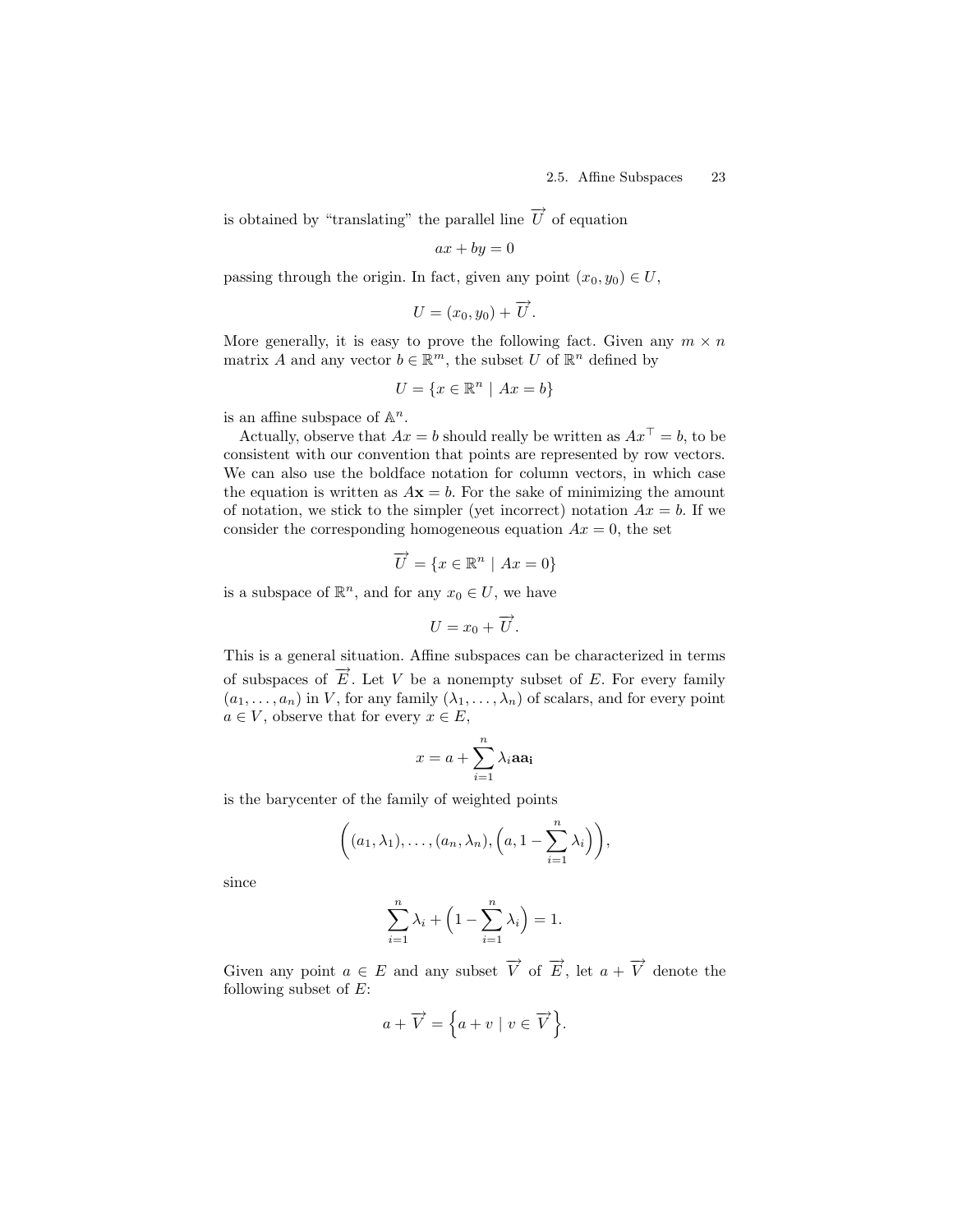

Figure 2.7. An affine subspace V and its direction  $\overrightarrow{V}$ 

**Lemma 2.5.2** Let  $\langle E, \overrightarrow{E}, + \rangle$  be an affine space.

(1) A nonempty subset  $V$  of  $E$  is an affine subspace iff for every point  $a \in V$ , the set

$$
\overrightarrow{V_a} = \{ \mathbf{ax} \mid x \in V \}
$$

is a subspace of  $\overrightarrow{E}$ . Consequently,  $V = a + \overrightarrow{V}_a$ . Furthermore,

$$
\overrightarrow{V} = \{ \mathbf{xy} \mid x, y \in V \}
$$

is a subspace of  $\overrightarrow{E}$  and  $\overrightarrow{V}_a = \overrightarrow{V}$  for all  $a \in E$ . Thus,  $V = a + \overrightarrow{V}$ .

(2) For any subspace  $\overrightarrow{V}$  of  $\overrightarrow{E}$  and for any  $a \in E$ , the set  $V = a + \overrightarrow{V}$  is an affine subspace.

Proof. The proof is straightforward, and is omitted. It is also given in Gallier [70].  $\Box$ 

In particular, when  $E$  is the natural affine space associated with a vector space  $\overrightarrow{E}$ , Lemma 2.5.2 shows that every affine subspace of E is of the form  $u+\overrightarrow{U}$ , for a subspace  $\overrightarrow{U}$  of  $\overrightarrow{E}$ . The subspaces of  $\overrightarrow{E}$  are the affine subspaces of E that contain 0.

The subspace  $\overrightarrow{V}$  associated with an affine subspace V is called the direction of V. It is also clear that the map  $\overrightarrow{v} \times \overrightarrow{V} \rightarrow V$  induced by  $+: E \times \overrightarrow{E} \to E$  confers to  $\langle V, \overrightarrow{V}, + \rangle$  an affine structure. Figure 2.7 illustrates the notion of affine subspace.

By the dimension of the subspace V, we mean the dimension of  $\overrightarrow{V}$ .

An affine subspace of dimension 1 is called a line, and an affine subspace of dimension 2 is called a plane.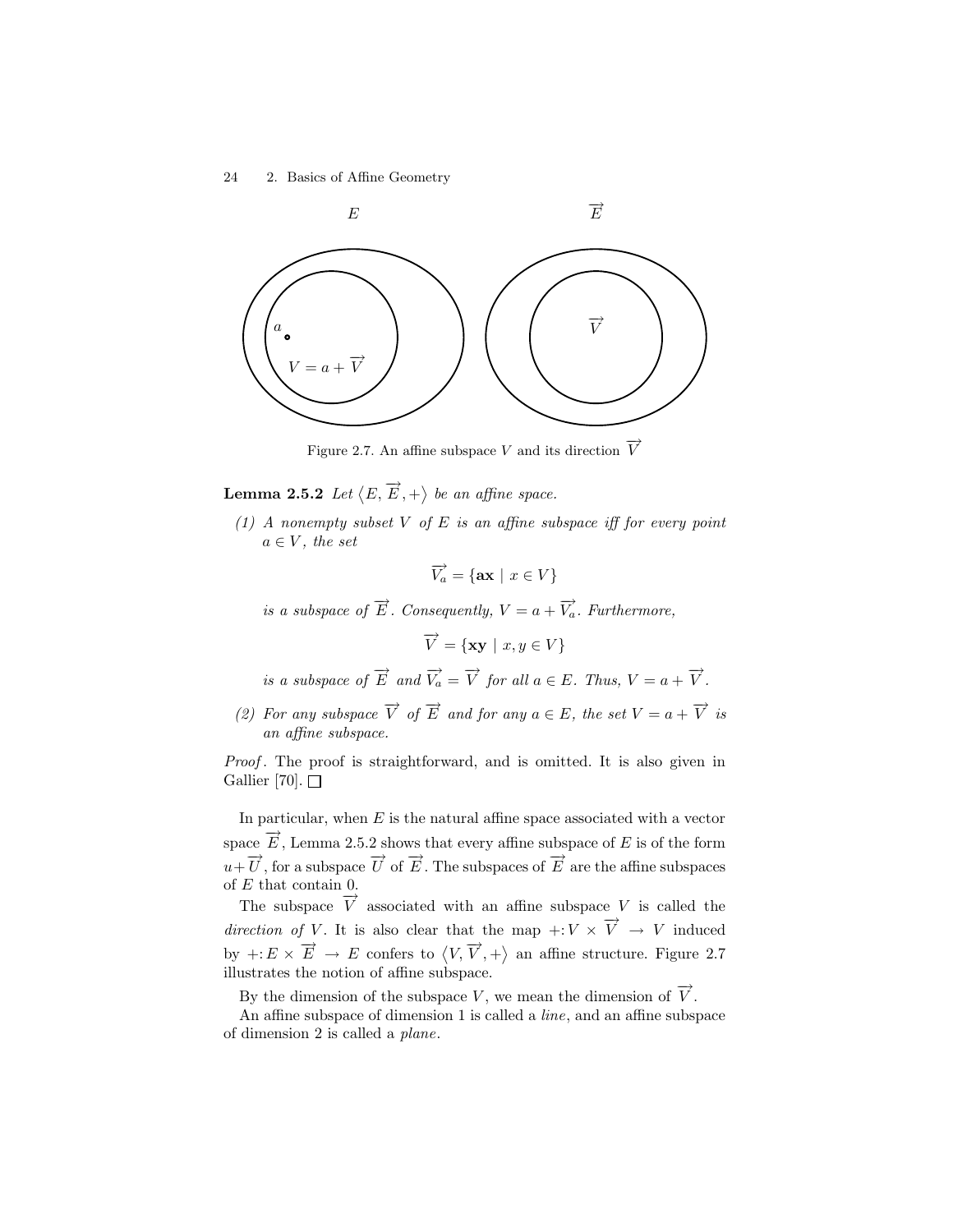An affine subspace of codimension 1 is called a hyperplane (recall that a subspace  $F$  of a vector space  $E$  has codimension 1 iff there is some subspace G of dimension 1 such that  $E = F \oplus G$ , the direct sum of F and G, see Strang [166] or Lang [107]).

We say that two affine subspaces  $U$  and  $V$  are *parallel* if their directions are identical. Equivalently, since  $\overrightarrow{U} = \overrightarrow{V}$ , we have  $U = a + \overrightarrow{U}$  and  $V =$  $b + \overrightarrow{U}$  for any  $a \in U$  and any  $b \in V$ , and thus V is obtained from U by the translation ab.

In general, when we talk about n points  $a_1, \ldots, a_n$ , we mean the sequence  $(a_1, \ldots, a_n)$ , and not the set  $\{a_1, \ldots, a_n\}$  (the  $a_i$ 's need not be distinct).

By Lemma 2.5.2, a line is specified by a point  $a \in E$  and a nonzero vector

 $v \in \overrightarrow{E}$ , i.e., a line is the set of all points of the form  $a + \lambda v$ , for  $\lambda \in \mathbb{R}$ .

We say that three points  $a, b, c$  are *collinear* if the vectors **ab** and **ac** are linearly dependent. If two of the points a, b, c are distinct, say  $a \neq b$ , then there is a unique  $\lambda \in \mathbb{R}$  such that  $ac = \lambda ab$ , and we define the ratio  $rac{\text{ac}}{\text{ab}} = \lambda.$ 

A plane is specified by a point  $a \in E$  and two linearly independent vectors  $u, v \in \overrightarrow{E}$ , i.e., a plane is the set of all points of the form  $a + \lambda u + \mu v$ , for  $\lambda, \mu \in \mathbb{R}$ .

We say that four points  $a, b, c, d$  are *coplanar* if the vectors  $ab, ac, and$ ad are linearly dependent. Hyperplanes will be characterized a little later.

**Lemma 2.5.3** Given an affine space  $\langle E, \overrightarrow{E}, + \rangle$ , for any family  $(a_i)_{i \in I}$  of points in E, the set V of barycenters  $\sum_{i\in I}\lambda_ia_i$  (where  $\sum_{i\in I}\lambda_i=1$ ) is the smallest affine subspace containing  $(a_i)_{i\in I}$ .

*Proof.* If  $(a_i)_{i \in I}$  is empty, then  $V = \emptyset$ , because of the condition  $\sum_{i \in I} \lambda_i =$ 1. If  $(a_i)_{i\in I}$  is nonempty, then the smallest affine subspace containing  $(a_i)_{i\in I}$  must contain the set V of barycenters  $\sum_{i\in I} \lambda_i a_i$ , and thus, it is enough to show that  $V$  is closed under affine combinations, which is immediately verified.  $\Box$ 

Given a nonempty subset  $S$  of  $E$ , the smallest affine subspace of  $E$  generated by S is often denoted by  $\langle S \rangle$ . For example, a line specified by two distinct points a and b is denoted by  $\langle a, b \rangle$ , or even  $(a, b)$ , and similarly for planes, etc.

#### Remarks:

(1) Since it can be shown that the barycenter of  $n$  weighted points can be obtained by repeated computations of barycenters of two weighted points, a nonempty subset  $V$  of  $E$  is an affine subspace iff for every two points  $a, b \in V$ , the set V contains all barycentric combinations of a and b. If  $V$  contains at least two points, then  $V$  is an affine subspace iff for any two distinct points  $a, b \in V$ , the set V contains the line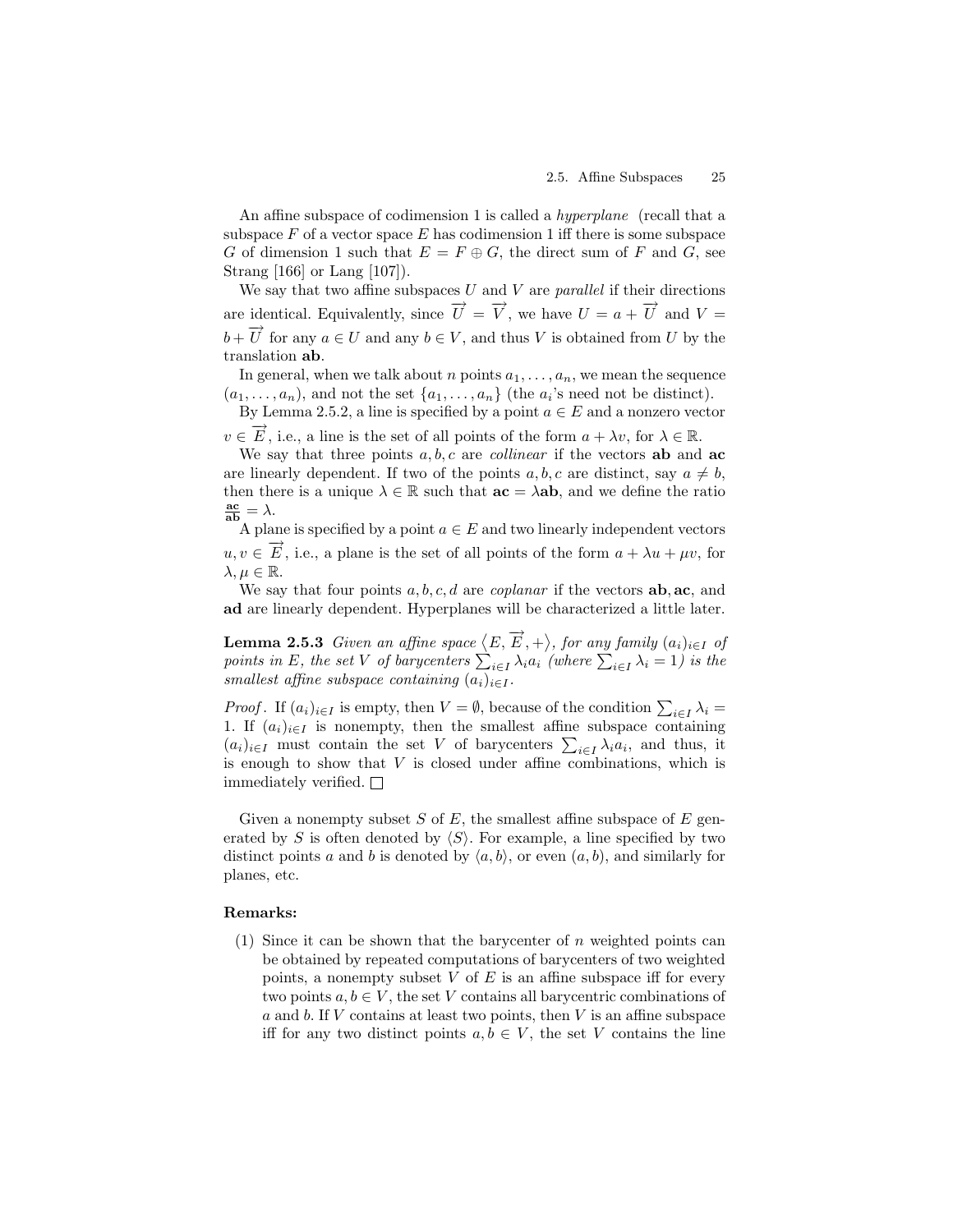determined by a and b, that is, the set of all points  $(1 - \lambda)a + \lambda b$ ,  $\lambda \in \mathbb{R}$ .

 $(2)$  This result still holds if the field K has at least three distinct elements, but the proof is trickier!

## 2.6 Affine Independence and Affine Frames

Corresponding to the notion of linear independence in vector spaces, we have the notion of affine independence. Given a family  $(a_i)_{i\in I}$  of points in an affine space  $E$ , we will reduce the notion of (affine) independence of these points to the (linear) independence of the families  $(\mathbf{a}_i \mathbf{a}_j)_{j \in (I-\{i\})}$  of vectors obtained by choosing any  $a_i$  as an origin. First, the following lemma shows that it is sufficient to consider only one of these families.

**Lemma 2.6.1** Given an affine space  $\langle E, \overrightarrow{E}, + \rangle$ , let  $(a_i)_{i \in I}$  be a family of points in E. If the family  $(a_i a_j)_{j\in (I-\{i\})}$  is linearly independent for some  $i \in I$ , then  $(\mathbf{a_i a_j})_{j \in (I - \{i\})}$  is linearly independent for every  $i \in I$ .

*Proof.* Assume that the family  $(a_i a_j)_{j \in (I - \{i\})}$  is linearly independent for some specific  $i \in I$ . Let  $k \in I$  with  $k \neq i$ , and assume that there are some scalars  $(\lambda_j)_{j\in (I-\{k\})}$  such that

$$
\sum_{j\in (I-\{k\})} \lambda_j \mathbf{a_k} \mathbf{a_j} = 0.
$$

Since

$$
\mathbf{a_k}\mathbf{a_j} = \mathbf{a_k}\mathbf{a_i} + \mathbf{a_i}\mathbf{a_j},
$$

we have

$$
\sum_{j \in (I - \{k\})} \lambda_j \mathbf{a_k} \mathbf{a_j} = \sum_{j \in (I - \{k\})} \lambda_j \mathbf{a_k} \mathbf{a_i} + \sum_{j \in (I - \{k\})} \lambda_j \mathbf{a_i} \mathbf{a_j},
$$
\n
$$
= \sum_{j \in (I - \{k\})} \lambda_j \mathbf{a_k} \mathbf{a_i} + \sum_{j \in (I - \{i, k\})} \lambda_j \mathbf{a_i} \mathbf{a_j},
$$
\n
$$
= \sum_{j \in (I - \{i, k\})} \lambda_j \mathbf{a_i} \mathbf{a_j} - \left(\sum_{j \in (I - \{k\})} \lambda_j\right) \mathbf{a_i} \mathbf{a_k},
$$

and thus

$$
\sum_{j\in (I-\{i,k\})} \lambda_j \mathbf{a_i a_j} - \left(\sum_{j\in (I-\{k\})} \lambda_j\right) \mathbf{a_i a_k} = 0.
$$

Since the family  $(\mathbf{a}_i \mathbf{a}_j)_{j \in (I - \{i\})}$  is linearly independent, we must have  $\lambda_j =$ 0 for all  $j \in (I - \{i, k\})$  and  $\sum_{j \in (I - \{k\})} \lambda_j = 0$ , which implies that  $\lambda_j = 0$ for all  $j \in (I - \{k\})$ .  $\Box$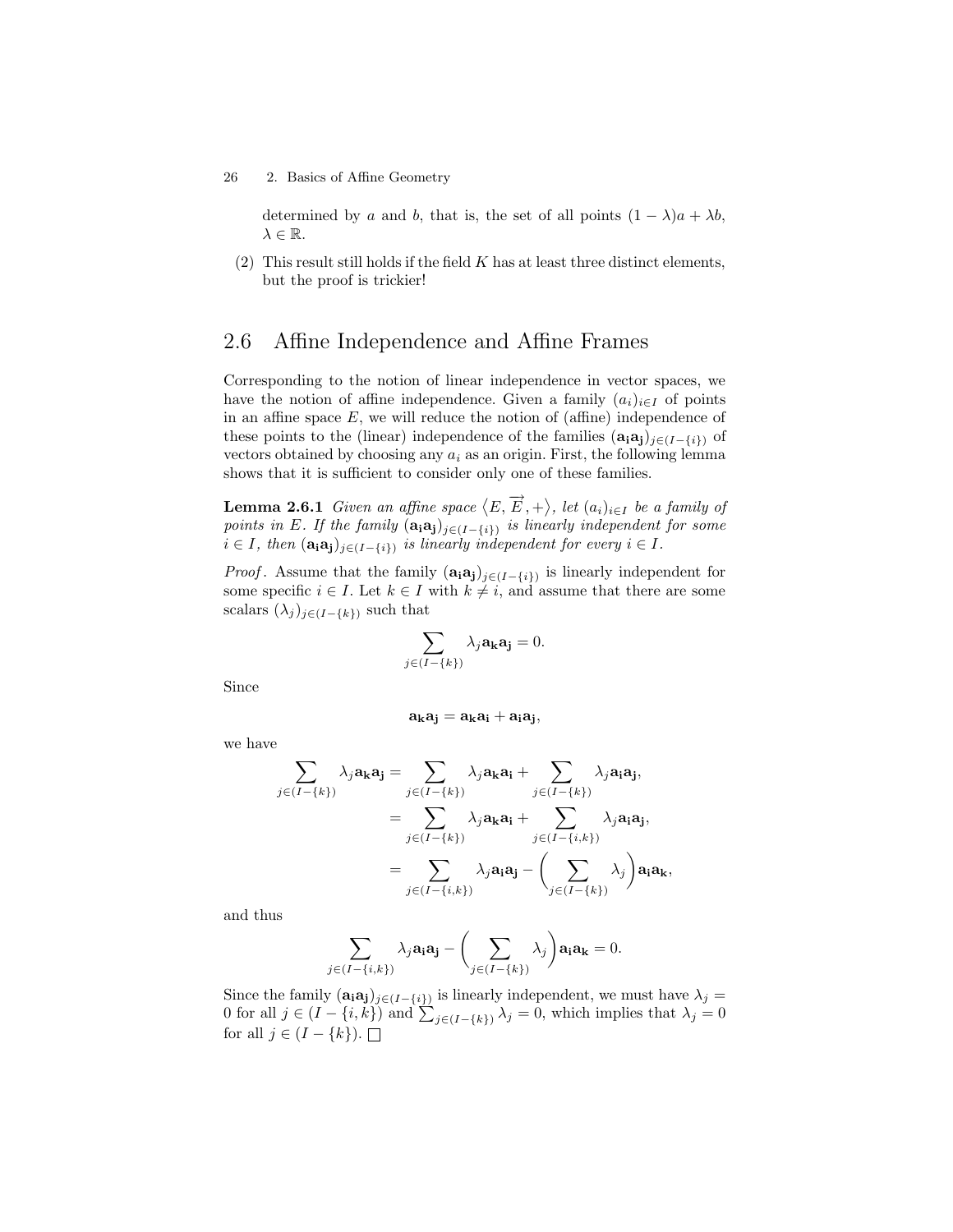We define affine independence as follows.

**Definition 2.6.2** Given an affine space  $\langle E, \overrightarrow{E}, + \rangle$ , a family  $(a_i)_{i \in I}$  of points in E is affinely independent if the family  $(\mathbf{a}_i \mathbf{a}_j)_{j \in (I - \{i\})}$  is linearly independent for some  $i \in I$ .

Definition 2.6.2 is reasonable, since by Lemma 2.6.1, the independence of the family  $(a_i a_j)_{j\in (I-\{i\})}$  does not depend on the choice of  $a_i$ . A crucial property of linearly independent vectors  $(u_1, \ldots, u_m)$  is that if a vector v is a linear combination

$$
v = \sum_{i=1}^{m} \lambda_i u_i
$$

of the  $u_i$ , then the  $\lambda_i$  are unique. A similar result holds for affinely independent points.

**Lemma 2.6.3** Given an affine space  $\langle E, \overrightarrow{E}, + \rangle$ , let  $(a_0, \ldots, a_m)$  be a family of  $m+1$  points in E. Let  $x \in E$ , and assume that  $x = \sum_{i=0}^{m} \lambda_i a_i$ , where  $\sum_{i=0}^{m} \lambda_i = 1$ . Then, the family  $(\lambda_0, \ldots, \lambda_m)$  such that  $x = \sum_{i=0}^{m} \lambda_i a_i$  is unique iff the family  $(a_0a_1, \ldots, a_0a_m)$  is linearly independent.

Proof . The proof is straightforward and is omitted. It is also given in Gallier [70].  $\Box$ 

Lemma 2.6.3 suggests the notion of affine frame. Affine frames are the affine analogues of bases in vector spaces. Let  $\langle E, \overrightarrow{E}, + \rangle$  be a nonempty affine space, and let  $(a_0, \ldots, a_m)$  be a family of  $m + 1$  points in E. The family  $(a_0, \ldots, a_m)$  determines the family of m vectors  $(a_0a_1, \ldots, a_0a_m)$  in  $\overline{E}$ . Conversely, given a point  $a_0$  in E and a family of m vectors  $(u_1, \ldots, u_m)$ in  $\overrightarrow{E}$ , we obtain the family of  $m + 1$  points  $(a_0, \ldots, a_m)$  in E, where  $a_i =$  $a_0 + u_i, \ 1 \leq i \leq m.$ 

Thus, for any  $m \geq 1$ , it is equivalent to consider a family of  $m+1$  points  $(a_0, \ldots, a_m)$  in E, and a pair  $(a_0, (u_1, \ldots, u_m))$ , where the  $u_i$  are vectors in  $\overrightarrow{E}$ . Figure 2.8 illustrates the notion of affine independence.

**Remark:** The above observation also applies to infinite families  $(a_i)_{i \in I}$  of points in E and families  $(\overrightarrow{u_i})_{i\in I-\{0\}}$  of vectors in  $\overrightarrow{E}$ , provided that the index set I contains 0.

When  $(a_0a_1,\ldots,a_0a_m)$  is a basis of  $\overrightarrow{E}$  then, for every  $x \in E$ , since  $x = a_0 + \mathbf{a_0} \mathbf{x}$ , there is a unique family  $(x_1, \ldots, x_m)$  of scalars such that

$$
x = a_0 + x_1 \mathbf{a_0} \mathbf{a_1} + \cdots + x_m \mathbf{a_0} \mathbf{a_m}.
$$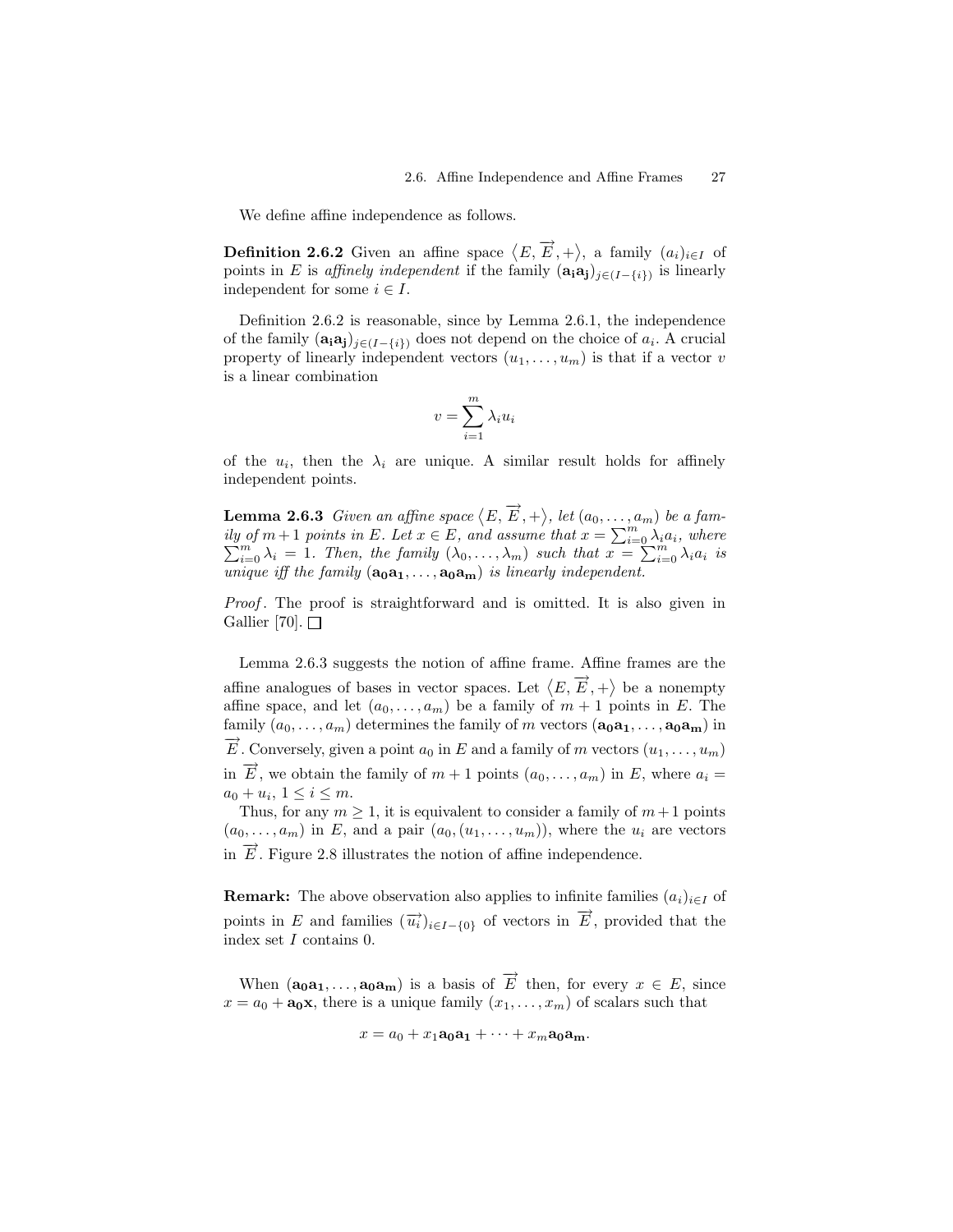

Figure 2.8. Affine independence and linear independence

The scalars  $(x_1, \ldots, x_m)$  may be considered as coordinates with respect to  $(a_0,(\mathbf{a_0a_1},\ldots,\mathbf{a_0a_m}))$ . Since

$$
x = a_0 + \sum_{i=1}^{m} x_i \mathbf{a_0} \mathbf{a_i}
$$
 iff  $x = \left(1 - \sum_{i=1}^{m} x_i\right) a_0 + \sum_{i=1}^{m} x_i a_i$ ,

 $x \in E$  can also be expressed uniquely as

$$
x = \sum_{i=0}^{m} \lambda_i a_i
$$

with  $\sum_{i=0}^{m} \lambda_i = 1$ , and where  $\lambda_0 = 1 - \sum_{i=1}^{m} x_i$ , and  $\lambda_i = x_i$  for  $1 \le i \le m$ . The scalars  $(\lambda_0, \ldots, \lambda_m)$  are also certain kinds of coordinates with respect to  $(a_0, \ldots, a_m)$ . All this is summarized in the following definition.

**Definition 2.6.4** Given an affine space  $\langle E, \overrightarrow{E}, + \rangle$ , an *affine frame with origin*  $a_0$  is a family  $(a_0, \ldots, a_m)$  of  $m+1$  points in E such that the list of vectors  $(a_0a_1, \ldots, a_0a_m)$  is a basis of  $\overrightarrow{E}$ . The pair  $(a_0, (a_0a_1, \ldots, a_0a_m))$ is also called an *affine frame with origin*  $a_0$ . Then, every  $x \in E$  can be expressed as

 $x = a_0 + x_1a_0a_1 + \cdots + x_m a_0a_m$ 

for a unique family  $(x_1, \ldots, x_m)$  of scalars, called the *coordinates of x w.r.t.* the affine frame  $(a_0, (a_0a_1, \ldots, a_0a_m))$ . Furthermore, every  $x \in E$  can be written as

$$
x = \lambda_0 a_0 + \dots + \lambda_m a_m
$$

for some unique family  $(\lambda_0, \ldots, \lambda_m)$  of scalars such that  $\lambda_0 + \cdots + \lambda_m =$ 1 called the barycentric coordinates of  $x$  with respect to the affine frame  $(a_0, \ldots, a_m).$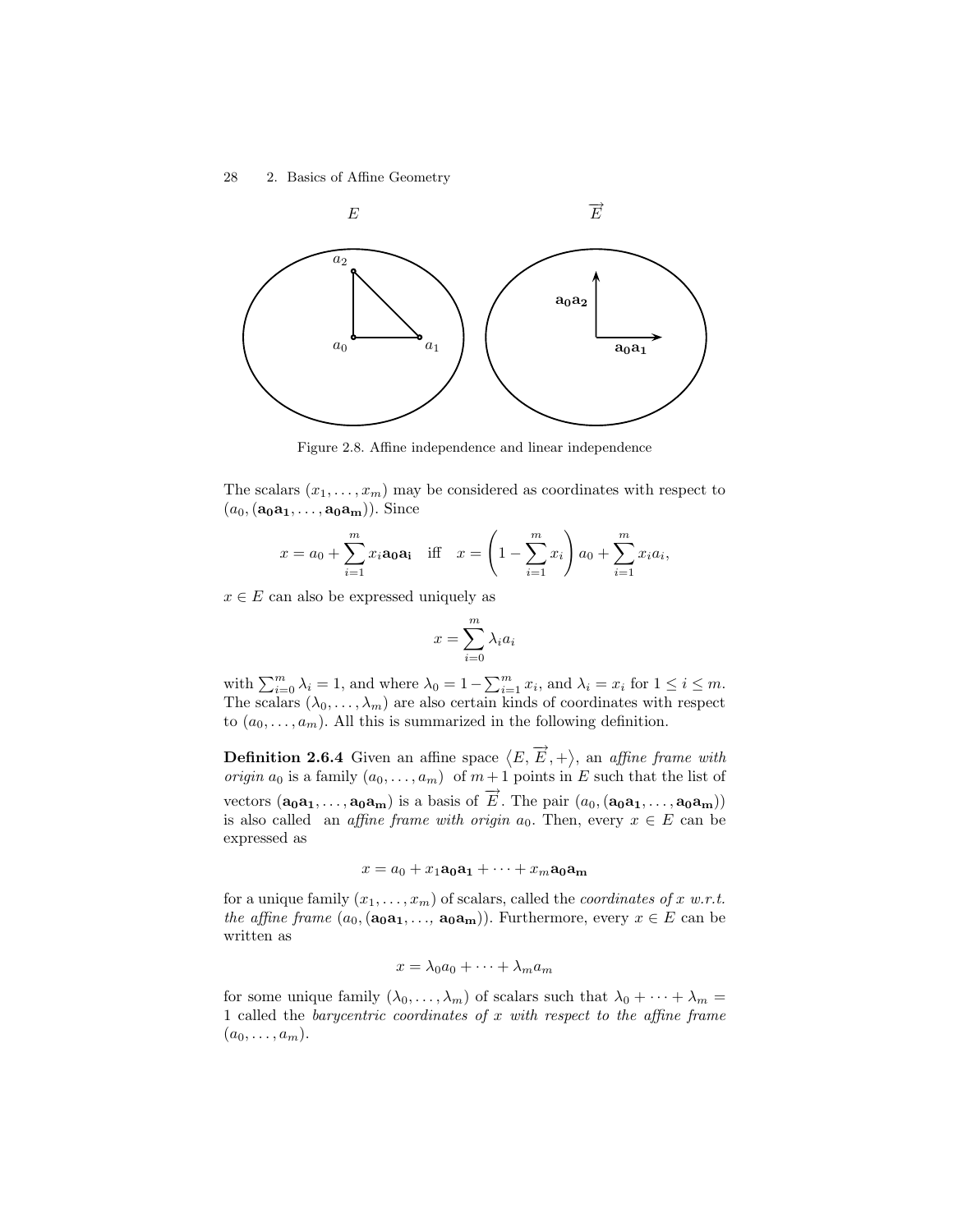The coordinates  $(x_1, \ldots, x_m)$  and the barycentric coordinates  $(\lambda_0, \ldots,$  $\lambda_m$ ) are related by the equations  $\lambda_0 = 1 - \sum_{i=1}^m x_i$  and  $\lambda_i = x_i$ , for  $1 \leq$  $i \leq m$ . An affine frame is called an *affine basis* by some authors. A family  $(a_i)_{i\in I}$  of points in E is affinely dependent if it is not affinely independent. We can also characterize affinely dependent families as follows.

**Lemma 2.6.5** Given an affine space  $\langle E, \overrightarrow{E}, + \rangle$ , let  $(a_i)_{i \in I}$  be a family of points in E. The family  $(a_i)_{i\in I}$  is affinely dependent iff there is a family  $(\lambda_i)_{i\in I}$  such that  $\lambda_j \neq 0$  for some  $j \in I$ ,  $\sum_{i\in I} \lambda_i = 0$ , and  $\sum_{i\in I} \lambda_i \mathbf{xa_i} = 0$ for every  $x \in E$ .

*Proof.* By Lemma 2.6.3, the family  $(a_i)_{i\in I}$  is affinely dependent iff the family of vectors  $(\mathbf{a_i}\mathbf{a_j})_{j\in (I-\{i\})}$  is linearly dependent for some  $i \in I$ . For any  $i \in I$ , the family  $(\mathbf{a}_i \mathbf{a}_j)_{j \in (I - \{i\})}$  is linearly dependent iff there is a family  $(\lambda_j)_{j\in (I-\{i\})}$  such that  $\lambda_j \neq 0$  for some j, and such that

$$
\sum_{j\in (I-\{i\})} \lambda_j \mathbf{a_i a_j} = 0.
$$

Then, for any  $x \in E$ , we have

$$
\sum_{j \in (I - \{i\})} \lambda_j \mathbf{a_i} \mathbf{a_j} = \sum_{j \in (I - \{i\})} \lambda_j (\mathbf{x} \mathbf{a_j} - \mathbf{x} \mathbf{a_i})
$$

$$
= \sum_{j \in (I - \{i\})} \lambda_j \mathbf{x} \mathbf{a_j} - \left(\sum_{j \in (I - \{i\})} \lambda_j\right) \mathbf{x} \mathbf{a_i},
$$

and letting  $\lambda_i = -\left(\sum_{j\in (I-\{i\})}\lambda_j\right)$ , we get  $\sum_{i\in I}\lambda_i\mathbf{x}\mathbf{a_i} = 0$ , with  $\sum_{i\in I}\lambda_i = 0$  and  $\lambda_j \neq 0$  for some  $j \in I$ . The converse is obvious by setting  $x = a_i$  for some i such that  $\lambda_i \neq 0$ , since  $\sum_{i \in I} \lambda_i = 0$  implies that  $\lambda_j \neq 0$ , for some  $j \neq i$ .

Even though Lemma 2.6.5 is rather dull, it is one of the key ingredients in the proof of beautiful and deep theorems about convex sets, such as Carathéodory's theorem, Radon's theorem, and Helly's theorem (see Section 3.1).

A family of two points  $(a, b)$  in E is affinely independent iff  $ab \neq 0$ , iff  $a \neq b$ . If  $a \neq b$ , the affine subspace generated by a and b is the set of all points  $(1 - \lambda)a + \lambda b$ , which is the unique line passing through a and b. A family of three points  $(a, b, c)$  in E is affinely independent iff **ab** and **ac** are linearly independent, which means that  $a, b$ , and  $c$  are not on the same line (they are not collinear). In this case, the affine subspace generated by  $(a, b, c)$  is the set of all points  $(1 - \lambda - \mu)a + \lambda b + \mu c$ , which is the unique plane containing a, b, and c. A family of four points  $(a, b, c, d)$  in E is affinely independent iff ab, ac, and ad are linearly independent, which means that  $a, b, c,$  and  $d$  are not in the same plane (they are not coplanar). In this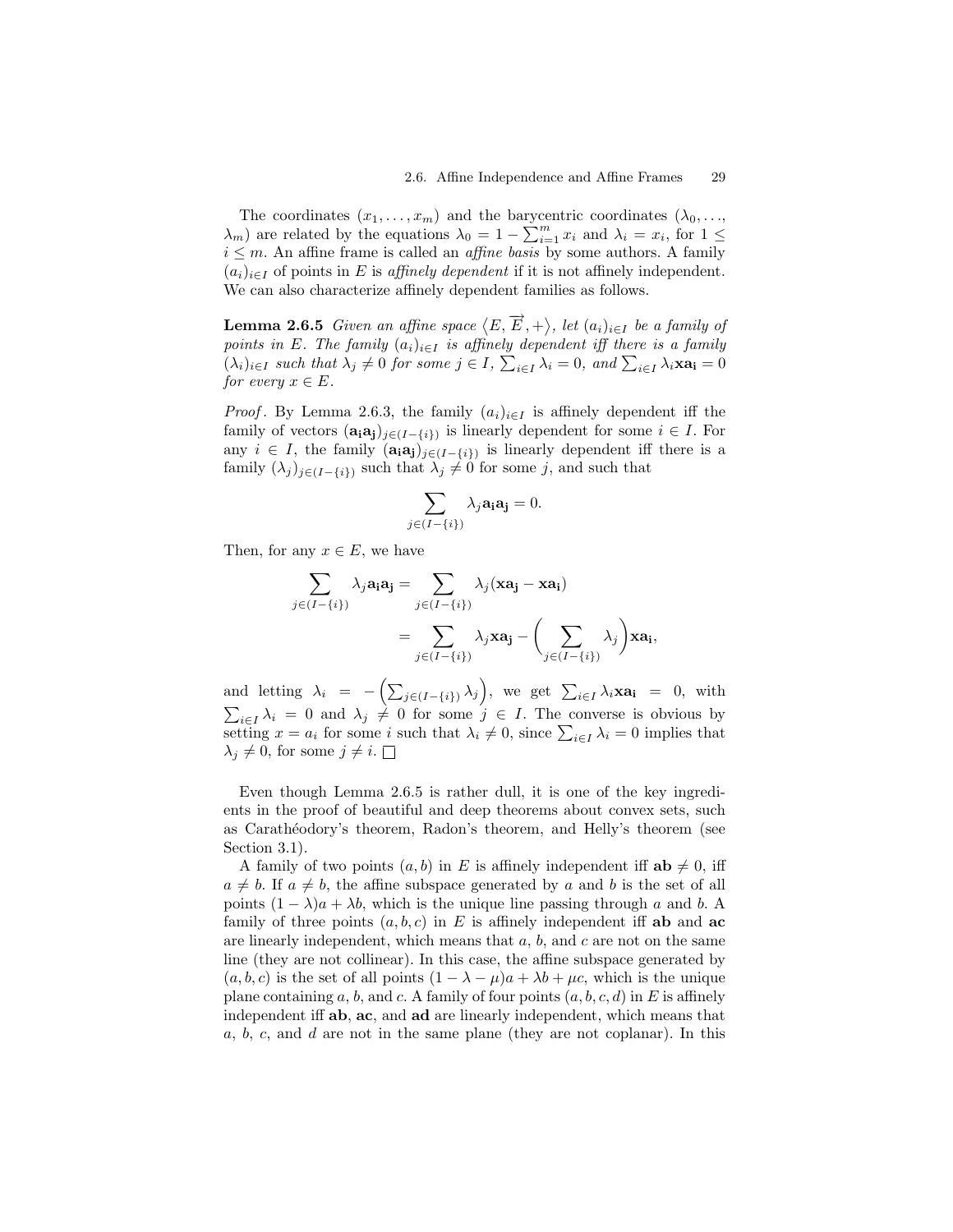

Figure 2.9. Examples of affine frames and their convex hulls

case,  $a, b, c$ , and  $d$  are the vertices of a tetrahedron. Figure 2.9 shows affine frames and their convex hulls for  $|I| = 0, 1, 2, 3$ .

Given  $n+1$  affinely independent points  $(a_0, \ldots, a_n)$  in E, we can consider the set of points  $\lambda_0 a_0 + \cdots + \lambda_n a_n$ , where  $\lambda_0 + \cdots + \lambda_n = 1$  and  $\lambda_i \geq 0$  ( $\lambda_i \in$ R). Such affine combinations are called convex combinations. This set is called the *convex hull* of  $(a_0, \ldots, a_n)$  (or *n-simplex spanned by*  $(a_0, \ldots, a_n)$ ). When  $n = 1$ , we get the segment between  $a_0$  and  $a_1$ , including  $a_0$  and  $a_1$ . When  $n = 2$ , we get the interior of the triangle whose vertices are  $a_0, a_1, a_2$ , including boundary points (the edges). When  $n = 3$ , we get the interior of the tetrahedron whose vertices are  $a_0, a_1, a_2, a_3$ , including boundary points (faces and edges). The set

 ${a_0 + \lambda_1 a_0 a_1 + \cdots + \lambda_n a_0 a_n \mid \text{where } 0 \leq \lambda_i \leq 1 \ (\lambda_i \in \mathbb{R})}$ 

is called the *parallelotope spanned by*  $(a_0, \ldots, a_n)$ . When E has dimension 2, a parallelotope is also called a *parallelogram*, and when  $E$  has dimension 3, a parallelepiped.

More generally, we say that a subset  $V$  of  $E$  is *convex* if for any two points  $a, b \in V$ , we have  $c \in V$  for every point  $c = (1 - \lambda)a + \lambda b$ , with  $0 \leq \lambda \leq 1 \ (\lambda \in \mathbb{R}).$ 

> Points are not vectors! The following example illustrates why treating points as vectors may cause problems. Let  $a, b, c$  be three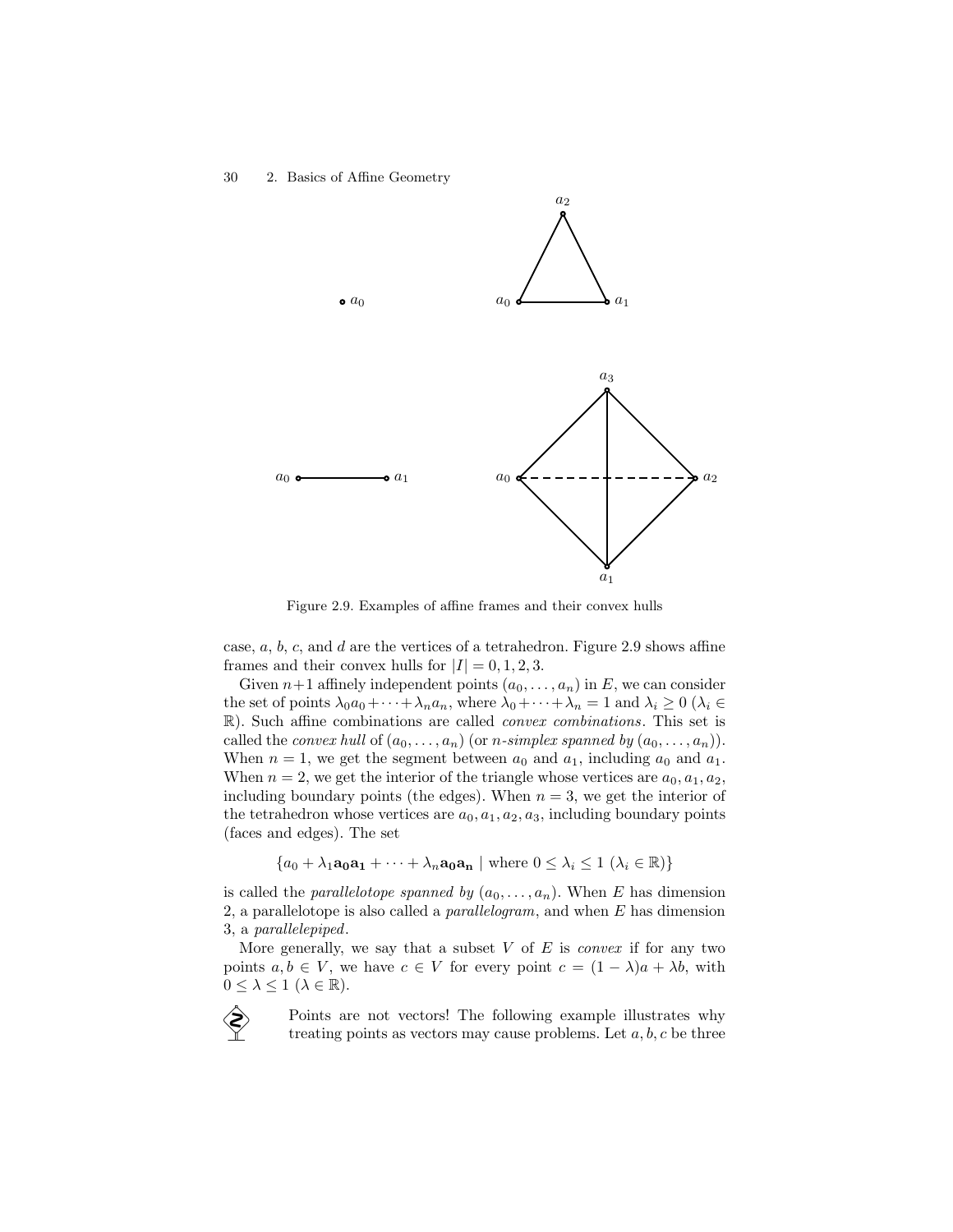affinely independent points in  $\mathbb{A}^3$ . Any point x in the plane  $(a, b, c)$  can be expressed as

$$
x = \lambda_0 a + \lambda_1 b + \lambda_2 c,
$$

where  $\lambda_0 + \lambda_1 + \lambda_2 = 1$ . How can we compute  $\lambda_0, \lambda_1, \lambda_2$ ? Letting  $a =$  $(a_1, a_2, a_3), b = (b_1, b_2, b_3), c = (c_1, c_2, c_3), \text{ and } x = (x_1, x_2, x_3)$  be the coordinates of  $a, b, c, x$  in the standard frame of  $\mathbb{A}^3$ , it is tempting to solve the system of equations

$$
\begin{pmatrix} a_1 & b_1 & c_1 \ a_2 & b_2 & c_2 \ a_3 & b_3 & c_3 \end{pmatrix} \begin{pmatrix} \lambda_0 \\ \lambda_1 \\ \lambda_2 \end{pmatrix} = \begin{pmatrix} x_1 \\ x_2 \\ x_3 \end{pmatrix}.
$$

However, there is a problem when the origin of the coordinate system belongs to the plane  $(a, b, c)$ , since in this case, the matrix is not invertible! What we should really be doing is to solve the system

$$
\lambda_0 \mathbf{Oa} + \lambda_1 \mathbf{Ob} + \lambda_2 \mathbf{Oc} = \mathbf{Ox},
$$

where O is any point **not** in the plane  $(a, b, c)$ . An alternative is to use certain well-chosen cross products.

It can be shown that barycentric coordinates correspond to various ratios of areas and volumes; see the problems.

# 2.7 Affine Maps

Corresponding to linear maps we have the notion of an affine map. An affine map is defined as a map preserving affine combinations.

**Definition 2.7.1** Given two affine spaces  $\langle E, \overrightarrow{E}, + \rangle$  and  $\langle E', \overrightarrow{E'}, +' \rangle$ , a function  $f: E \to E'$  is an affine map iff for every family  $((a_i, \lambda_i))_{i \in I}$  of weighted points in E such that  $\sum_{i\in I}\lambda_i = 1$ , we have

$$
f\left(\sum_{i\in I}\lambda_i a_i\right) = \sum_{i\in I}\lambda_i f(a_i).
$$

In other words, f preserves barycenters.

Affine maps can be obtained from linear maps as follows. For simplicity of notation, the same symbol  $+$  is used for both affine spaces (instead of using both  $+$  and  $+^{\prime}$ ).

Given any point  $a \in E$ , any point  $b \in E'$ , and any linear map  $h: \overrightarrow{E} \to \overrightarrow{E'}$ , we claim that the map  $f: E \to E'$  defined such that

$$
f(a+v) = b + h(v)
$$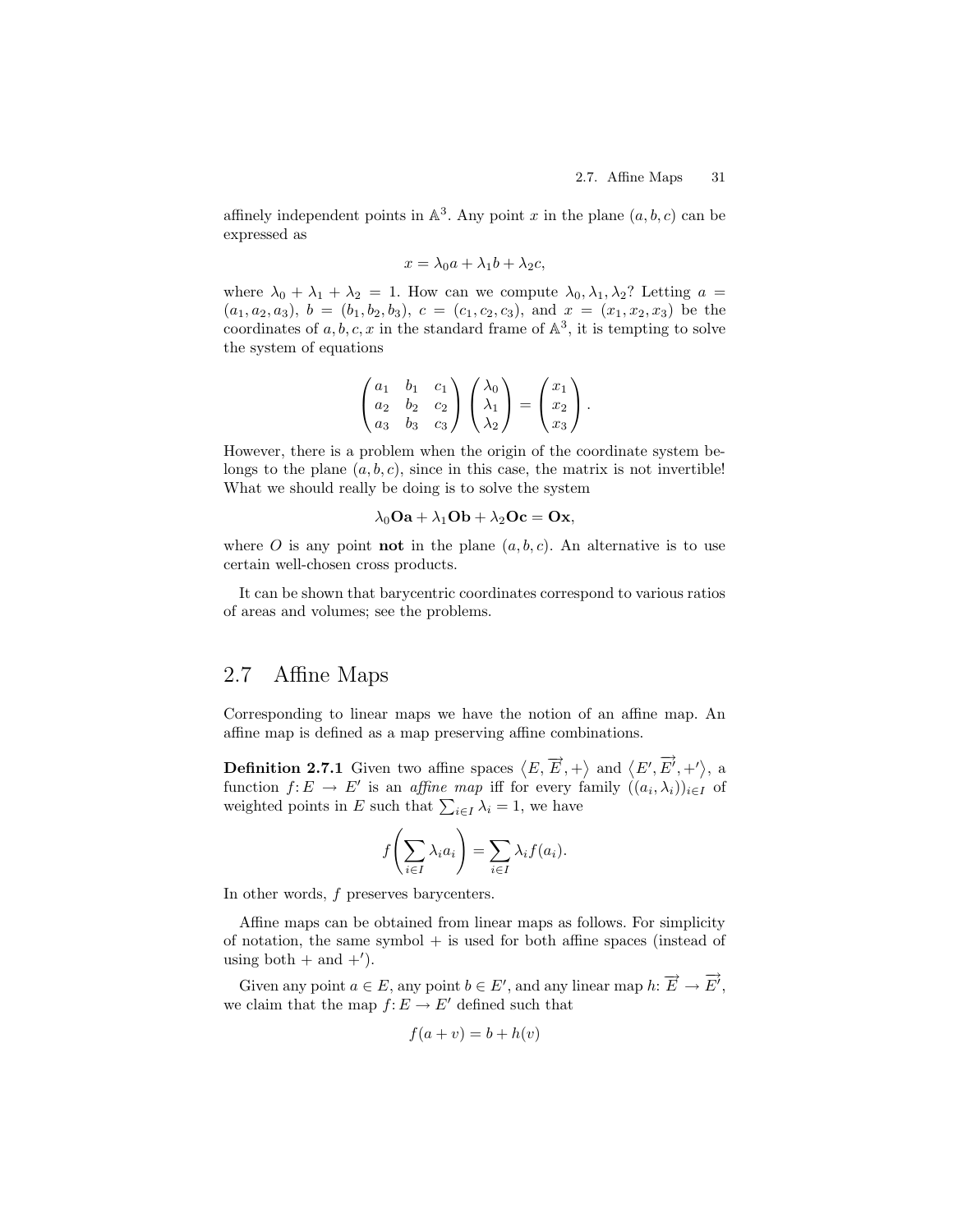is an affine map. Indeed, for any family  $(\lambda_i)_{i \in I}$  of scalars with  $\sum_{i \in I} \lambda_i = 1$ and any family  $(\overrightarrow{v_i})_{i \in I}$ , since

$$
\sum_{i \in I} \lambda_i (a + v_i) = a + \sum_{i \in I} \lambda_i \mathbf{a} (\mathbf{a} + \mathbf{v_i}) = a + \sum_{i \in I} \lambda_i v_i
$$

and

$$
\sum_{i \in I} \lambda_i (b + h(v_i)) = b + \sum_{i \in I} \lambda_i \mathbf{b}(\mathbf{b} + \mathbf{h}(\mathbf{v_i})) = b + \sum_{i \in I} \lambda_i h(v_i),
$$

we have

$$
f\left(\sum_{i\in I} \lambda_i (a+v_i)\right) = f\left(a + \sum_{i\in I} \lambda_i v_i\right)
$$

$$
= b + h\left(\sum_{i\in I} \lambda_i v_i\right)
$$

$$
= b + \sum_{i\in I} \lambda_i h(v_i)
$$

$$
= \sum_{i\in I} \lambda_i (b + h(v_i))
$$

$$
= \sum_{i\in I} \lambda_i f(a+v_i).
$$

 $\Box$ 

Note that the condition  $\sum_{i\in I}\lambda_i = 1$  was implicitly used (in a hidden call to Lemma 2.4.1) in deriving that

$$
\sum_{i \in I} \lambda_i (a + v_i) = a + \sum_{i \in I} \lambda_i v_i
$$

and

$$
\sum_{i \in I} \lambda_i (b + h(v_i)) = b + \sum_{i \in I} \lambda_i h(v_i).
$$

As a more concrete example, the map

$$
\begin{pmatrix} x_1 \\ x_2 \end{pmatrix} \mapsto \begin{pmatrix} 1 & 2 \\ 0 & 1 \end{pmatrix} \begin{pmatrix} x_1 \\ x_2 \end{pmatrix} + \begin{pmatrix} 3 \\ 1 \end{pmatrix}
$$

defines an affine map in  $\mathbb{A}^2$ . It is a "shear" followed by a translation. The effect of this shear on the square  $(a, b, c, d)$  is shown in Figure 2.10. The image of the square  $(a, b, c, d)$  is the parallelogram  $(a', b', c', d')$ .

Let us consider one more example. The map

$$
\begin{pmatrix} x_1 \\ x_2 \end{pmatrix} \mapsto \begin{pmatrix} 1 & 1 \\ 1 & 3 \end{pmatrix} \begin{pmatrix} x_1 \\ x_2 \end{pmatrix} + \begin{pmatrix} 3 \\ 0 \end{pmatrix}
$$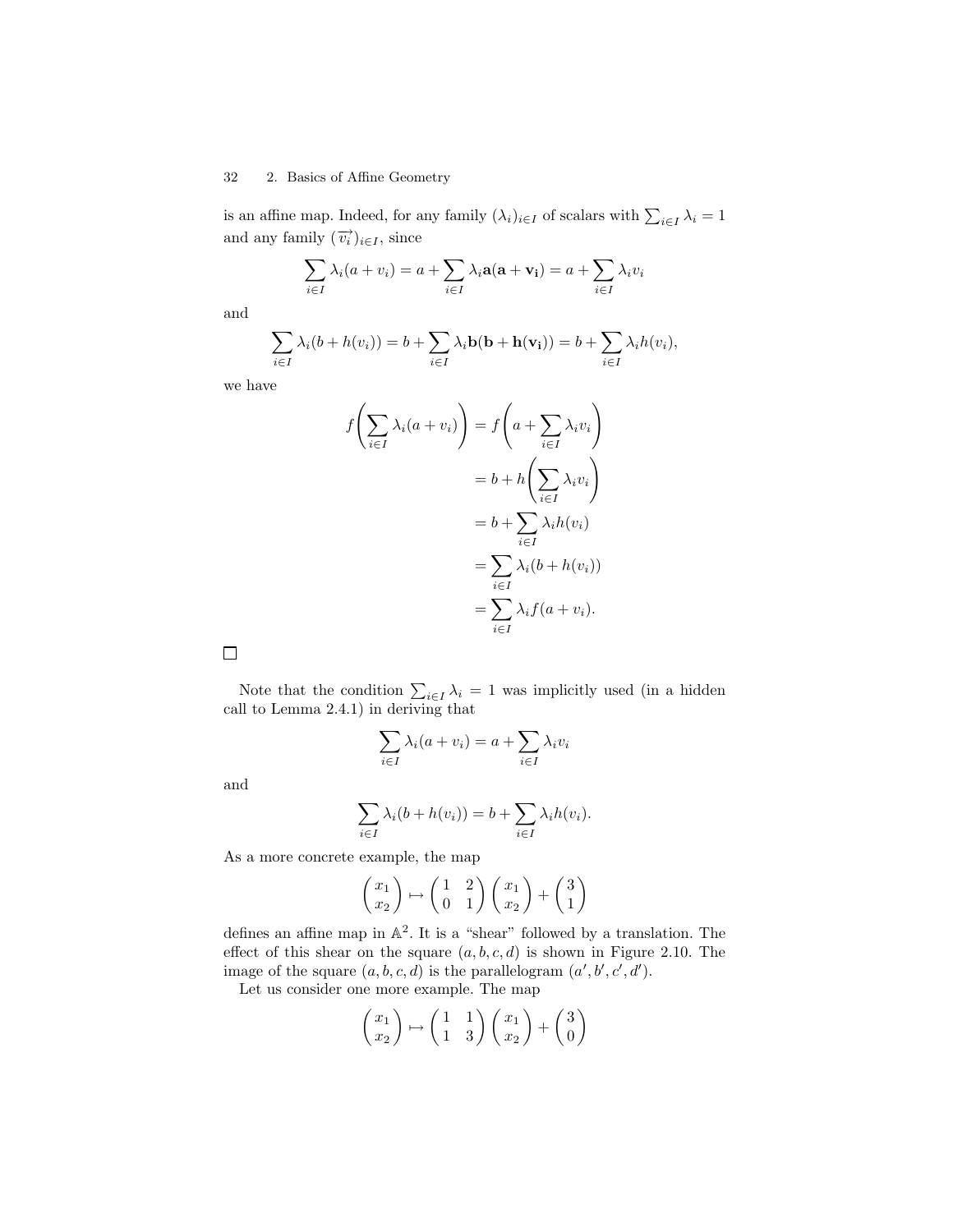



Figure 2.11. The effect of an affine map

is an affine map. Since we can write

$$
\begin{pmatrix} 1 & 1 \\ 1 & 3 \end{pmatrix} = \sqrt{2} \begin{pmatrix} \sqrt{2}/2 & -\sqrt{2}/2 \\ 2/2 & \sqrt{2}/2 \end{pmatrix} \begin{pmatrix} 1 & 2 \\ 0 & 1 \end{pmatrix},
$$

this affine map is the composition of a shear, followed by a rotation of angle  $\pi/4$ , followed by a magnification of ratio  $\sqrt{2}$ , followed by a translation. The effect of this map on the square  $(a, b, c, d)$  is shown in Figure 2.11. The image of the square  $(a, b, c, d)$  is the parallelogram  $(a', b', c', d')$ .

The following lemma shows the converse of what we just showed. Every affine map is determined by the image of any point and a linear map.

**Lemma 2.7.2** Given an affine map  $f: E \to E'$ , there is a unique linear  $map \ \overrightarrow{f} : \overrightarrow{E} \rightarrow \overrightarrow{E'} \ such \ that$ 

$$
f(a + v) = f(a) + \overrightarrow{f}(v),
$$

for every  $a \in E$  and every  $v \in \overrightarrow{E}$ .

*Proof.* Let  $a \in E$  be any point in E. We claim that the map defined such that

$$
\overrightarrow{f}(v) = \mathbf{f}(\mathbf{a})\mathbf{f}(\mathbf{a} + \mathbf{v})
$$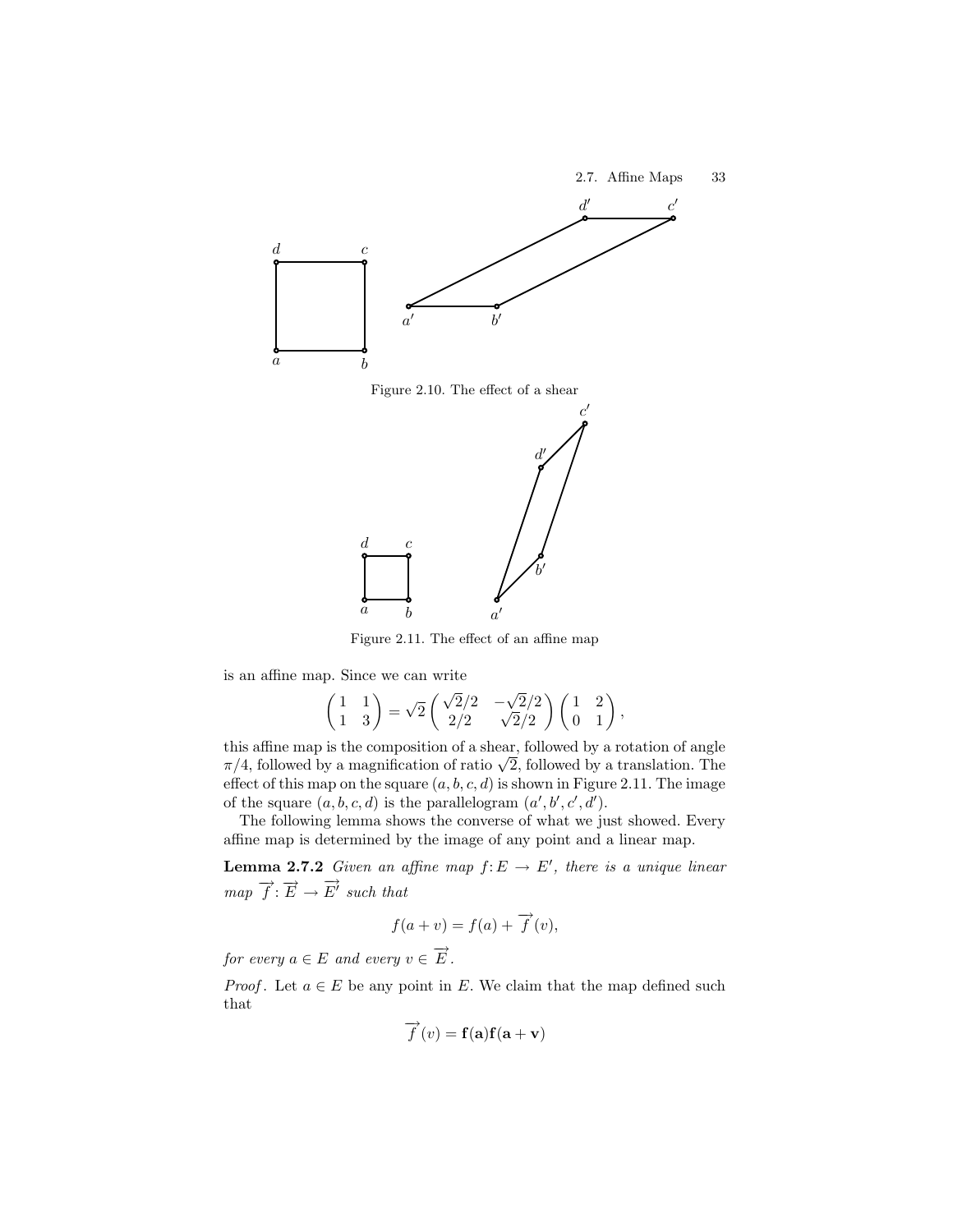for every  $v \in \overrightarrow{E}$  is a linear map  $\overrightarrow{f} : \overrightarrow{E} \to \overrightarrow{E'}$ . Indeed, we can write

$$
a + \lambda v = \lambda(a + v) + (1 - \lambda)a,
$$

since  $a + \lambda v = a + \lambda a(a + v) + (1 - \lambda)aa$ , and also

$$
a + u + v = (a + u) + (a + v) - a,
$$

since  $a+u+v = a+a(a + u)+a(a + v)$  – aa. Since f preserves barycenters, we get

$$
f(a + \lambda v) = \lambda f(a + v) + (1 - \lambda)f(a).
$$

If we recall that  $x = \sum_{i \in I} \lambda_i a_i$  is the barycenter of a family  $((a_i, \lambda_i))_{i \in I}$  of weighted points (with  $\sum_{i \in I} \lambda_i = 1$ ) iff

$$
\mathbf{bx} = \sum_{i \in I} \lambda_i \mathbf{ba_i} \quad \text{for every } b \in E,
$$

we get

$$
\mathbf{f}(\mathbf{a})\mathbf{f}(\mathbf{a}+\lambda\mathbf{v})=\lambda\mathbf{f}(\mathbf{a})\mathbf{f}(\mathbf{a}+\mathbf{v})+(1-\lambda)\mathbf{f}(\mathbf{a})\mathbf{f}(\mathbf{a})=\lambda\mathbf{f}(\mathbf{a})\mathbf{f}(\mathbf{a}+\mathbf{v}),
$$

showing that  $\overrightarrow{f}(\lambda v) = \lambda \overrightarrow{f}(v)$ . We also have

$$
f(a + u + v) = f(a + u) + f(a + v) - f(a),
$$

from which we get

$$
\mathbf{f}(\mathbf{a})\mathbf{f}(\mathbf{a}+\mathbf{u}+\mathbf{v}) = \mathbf{f}(\mathbf{a})\mathbf{f}(\mathbf{a}+\mathbf{u}) + \mathbf{f}(\mathbf{a})\mathbf{f}(\mathbf{a}+\mathbf{v}),
$$

showing that  $\overrightarrow{f}(u+v) = \overrightarrow{f}(u) + \overrightarrow{f}(v)$ . Consequently,  $\overrightarrow{f}$  is a linear map. For any other point  $b \in E$ , since

 $b + v = a + ab + v = a + a(a + v) - aa + ab,$ 

 $b + v = (a + v) - a + b$ , and since f preserves barycenters, we get

$$
f(b + v) = f(a + v) - f(a) + f(b),
$$

which implies that

$$
f(b)f(b+v) = f(b)f(a+v) - f(b)f(a) + f(b)f(b),
$$
  
= f(a)f(b) + f(b)f(a+v),  
= f(a)f(a+v).

Thus,  $f(b)f(b + v) = f(a)f(a + v)$ , which shows that the definition of  $\overrightarrow{f}$ does not depend on the choice of  $a \in E$ . The fact that  $\overrightarrow{f}$  is unique is obvious: We must have  $\overrightarrow{f}(v) = \mathbf{f}(\mathbf{a})\mathbf{f}(\mathbf{a} + \mathbf{v}).$ 

The unique linear map  $\overrightarrow{f}$ :  $\overrightarrow{E}$   $\rightarrow$   $\overrightarrow{E}'$  given by Lemma 2.7.2 is called the linear map associated with the affine map f.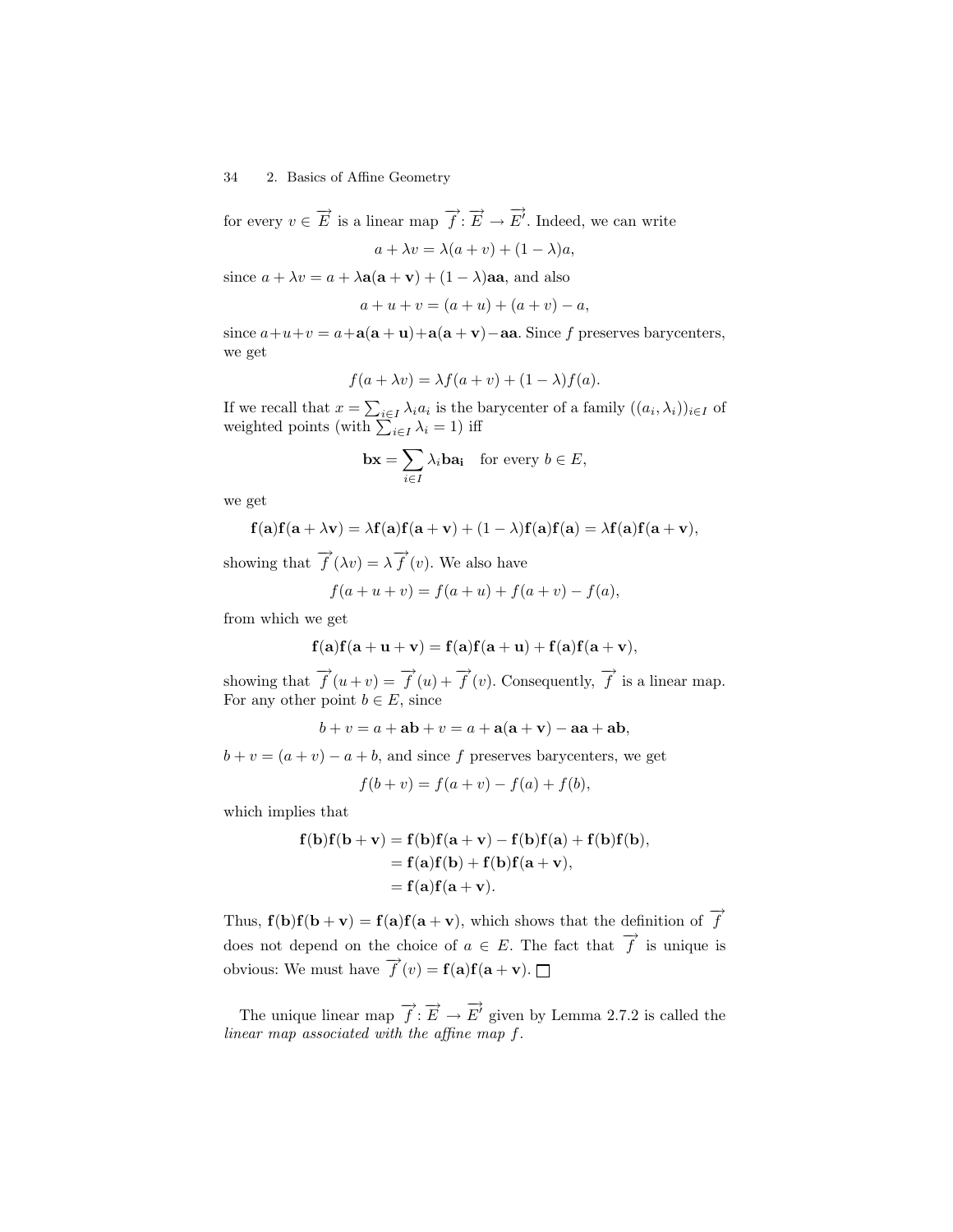Note that the condition

$$
f(a + v) = f(a) + \overrightarrow{f}(v),
$$

for every  $a \in E$  and every  $v \in \overrightarrow{E}$ , can be stated equivalently as

$$
f(x) = f(a) + \overrightarrow{f}(\mathbf{ax}),
$$
 or  $\mathbf{f}(\mathbf{a})\mathbf{f}(\mathbf{x}) = \overrightarrow{f}(\mathbf{ax}),$ 

for all  $a, x \in E$ . Lemma 2.7.2 shows that for any affine map  $f: E \longrightarrow E'$ , there are points  $a \in E$ ,  $b \in E'$ , and a unique linear map  $\overrightarrow{f}$ :  $\overrightarrow{E} \rightarrow \overrightarrow{E'}$ , such that

$$
f(a + v) = b + \overrightarrow{f}(v),
$$

for all  $v \in \overrightarrow{E}$  (just let  $b = f(a)$ , for any  $a \in E$ ). Affine maps for which  $\overrightarrow{f}$ is the identity map are called *translations*. Indeed, if  $\overrightarrow{f} = id$ ,

$$
f(x) = f(a) + \overrightarrow{f}(\mathbf{ax}) = f(a) + \mathbf{ax} = x + \mathbf{xa} + \mathbf{af}(\mathbf{a}) + \mathbf{ax}
$$

$$
= x + \mathbf{xa} + \mathbf{af}(\mathbf{a}) - \mathbf{xa} = x + \mathbf{af}(\mathbf{a}),
$$

and so

$$
\mathbf{x} \mathbf{f}(\mathbf{x}) = \mathbf{a} \mathbf{f}(\mathbf{a}),
$$

which shows that f is the translation induced by the vector  $af(a)$  (which does not depend on a).

Since an affine map preserves barycenters, and since an affine subspace V is closed under barycentric combinations, the image  $f(V)$  of V is an affine subspace in  $E'$ . So, for example, the image of a line is a point or a line, and the image of a plane is either a point, a line, or a plane.

It is easily verified that the composition of two affine maps is an affine map. Also, given affine maps  $f: E \to E'$  and  $g: E' \to E''$ , we have

$$
g(f(a + v)) = g(f(a) + \overrightarrow{f}(v)) = g(f(a)) + \overrightarrow{g}(\overrightarrow{f}(v)),
$$

which shows that  $\overrightarrow{g \circ f} = \overrightarrow{g} \circ \overrightarrow{f}$ . It is easy to show that an affine map  $f: E \to E'$  is injective iff  $\overrightarrow{f}: \overrightarrow{E} \to \overrightarrow{E'}$  is injective, and that  $f: E \to E'$  is surjective iff  $\overrightarrow{f}$ :  $\overrightarrow{E} \to \overrightarrow{E}'$  is surjective. An affine map  $f: E \to E'$  is constant iff  $\overrightarrow{f}$ :  $\overrightarrow{E} \rightarrow \overrightarrow{E}'$  is the null (constant) linear map equal to 0 for all  $v \in \overrightarrow{E}$ .

If E is an affine space of dimension m and  $(a_0, a_1, \ldots, a_m)$  is an affine frame for  $E$ , then for any other affine space  $F$  and for any sequence  $(b_0, b_1, \ldots, b_m)$  of  $m+1$  points in F, there is a unique affine map  $f: E \to F$ such that  $f(a_i) = b_i$ , for  $0 \le i \le m$ . Indeed, f must be such that

$$
f(\lambda_0 a_0 + \dots + \lambda_m a_m) = \lambda_0 b_0 + \dots + \lambda_m b_m,
$$

where  $\lambda_0 + \cdots + \lambda_m = 1$ , and this defines a unique affine map on all of E, since  $(a_0, a_1, \ldots, a_m)$  is an affine frame for E.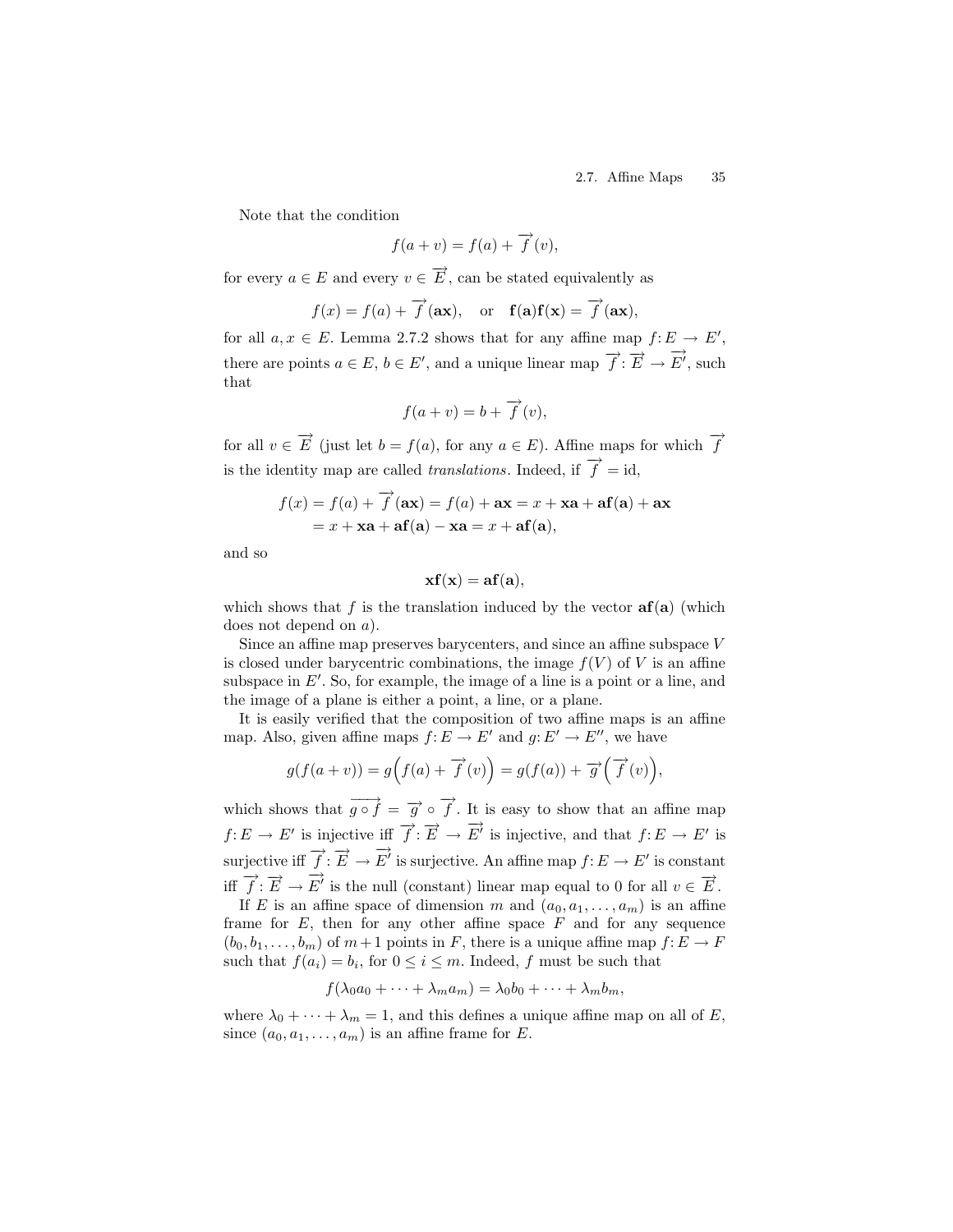Using affine frames, affine maps can be represented in terms of matrices. We explain how an affine map  $f: E \to E$  is represented with respect to a frame  $(a_0, \ldots, a_n)$  in E, the more general case where an affine map  $f: E \to$ F is represented with respect to two affine frames  $(a_0, \ldots, a_n)$  in E and  $(b_0, \ldots, b_m)$  in F being analogous. Since

$$
f(a_0 + x) = f(a_0) + \overrightarrow{f}(x)
$$

for all  $x \in \overrightarrow{E}$ , we have

$$
\mathbf{a_0f(a_0+x)} = \mathbf{a_0f(a_0)} + \overrightarrow{f}(x).
$$

Since x,  $\mathbf{a_0}(\mathbf{a_0})$ , and  $\mathbf{a_0}(\mathbf{a_0} + \mathbf{x})$ , can be expressed as

$$
x = x_1\mathbf{a}_0\mathbf{a}_1 + \dots + x_n\mathbf{a}_0\mathbf{a}_n,
$$
  
\n
$$
\mathbf{a}_0\mathbf{f}(\mathbf{a}_0) = b_1\mathbf{a}_0\mathbf{a}_1 + \dots + b_n\mathbf{a}_0\mathbf{a}_n,
$$
  
\n
$$
\mathbf{a}_0\mathbf{f}(\mathbf{a}_0 + \mathbf{x}) = y_1\mathbf{a}_0\mathbf{a}_1 + \dots + y_n\mathbf{a}_0\mathbf{a}_n,
$$

if  $A = (a_{ij})$  is the  $n \times n$  matrix of the linear map  $\overrightarrow{f}$  over the basis  $(a_0a_1,\ldots,a_0a_n)$ , letting x, y, and b denote the column vectors of components  $(x_1, ..., x_n), (y_1, ..., y_n)$ , and  $(b_1, ..., b_n)$ ,

$$
\mathbf{a_0f(a_0+x)} = \mathbf{a_0f(a_0)} + \overrightarrow{f}(x)
$$

is equivalent to

$$
y = Ax + b.
$$

Note that  $b \neq 0$  unless  $f(a_0) = a_0$ . Thus, f is generally not a linear transformation, unless it has a *fixed point*, i.e., there is a point  $a_0$  such that  $f(a_0) = a_0$ . The vector b is the "translation part" of the affine map. Affine maps do not always have a fixed point. Obviously, nonnull translations have no fixed point. A less trivial example is given by the affine map

$$
\begin{pmatrix} x_1 \\ x_2 \end{pmatrix} \mapsto \begin{pmatrix} 1 & 0 \\ 0 & -1 \end{pmatrix} \begin{pmatrix} x_1 \\ x_2 \end{pmatrix} + \begin{pmatrix} 1 \\ 0 \end{pmatrix}.
$$

This map is a reflection about the x-axis followed by a translation along the x-axis. The affine map

$$
\begin{pmatrix} x_1 \\ x_2 \end{pmatrix} \mapsto \begin{pmatrix} 1 & -\sqrt{3} \\ \sqrt{3}/4 & 1/4 \end{pmatrix} \begin{pmatrix} x_1 \\ x_2 \end{pmatrix} + \begin{pmatrix} 1 \\ 1 \end{pmatrix}
$$

can also be written as

$$
\begin{pmatrix} x_1 \\ x_2 \end{pmatrix} \mapsto \begin{pmatrix} 2 & 0 \\ 0 & 1/2 \end{pmatrix} \begin{pmatrix} 1/2 & -\sqrt{3}/2 \\ \sqrt{3}/2 & 1/2 \end{pmatrix} \begin{pmatrix} x_1 \\ x_2 \end{pmatrix} + \begin{pmatrix} 1 \\ 1 \end{pmatrix}
$$

which shows that it is the composition of a rotation of angle  $\pi/3$ , followed by a stretch (by a factor of 2 along the x-axis, and by a factor of  $\frac{1}{2}$  along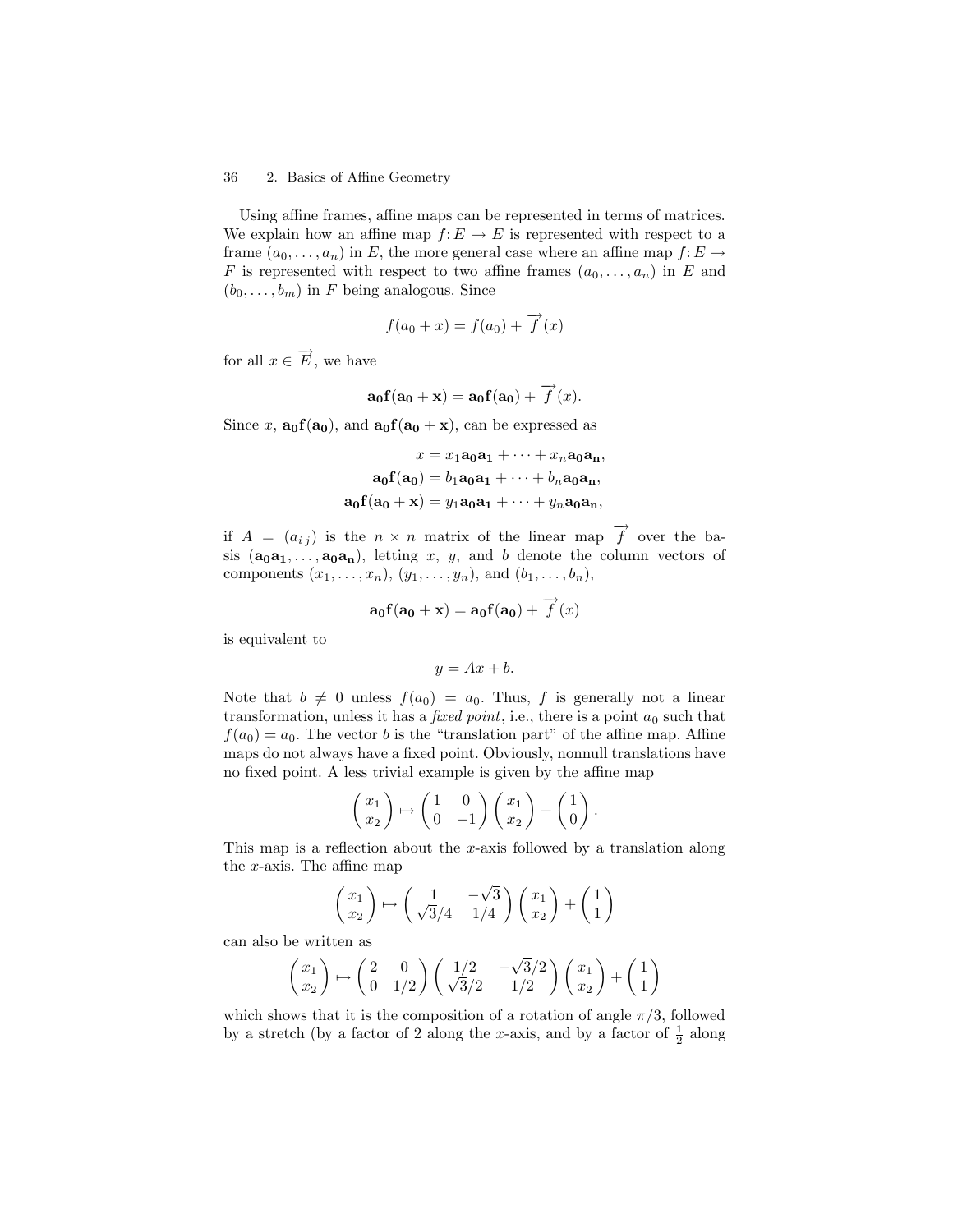the  $y$ -axis), followed by a translation. It is easy to show that this affine map has a unique fixed point. On the other hand, the affine map

$$
\begin{pmatrix} x_1 \\ x_2 \end{pmatrix} \mapsto \begin{pmatrix} 8/5 & -6/5 \\ 3/10 & 2/5 \end{pmatrix} \begin{pmatrix} x_1 \\ x_2 \end{pmatrix} + \begin{pmatrix} 1 \\ 1 \end{pmatrix}
$$

has no fixed point, even though

$$
\begin{pmatrix} 8/5 & -6/5 \ 3/10 & 2/5 \end{pmatrix} = \begin{pmatrix} 2 & 0 \ 0 & 1/2 \end{pmatrix} \begin{pmatrix} 4/5 & -3/5 \ 3/5 & 4/5 \end{pmatrix},
$$

and the second matrix is a rotation of angle  $\theta$  such that  $\cos \theta = \frac{4}{5}$  and  $\sin \theta = \frac{3}{5}$ . For more on fixed points of affine maps, see the problems.

There is a useful trick to convert the equation  $y = Ax + b$  into what looks like a linear equation. The trick is to consider an  $(n+1) \times (n+1)$  matrix. We add 1 as the  $(n+1)$ th component to the vectors x, y, and b, and form the  $(n + 1) \times (n + 1)$  matrix

$$
\begin{pmatrix} A & b \\ 0 & 1 \end{pmatrix}
$$

so that  $y = Ax + b$  is equivalent to

$$
\begin{pmatrix} y \\ 1 \end{pmatrix} = \begin{pmatrix} A & b \\ 0 & 1 \end{pmatrix} \begin{pmatrix} x \\ 1 \end{pmatrix}.
$$

This trick is very useful in kinematics and dynamics, where A is a rotation matrix. Such affine maps are called *rigid motions*.

If  $f: E \to E'$  is a bijective affine map, given any three collinear points a, b, c in E, with  $a \neq b$ , where, say,  $c = (1 - \lambda)a + \lambda b$ , since f preserves barycenters, we have  $f(c) = (1 - \lambda)f(a) + \lambda f(b)$ , which shows that  $f(a), f(b), f(c)$  are collinear in E'. There is a converse to this property, which is simpler to state when the ground field is  $K = \mathbb{R}$ . The converse states that given any bijective function  $f: E \to E'$  between two real affine spaces of the same dimension  $n \geq 2$ , if f maps any three collinear points to collinear points, then  $f$  is affine. The proof is rather long (see Berger [12] or Samuel [146]).

Given three collinear points a, b, c, where  $a \neq c$ , we have  $b = (1-\beta)a + \beta c$ for some unique  $\beta$ , and we define the *ratio of the sequence*  $a, b, c,$  as

$$
ratio(a, b, c) = \frac{\beta}{(1 - \beta)} = \frac{ab}{bc},
$$

provided that  $\beta \neq 1$ , i.e.,  $b \neq c$ . When  $b = c$ , we agree that ratio $(a, b, c)$  =  $\infty$ . We warn our readers that other authors define the ratio of a, b, c as  $-\text{ratio}(a, b, c) = \frac{\text{ba}}{\text{bc}}$ . Since affine maps preserve barycenters, it is clear that affine maps preserve the ratio of three points.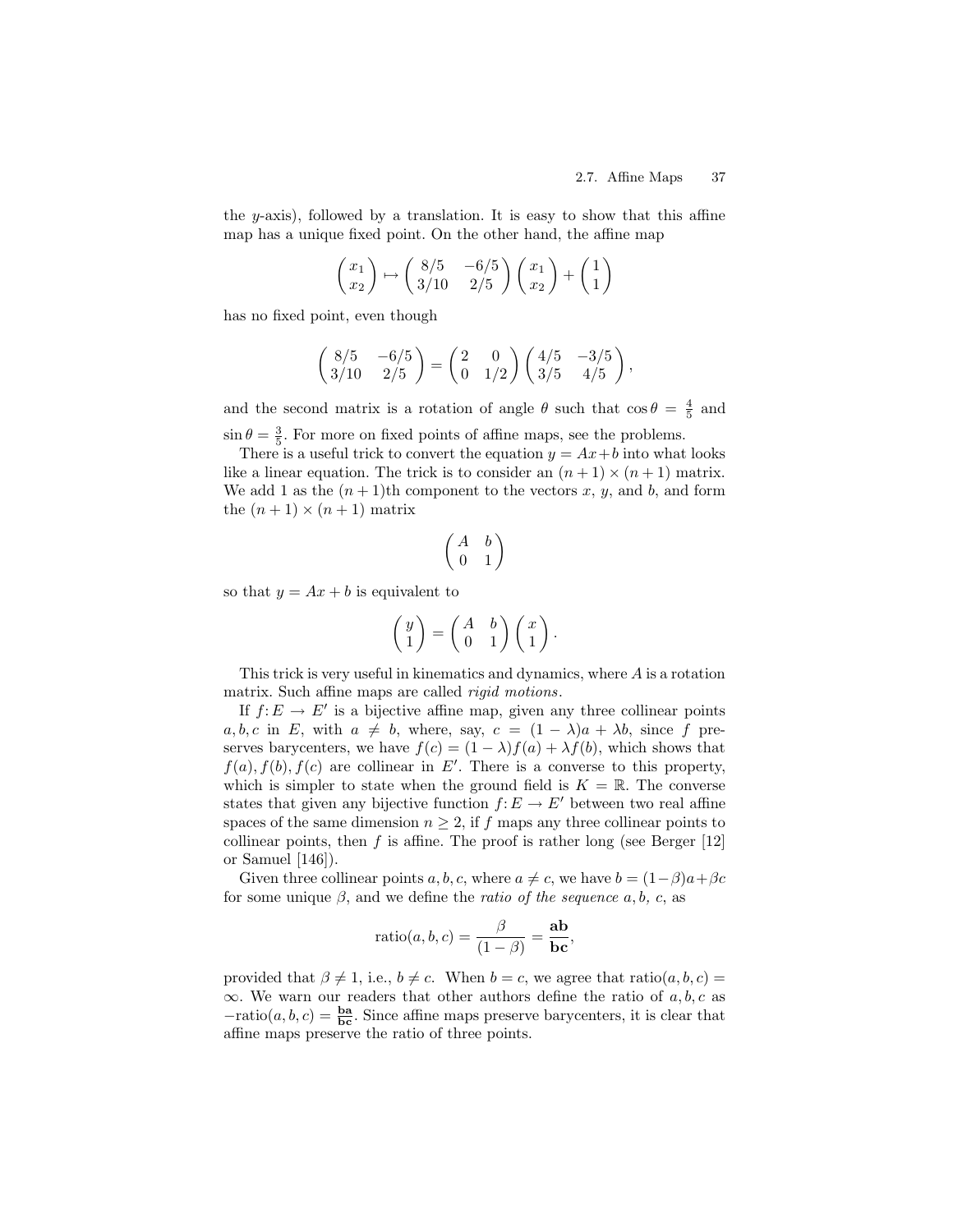## 2.8 Affine Groups

We now take a quick look at the bijective affine maps. Given an affine space E, the set of affine bijections  $f: E \to E$  is clearly a group, called the *affine group of E*, and denoted by  $GA(E)$ . Recall that the group of bijective linear maps of the vector space  $\overrightarrow{E}$  is denoted by  $\mathbf{GL}(\overrightarrow{E})$ . Then, the map  $f \mapsto \overrightarrow{f}$  defines a group homomorphism  $L: \mathbf{GA}(E) \to \mathbf{GL}(\overrightarrow{E})$ . The kernel of this map is the set of translations on E.

The subset of all linear maps of the form  $\lambda \operatorname{id}_{\overline{E}}$ , where  $\lambda \in \mathbb{R} - \{0\}$ , is

a subgroup of  $\mathbf{GL}(\overrightarrow{E})$ , and is denoted by  $\mathbb{R}^*$ id $\overrightarrow{E}$  (where  $\lambda$ id $\overrightarrow{E}(u) = \lambda u$ , and  $\mathbb{R}^* = \mathbb{R} - \{0\}$ . The subgroup  $\text{DIL}(E) = L^{-1}(\mathbb{R}^* \text{id}_{\overrightarrow{E}})$  of  $\text{GA}(E)$ is particularly interesting. It turns out that it is the disjoint union of the translations and of the dilatations of ratio  $\lambda \neq 1$ . The elements of  $DIL(E)$ are called affine dilatations.

Given any point  $a \in E$ , and any scalar  $\lambda \in \mathbb{R}$ , a *dilatation or central* dilatation (or homothety) of center a and ratio  $\lambda$  is a map  $H_{a,\lambda}$  defined such that

$$
H_{a,\lambda}(x) = a + \lambda \mathbf{ax},
$$

for every  $x \in E$ .

Remark: The terminology does not seem to be universally agreed upon. The terms *affine dilatation* and *central dilatation* are used by Pedoe [136]. Snapper and Troyer use the term dilation for an affine dilatation and magnification for a central dilatation [160]. Samuel uses homothety for a central dilatation, a direct translation of the French "homothétie" [146]. Since dilation is shorter than dilatation and somewhat easier to pronounce, perhaps we should use that!

Observe that  $H_{a,\lambda}(a) = a$ , and when  $\lambda \neq 0$  and  $x \neq a$ ,  $H_{a,\lambda}(x)$  is on the line defined by a and x, and is obtained by "scaling"  $ax$  by  $\lambda$ .

Figure 2.12 shows the effect of a central dilatation of center  $d$ . The triangle  $(a, b, c)$  is magnified to the triangle  $(a', b', c')$ . Note how every line is mapped to a parallel line.

When  $\lambda = 1$ ,  $H_{a,1}$  is the identity. Note that  $\overrightarrow{H_{a,\lambda}} = \lambda \operatorname{id}_{\overrightarrow{E}}$ . When  $\lambda \neq 0$ , it is clear that  $H_{a,\lambda}$  is an affine bijection. It is immediately verified that

$$
H_{a,\lambda} \circ H_{a,\mu} = H_{a,\lambda\mu}.
$$

We have the following useful result.

**Lemma 2.8.1** Given any affine space E, for any affine bijection  $f \in$  $\mathbf{GA}(E)$ , if  $\overrightarrow{f} = \lambda \mathrm{id}_{\overrightarrow{E}}$ , for some  $\lambda \in \mathbb{R}^*$  with  $\lambda \neq 1$ , then there is a unique point  $c \in E$  such that  $f = H_{c,\lambda}$ .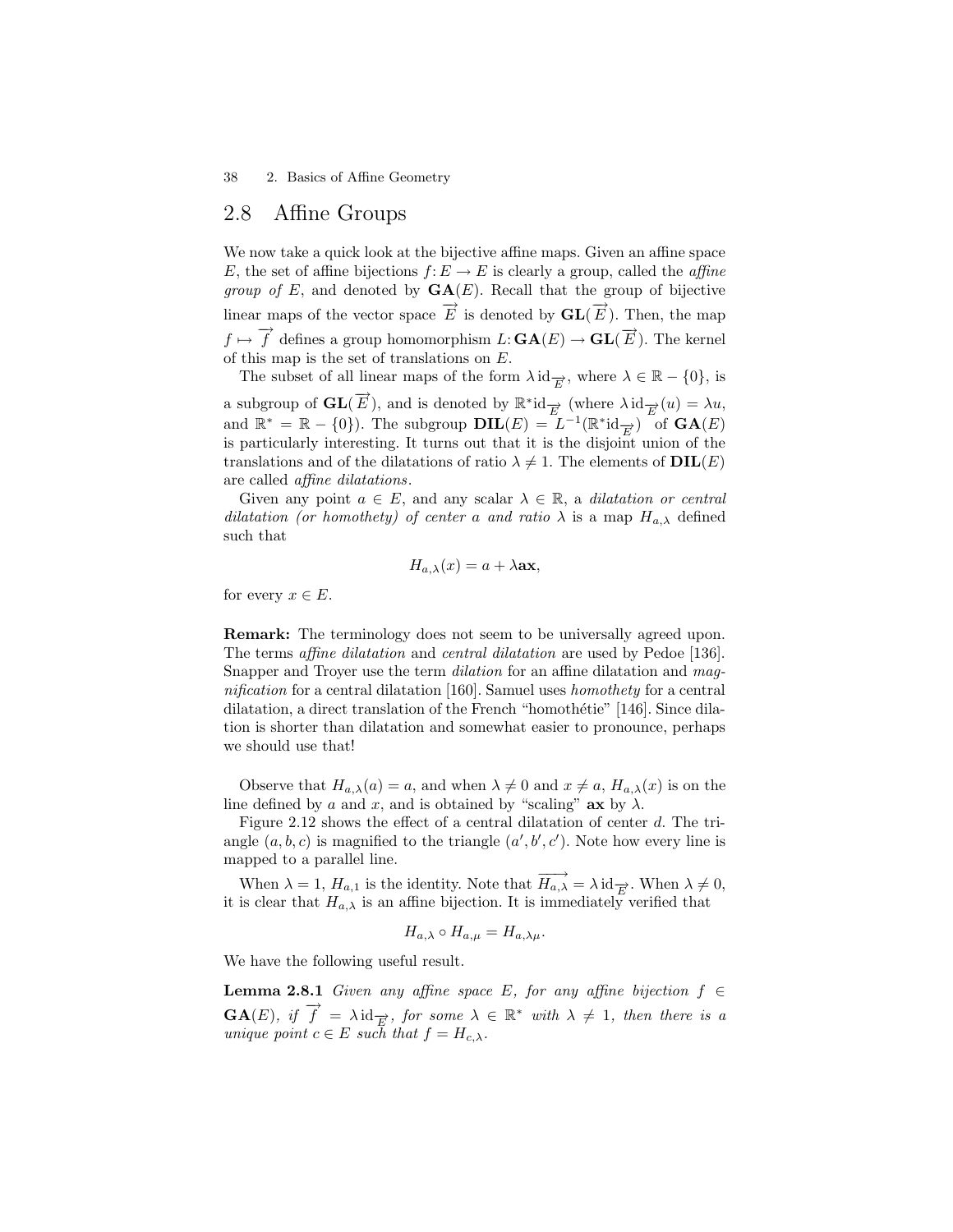

Figure 2.12. The effect of a central dilatation

Proof. The proof is straightforward, and is omitted. It is also given in Gallier [70].  $\Box$ 

Clearly, if  $\overrightarrow{f} = id_{\overrightarrow{E}}$ , the affine map f is a translation. Thus, the group of affine dilatations  $\tilde{\mathbf{D}}\mathbf{IL}(E)$  is the disjoint union of the translations and of the dilatations of ratio  $\lambda \neq 0, 1$ . Affine dilatations can be given a purely geometric characterization.

Another point worth mentioning is that affine bijections preserve the ratio of volumes of parallelotopes. Indeed, given any basis  $B = (u_1, \ldots, u_m)$ of the vector space  $\overrightarrow{E}$  associated with the affine space E, given any  $m+1$ affinely independent points  $(a_0, \ldots, a_m)$ , we can compute the determinant  $\det_B(a_0a_1, \ldots, a_0a_m)$  w.r.t. the basis B. For any bijective affine map  $f: E \to E$ , since

$$
\det_B\left(\overrightarrow{f}(\mathbf{a_0}\mathbf{a_1}),\ldots,\overrightarrow{f}(\mathbf{a_0}\mathbf{a_m})\right)=\det(\overrightarrow{f})\det_B(\mathbf{a_0}\mathbf{a_1},\ldots,\mathbf{a_0}\mathbf{a_m})
$$

and the determinant of a linear map is intrinsic (i.e., depends only on  $\overrightarrow{f}$ , and not on the particular basis  $B$ ), we conclude that the ratio

$$
\frac{\det_B\left(\overrightarrow{f}(\mathbf{a_0a_1}),\ldots,\overrightarrow{f}(\mathbf{a_0a_m})\right)}{\det_B(\mathbf{a_0a_1},\ldots,\mathbf{a_0a_m})} = \det(\overrightarrow{f})
$$

is independent of the basis B. Since  $\det_B(a_0a_1, \ldots, a_0a_m)$  is the volume of the parallelotope spanned by  $(a_0, \ldots, a_m)$ , where the parallelotope spanned by any point a and the vectors  $(u_1, \ldots, u_m)$  has unit volume (see Berger [12], Section 9.12), we see that affine bijections preserve the ratio of volumes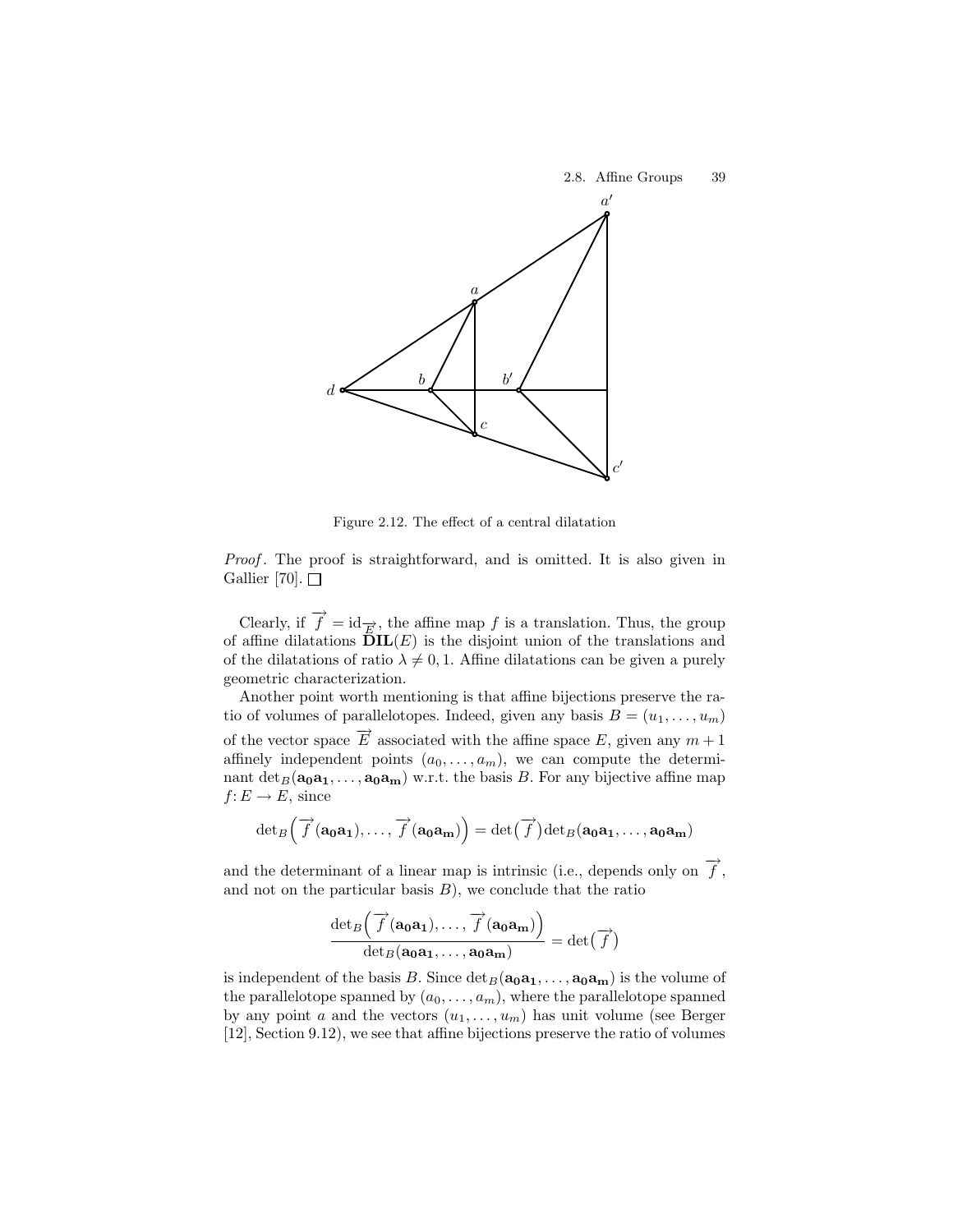of parallelotopes. In fact, this ratio is independent of the choice of the parallelotopes of unit volume. In particular, the affine bijections  $f \in \mathbf{GA}(E)$ such that  $\det(\vec{f}) = 1$  preserve volumes. These affine maps form a subgroup  $\mathbf{SA}(E)$  of  $\mathbf{GA}(E)$  called the *special affine group of E*. We now take a glimpse at affine geometry.

## 2.9 Affine Geometry: A Glimpse

In this section we state and prove three fundamental results of affine geometry. Roughly speaking, affine geometry is the study of properties invariant under affine bijections. We now prove one of the oldest and most basic results of affine geometry, the theorem of Thales.

**Lemma 2.9.1** Given any affine space E, if  $H_1, H_2, H_3$  are any three distinct parallel hyperplanes, and A and B are any two lines not parallel to  $H_i$ , letting  $a_i = H_i \cap A$  and  $b_i = H_i \cap B$ , then the following ratios are equal:

$$
\frac{\mathbf{a}_1 \mathbf{a}_3}{\mathbf{a}_1 \mathbf{a}_2} = \frac{\mathbf{b}_1 \mathbf{b}_3}{\mathbf{b}_1 \mathbf{b}_2} = \rho.
$$

Conversely, for any point d on the line A, if  $\frac{a_1 d_1}{a_1 a_2} = \rho$ , then  $d = a_3$ .

Proof. Figure 2.13 illustrates the theorem of Thales. We sketch a proof, leaving the details as an exercise. Since  $H_1, H_2, H_3$  are parallel, they have the same direction  $\overrightarrow{H}$ , a hyperplane in  $\overrightarrow{E}$ . Let  $u \in \overrightarrow{E} - \overrightarrow{H}$  be any nonnull vector such that  $A = a_1 + \mathbb{R}u$ . Since A is not parallel to H, we have  $\overrightarrow{E} = \overrightarrow{H} \oplus \mathbb{R}u$ , and thus we can define the linear map  $p: \overrightarrow{E} \to \mathbb{R}u$ , the projection on  $\mathbb{R}u$  parallel to  $\overrightarrow{H}$ . This linear map induces an affine map  $f: E \to A$ , by defining f such that

$$
f(b_1 + w) = a_1 + p(w),
$$

for all  $w \in \overrightarrow{E}$ . Clearly,  $f(b_1) = a_1$ , and since  $H_1, H_2, H_3$  all have direction  $\overrightarrow{H}$ , we also have  $f(b_2) = a_2$  and  $f(b_3) = a_3$ . Since f is affine, it preserves ratios, and thus

$$
\frac{\mathbf{a}_1\mathbf{a}_3}{\mathbf{a}_1\mathbf{a}_2} = \frac{\mathbf{b}_1\mathbf{b}_3}{\mathbf{b}_1\mathbf{b}_2}.
$$

The converse is immediate.  $\Box$ 

We also have the following simple lemma, whose proof is left as an easy exercise.

**Lemma 2.9.2** Given any affine space  $E$ , given any two distinct points  $a, b \in E$ , and for any affine dilatation f different from the identity, if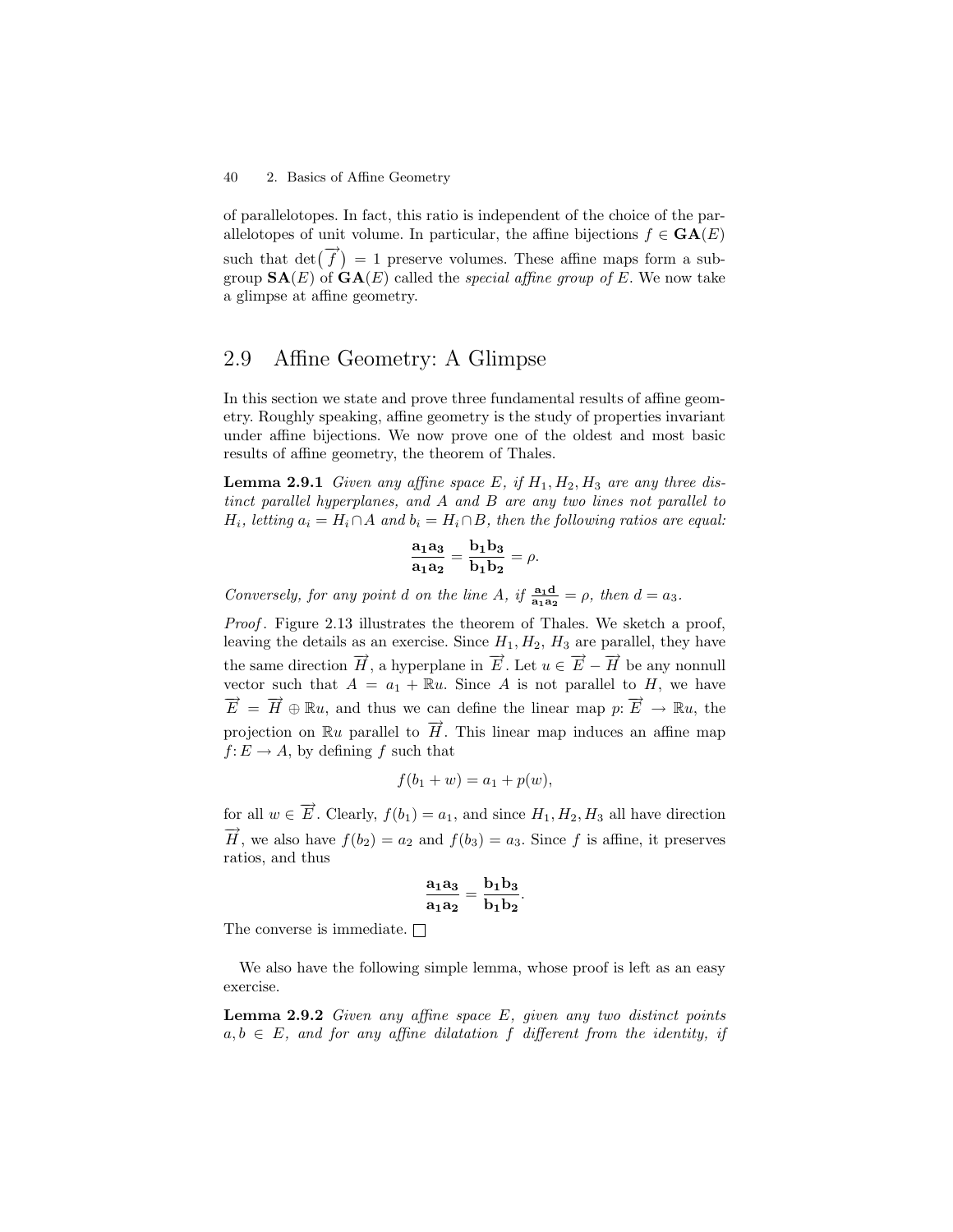

Figure 2.13. The theorem of Thales

 $a' = f(a), D = \langle a, b \rangle$  is the line passing through a and b, and D' is the line parallel to  $D$  and passing through  $a'$ , the following are equivalent:

- (*i*)  $b' = f(b)$ ;
- (ii) If f is a translation, then b' is the intersection of  $D'$  with the line parallel to  $\langle a, a' \rangle$  passing through b; If f is a dilatation of center c, then  $b' = D' \cap \langle c, b \rangle$ .

The first case is the parallelogram law, and the second case follows easily from Thales' theorem.

We are now ready to prove two classical results of affine geometry, Pappus's theorem and Desargues's theorem. Actually, these results are theorems of projective geometry, and we are stating affine versions of these important results. There are stronger versions that are best proved using projective geometry.

**Lemma 2.9.3** Given any affine plane  $E$ , any two distinct lines  $D$  and  $D'$ , then for any distinct points  $a, b, c$  on  $D$  and  $a', b', c'$  on  $D'$ , if  $a, b, c, a', b',$  $c'$  are distinct from the intersection of D and D' (if D and D' intersect)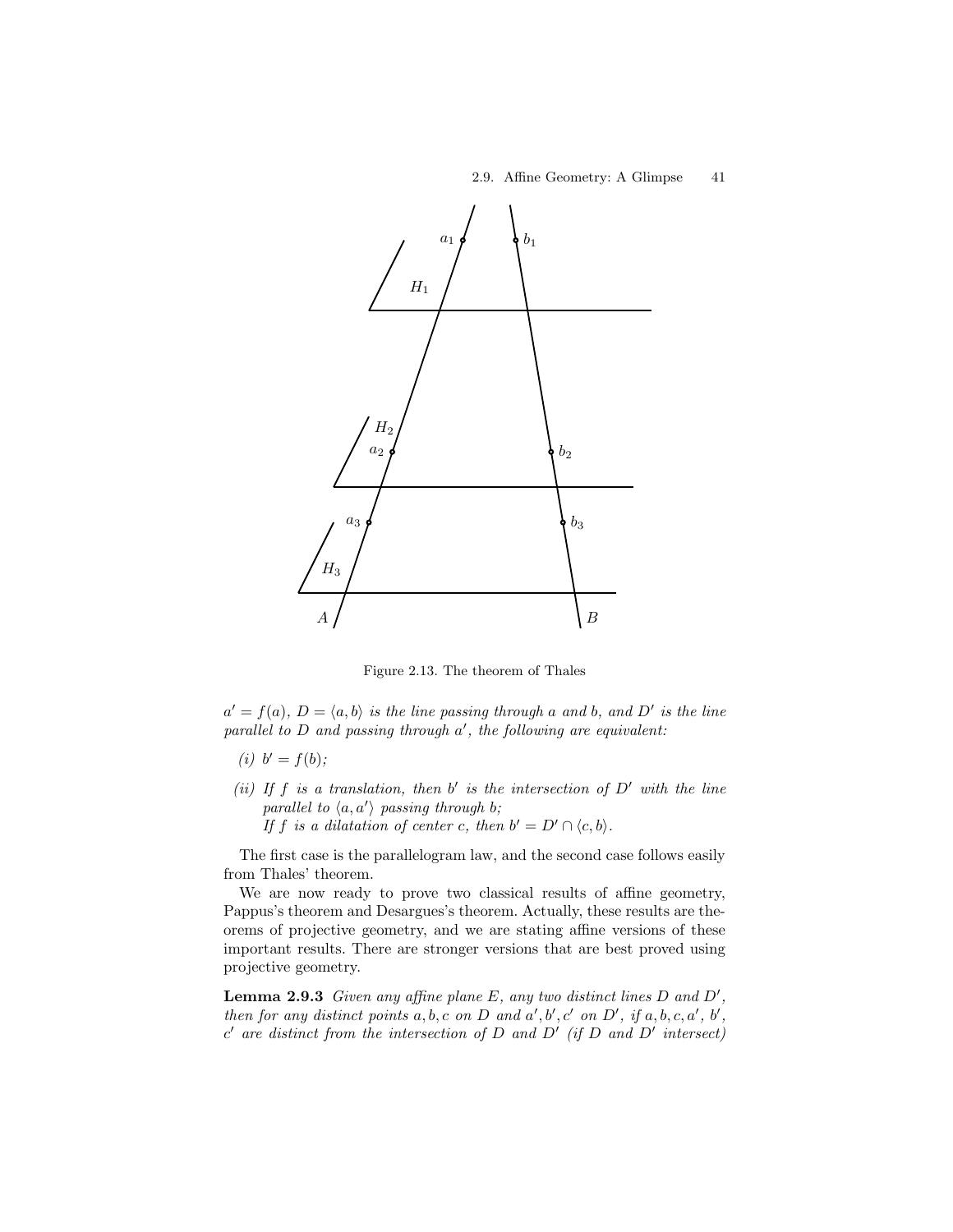

Figure 2.14. Pappus's theorem (affine version)

and if the lines  $\langle a, b' \rangle$  and  $\langle a', b \rangle$  are parallel, and the lines  $\langle b, c' \rangle$  and  $\langle b', c \rangle$ are parallel, then the lines  $\langle a, c' \rangle$  and  $\langle a', c \rangle$  are parallel.

*Proof.* Pappus's theorem is illustrated in Figure 2.14. If  $D$  and  $D'$  are not parallel, let  $d$  be their intersection. Let  $f$  be the dilatation of center d such that  $f(a) = b$ , and let g be the dilatation of center d such that  $g(b) = c$ . Since the lines  $\langle a, b' \rangle$  and  $\langle a', b \rangle$  are parallel, and the lines  $\langle b, c' \rangle$ and  $\langle b', c \rangle$  are parallel, by Lemma 2.9.2 we have  $a' = f(b')$  and  $b' = g(c')$ . However, we observed that dilatations with the same center commute, and thus  $f \circ g = g \circ f$ , and thus, letting  $h = g \circ f$ , we get  $c = h(a)$  and  $a' = h(c')$ . Again, by Lemma 2.9.2, the lines  $\langle a, c' \rangle$  and  $\langle a', c \rangle$  are parallel. If D and  $D'$  are parallel, we use translations instead of dilatations.  $\square$ 

There is a converse to Pappus's theorem, which yields a fancier version of Pappus's theorem, but it is easier to prove it using projective geometry. It should be noted that in axiomatic presentations of projective geometry, Pappus's theorem is equivalent to the commutativity of the ground field K (in the present case,  $K = \mathbb{R}$ ). We now prove an affine version of Desargues's theorem.

**Lemma 2.9.4** Given any affine space  $E$ , and given any two triangles  $(a, b, c)$  and  $(a', b', c')$ , where  $a, b, c, a', b', c'$  are all distinct, if  $\langle a, b \rangle$  and  $\langle a',b'\rangle$  are parallel and  $\langle b,c\rangle$  and  $\langle b',c'\rangle$  are parallel, then  $\langle a,c\rangle$  and  $\langle a',c'\rangle$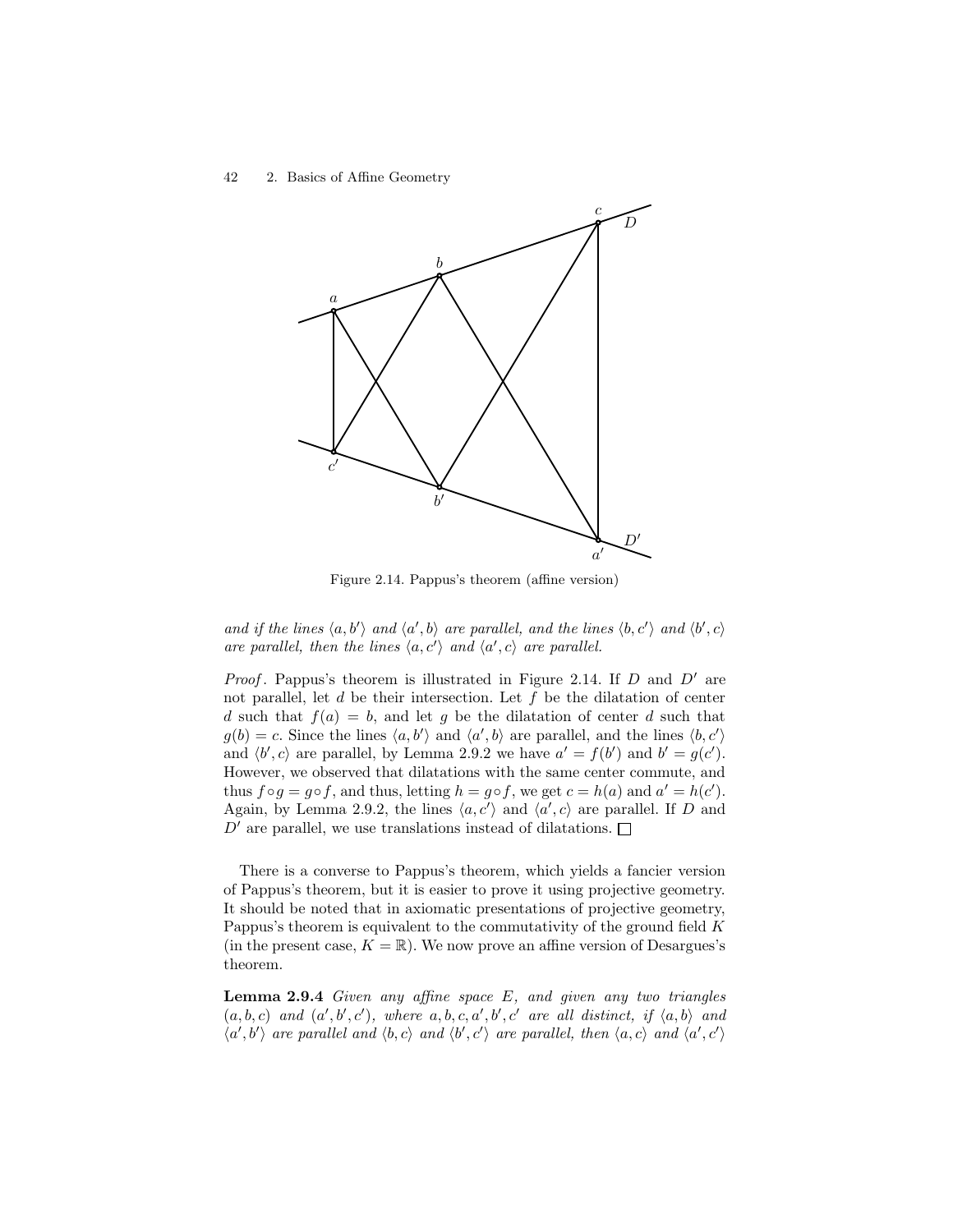

Figure 2.15. Desargues's theorem (affine version)

are parallel iff the lines  $\langle a, a' \rangle$ ,  $\langle b, b' \rangle$ , and  $\langle c, c' \rangle$  are either parallel or concurrent (i.e., intersect in a common point).

Proof. We prove half of the lemma, the direction in which it is assumed that  $\langle a, c \rangle$  and  $\langle a', c' \rangle$  are parallel, leaving the converse as an exercise. Since the lines  $\langle a, b \rangle$  and  $\langle a', b' \rangle$  are parallel, the points  $a, b, a', b'$  are coplanar. Thus, either  $\langle a, a' \rangle$  and  $\langle b, b' \rangle$  are parallel, or they have some intersection d. We consider the second case where they intersect, leaving the other case as an easy exercise. Let f be the dilatation of center d such that  $f(a) = a'$ . By Lemma 2.9.2, we get  $f(b) = b'$ . If  $f(c) = c''$ , again by Lemma 2.9.2 twice, the lines  $\langle b, c \rangle$  and  $\langle b', c'' \rangle$  are parallel, and the lines  $\langle a, c \rangle$  and  $\langle a', c'' \rangle$  are parallel. From this it follows that  $c'' = c'$ . Indeed, recall that  $\langle b, c \rangle$  and  $\langle b', c' \rangle$  are parallel, and similarly  $\langle a, c \rangle$  and  $\langle a', c' \rangle$  are parallel. Thus, the lines  $\langle b', c'' \rangle$  and  $\langle b', c' \rangle$  are identical, and similarly the lines  $\langle a', c'' \rangle$  and  $\langle a', c' \rangle$  are identical. Since  $a'c'$  and  $b'c'$  are linearly independent, these lines have a unique intersection, which must be  $c'' = c'$ .

The direction where it is assumed that the lines  $\langle a, a' \rangle$ ,  $\langle b, b' \rangle$  and  $\langle c, c' \rangle$ , are either parallel or concurrent is left as an exercise (in fact, the proof is quite similar).  $\Box$ 

Desargues's theorem is illustrated in Figure 2.15.

There is a fancier version of Desargues's theorem, but it is easier to prove it using projective geometry. It should be noted that in axiomatic presentations of projective geometry, Desargues's theorem is related to the associativity of the ground field K (in the present case,  $K = \mathbb{R}$ ). Also, Desargues's theorem yields a geometric characterization of the affine dilatations. An affine dilatation  $f$  on an affine space  $E$  is a bijection that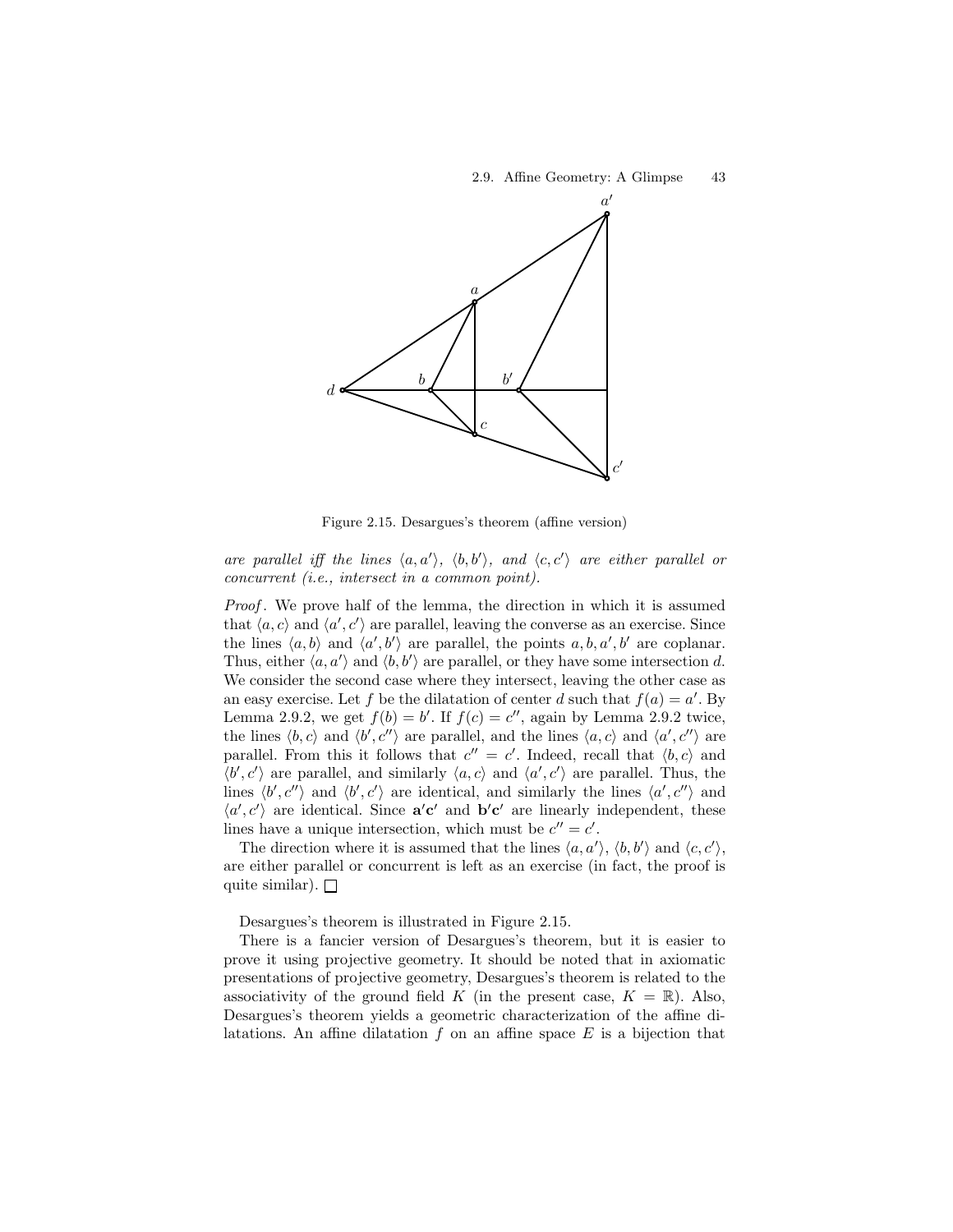maps every line D to a line  $f(D)$  parallel to D. We leave the proof as an exercise.

## 2.10 Affine Hyperplanes

We now consider affine forms and affine hyperplanes. In Section 2.5 we observed that the set  $L$  of solutions of an equation

$$
ax + by = c
$$

is an affine subspace of  $\mathbb{A}^2$  of dimension 1, in fact, a line (provided that a and b are not both null). It would be equally easy to show that the set  $P$ of solutions of an equation

$$
ax + by + cz = d
$$

is an affine subspace of  $\mathbb{A}^3$  of dimension 2, in fact, a plane (provided that  $a, b, c$  are not all null). More generally, the set H of solutions of an equation

$$
\lambda_1 x_1 + \dots + \lambda_m x_m = \mu
$$

is an affine subspace of  $\mathbb{A}^m$ , and if  $\lambda_1, \ldots, \lambda_m$  are not all null, it turns out that it is a subspace of dimension  $m-1$  called a *hyperplane*.

We can interpret the equation

$$
\lambda_1 x_1 + \dots + \lambda_m x_m = \mu
$$

in terms of the map  $f: \mathbb{R}^m \to \mathbb{R}$  defined such that

$$
f(x_1,\ldots,x_m)=\lambda_1x_1+\cdots+\lambda_mx_m-\mu
$$

for all  $(x_1, \ldots, x_m) \in \mathbb{R}^m$ . It is immediately verified that this map is affine, and the set  $H$  of solutions of the equation

$$
\lambda_1 x_1 + \dots + \lambda_m x_m = \mu
$$

is the *null set*, or *kernel*, of the affine map  $f: \mathbb{A}^m \to \mathbb{R}$ , in the sense that

$$
H = f^{-1}(0) = \{x \in \mathbb{A}^m \mid f(x) = 0\},\
$$

where  $x = (x_1, \ldots, x_m)$ .

Thus, it is interesting to consider affine forms, which are just affine maps  $f: E \to \mathbb{R}$  from an affine space to  $\mathbb{R}$ . Unlike linear forms  $f^*$ , for which Ker  $f^*$  is never empty (since it always contains the vector 0), it is possible that  $f^{-1}(0) = \emptyset$  for an affine form f. Given an affine map  $f: E \to \mathbb{R}$ , we also denote  $f^{-1}(0)$  by Ker f, and we call it the kernel of f. Recall that an (affine) hyperplane is an affine subspace of codimension 1. The relationship between affine hyperplanes and affine forms is given by the following lemma.

**Lemma 2.10.1** Let  $E$  be an affine space. The following properties hold: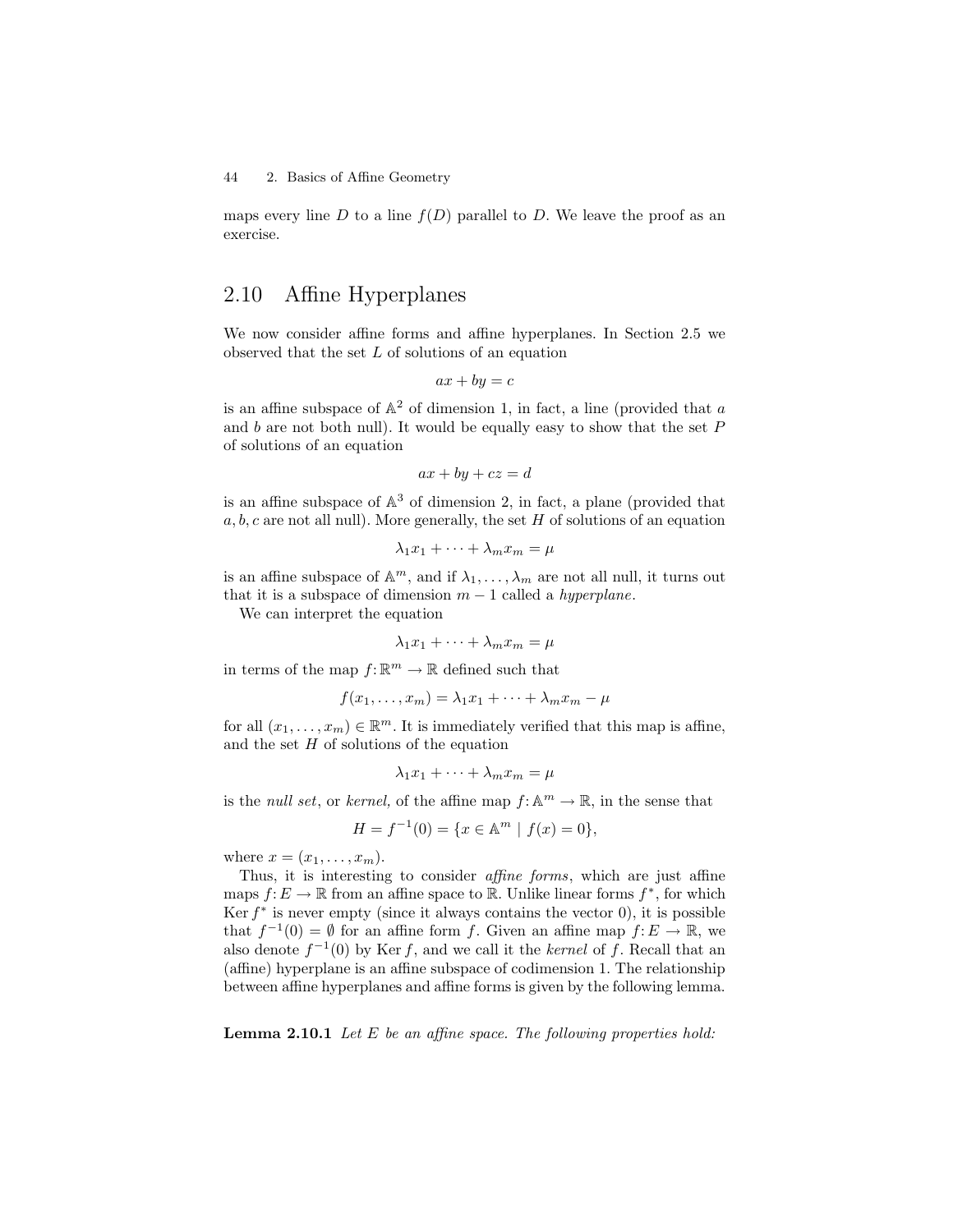- (a) Given any nonconstant affine form  $f: E \to \mathbb{R}$ , its kernel  $H = \text{Ker } f$ is a hyperplane.
- (b) For any hyperplane H in E, there is a nonconstant affine form  $f: E \to$  $\mathbb R$  such that  $H = \text{Ker } f$ . For any other affine form  $g: E \to \mathbb R$  such that  $H = \text{Ker } g$ , there is some  $\lambda \in \mathbb{R}$  such that  $g = \lambda f$  (with  $\lambda \neq 0$ ).
- $(c)$  Given any hyperplane H in E and any (nonconstant) affine form  $f: E \to \mathbb{R}$  such that  $H = \text{Ker } f$ , every hyperplane H' parallel to H is defined by a nonconstant affine form g such that  $q(a) = f(a) - \lambda$ , for all  $a \in E$  and some  $\lambda \in \mathbb{R}$ .

Proof . The proof is straightforward, and is omitted. It is also given in Gallier [70].  $\Box$ 

When E is of dimension n, given an affine frame  $(a_0,(u_1,\ldots,u_n))$  of E with origin  $a_0$ , recall from Definition 2.6.4 that every point of E can be expressed uniquely as  $x = a_0 + x_1u_1 + \cdots + x_nu_n$ , where  $(x_1, \ldots, x_n)$  are the *coordinates* of x with respect to the affine frame  $(a_0,(u_1,\ldots,u_n))$ .

Also recall that every linear form  $f^*$  is such that  $f^*(x) = \lambda_1 x_1 + \cdots$  $\lambda_n x_n$ , for every  $x = x_1 u_1 + \cdots + x_n u_n$  and some  $\lambda_1, \ldots, \lambda_n \in \mathbb{R}$ . Since an affine form  $f: E \to \mathbb{R}$  satisfies the property  $f(a_0 + x) = f(a_0) + \overrightarrow{f}(x)$ , denoting  $f(a_0 + x)$  by  $f(x_1, \ldots, x_n)$ , we see that we have

$$
f(x_1,\ldots,x_n)=\lambda_1x_1+\cdots+\lambda_nx_n+\mu,
$$

where  $\mu = f(a_0) \in \mathbb{R}$  and  $\lambda_1, \ldots, \lambda_n \in \mathbb{R}$ . Thus, a hyperplane is the set of points whose coordinates  $(x_1, \ldots, x_n)$  satisfy the (affine) equation

$$
\lambda_1 x_1 + \dots + \lambda_n x_n + \mu = 0.
$$

## 2.11 Intersection of Affine Spaces

In this section we take a closer look at the intersection of affine subspaces. This subsection can be omitted at first reading.

First, we need a result of linear algebra. Given a vector space  $E$  and any two subspaces M and N, there are several interesting linear maps. We have the canonical injections  $i: M \to M + N$  and  $j: N \to M + N$ , the canonical injections  $in_1: M \to M \oplus N$  and  $in_2: N \to M \oplus N$ , and thus, injections  $f: M \cap N \to M \oplus N$  and  $g: M \cap N \to M \oplus N$ , where f is the composition of the inclusion map from  $M \cap N$  to M with  $in_1$ , and g is the composition of the inclusion map from  $M \cap N$  to N with  $in_2$ . Then, we have the maps  $f + g: M \cap N \to M \oplus N$ , and  $i - j: M \oplus N \to M + N$ .

**Lemma 2.11.1** Given a vector space  $E$  and any two subspaces  $M$  and  $N$ , with the definitions above,

 $0 \longrightarrow M \cap N \stackrel{f+g}{\longrightarrow} M \oplus N \stackrel{i-j}{\longrightarrow} M + N \longrightarrow 0$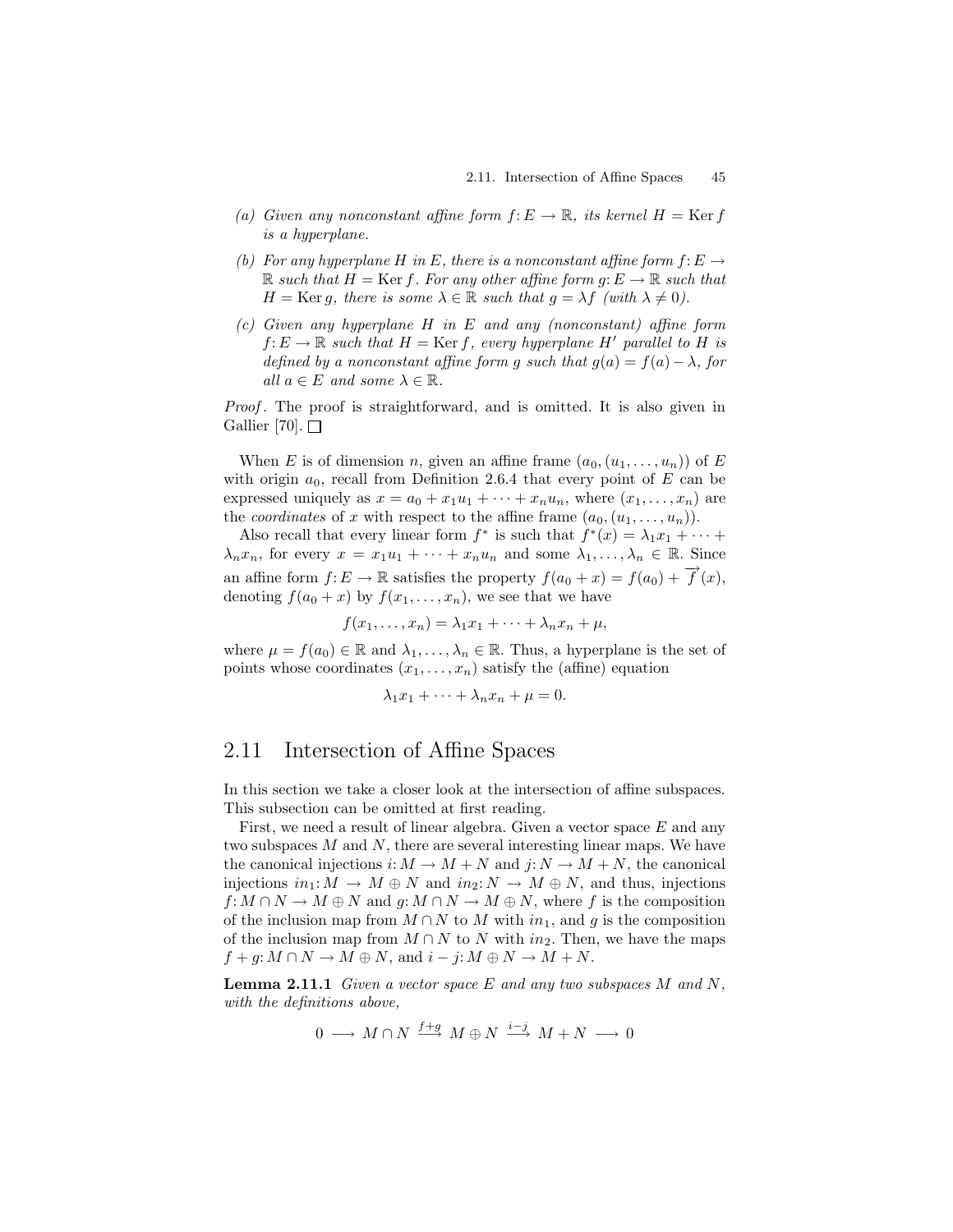is a short exact sequence, which means that  $f + g$  is injective,  $i - j$  is surjective, and that Im  $(f + g) = \text{Ker}(i - j)$ . As a consequence, we have the Grassmann relation

$$
\dim(M) + \dim(N) = \dim(M + N) + \dim(M \cap N).
$$

*Proof.* It is obvious that  $i - j$  is surjective and that  $f + g$  is injective. Assume that  $(i-j)(u+v) = 0$ , where  $u \in M$ , and  $v \in N$ . Then,  $i(u) = j(v)$ , and thus, by definition of i and j, there is some  $w \in M \cap N$ , such that  $i(u) = j(v) = w \in M \cap N$ . By definition of f and g,  $u = f(w)$  and  $v = g(w)$ , and thus Im  $(f + g) = \text{Ker}(i - j)$ , as desired. The second part of the lemma follows from standard results of linear algebra (see Artin [5], Strang [166], or Lang [107]).  $\Box$ 

We now prove a simple lemma about the intersection of affine subspaces.

**Lemma 2.11.2** Given any affine space E, for any two nonempty affine subspaces M and N, the following facts hold:

- (1)  $M \cap N \neq \emptyset$  iff  $ab \in \overrightarrow{M} + \overrightarrow{N}$  for some  $a \in M$  and some  $b \in N$ .
- (2)  $M \cap N$  consists of a single point iff  $ab \in \overrightarrow{M} + \overrightarrow{N}$  for some  $a \in M$ and some  $b \in N$ , and  $\overrightarrow{M} \cap \overrightarrow{N} = \{0\}.$
- (3) If S is the least affine subspace containing M and N, then  $\overrightarrow{S}$  =  $\overrightarrow{M} + \overrightarrow{N} + K$ **ab** (the vector space  $\overrightarrow{E}$  is defined over the field K).

*Proof.* (1) Pick any  $a \in M$  and any  $b \in N$ , which is possible, since M and N are nonempty. Since  $\overrightarrow{M} = {\mathbf{a}\mathbf{x} \mid x \in M}$  and  $\overrightarrow{N} = {\mathbf{b}\mathbf{y} \mid y \in N}$ , if  $M \cap N \neq \emptyset$ , for any  $c \in M \cap N$  we have  $ab = ac - bc$ , with  $ac \in \overrightarrow{M}$  and  $\mathbf{b} \mathbf{c} \in \overrightarrow{N}$ , and thus,  $\mathbf{a} \mathbf{b} \in \overrightarrow{M} + \overrightarrow{N}$ . Conversely, assume that  $\mathbf{a} \mathbf{b} \in \overrightarrow{M} + \overrightarrow{N}$ for some  $a \in M$  and some  $b \in N$ . Then  $ab = ax + by$ , for some  $x \in M$ and some  $y \in N$ . But we also have

$$
ab = ax + xy + yb,
$$

and thus we get  $0 = xy + yb - by$ , that is,  $xy = 2by$ . Thus, b is the middle of the segment [x, y], and since  $yx = 2yb$ ,  $x = 2b - y$  is the barycenter of the weighted points  $(b, 2)$  and  $(y, -1)$ . Thus x also belongs to N, since N being an affine subspace, it is closed under barycenters. Thus,  $x \in M \cap N$ , and  $M \cap N \neq \emptyset$ .

(2) Note that in general, if  $M \cap N \neq \emptyset$ , then

$$
\overrightarrow{M \cap N} = \overrightarrow{M} \cap \overrightarrow{N},
$$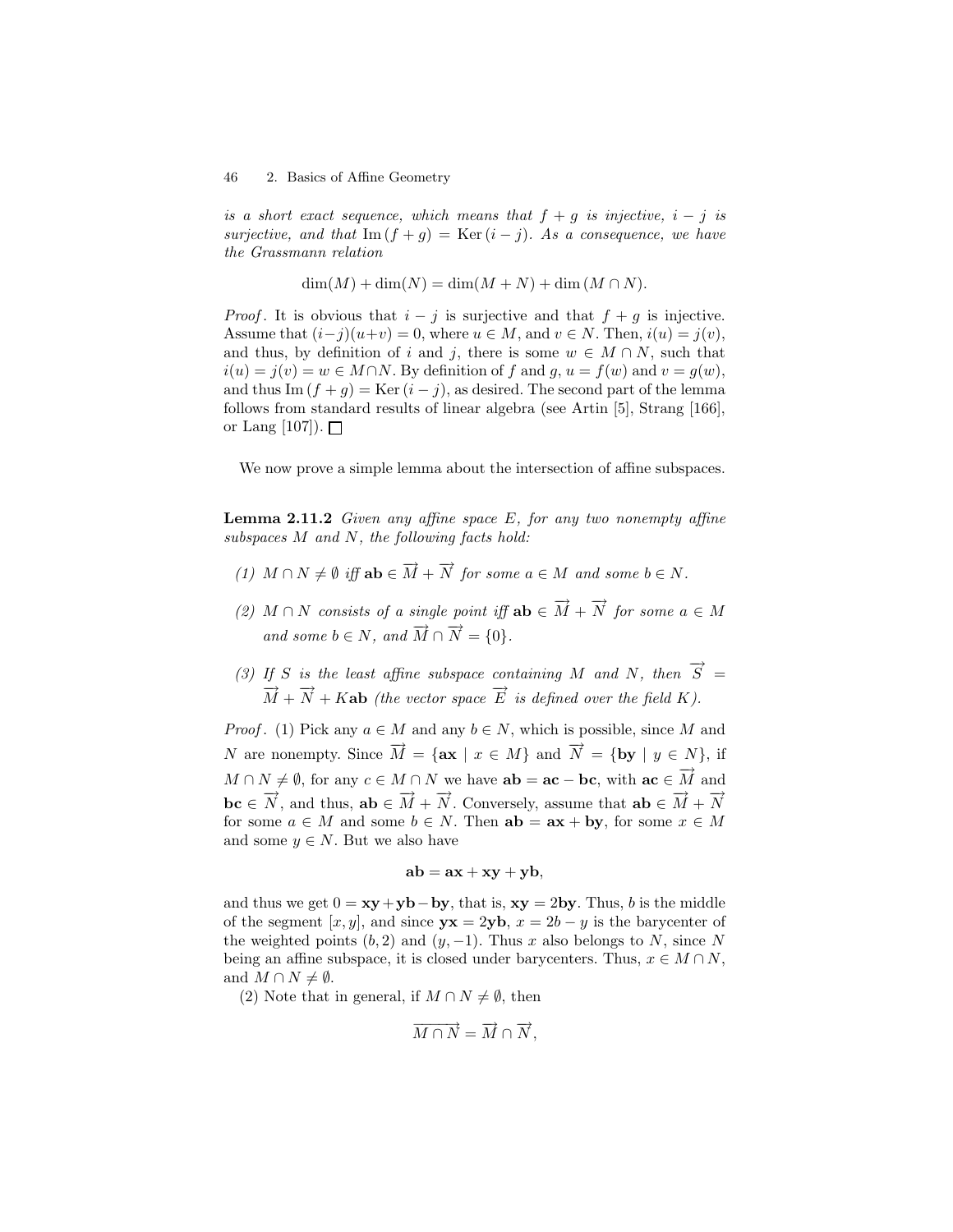because

 $\overrightarrow{M\cap N}=\{\textbf{ab}\ |\ a,b\in M\cap N\}=\{\textbf{ab}\ |\ a,b\in M\}\cap\{\textbf{ab}\ |\ a,b\in N\}=\overrightarrow{M}\cap\overrightarrow{N}.$ Since  $M \cap N = c + \overrightarrow{M \cap N}$  for any  $c \in M \cap N$ , we have

 $M \cap N = c + \overrightarrow{M} \cap \overrightarrow{N}$  for any  $c \in M \cap N$ .

From this it follows that if  $M \cap N \neq \emptyset$ , then  $M \cap N$  consists of a single point iff  $\overrightarrow{M} \cap \overrightarrow{N} = \{0\}$ . This fact together with what we proved in (1) proves (2).

(3) This is left as an easy exercise.  $\Box$ 

#### Remarks:

- (1) The proof of Lemma 2.11.2 shows that if  $M \cap N \neq \emptyset$ , then ab ∈  $\overrightarrow{M} + \overrightarrow{N}$  for all  $a \in M$  and all  $b \in N$ .
- (2) Lemma 2.11.2 implies that for any two nonempty affine subspaces  $M$ and N, if  $\overrightarrow{E} = \overrightarrow{M} \oplus \overrightarrow{N}$ , then  $M \cap N$  consists of a single point. Indeed, if  $\overrightarrow{E} = \overrightarrow{M} \oplus \overrightarrow{N}$ , then **ab**  $\in \overrightarrow{E}$  for all  $a \in M$  and all  $b \in N$ , and since  $\overrightarrow{M} \cap \overrightarrow{N} = \{0\}$ , the result follows from part (2) of the lemma.

We can now state the following lemma.

Lemma 2.11.3 Given an affine space E and any two nonempty affine subspaces M and N, if S is the least affine subspace containing M and N, then the following properties hold:

(1) If  $M \cap N = \emptyset$ , then

$$
\dim(M) + \dim(N) < \dim(E) + \dim(\overrightarrow{M} + \overrightarrow{N})
$$

and

$$
\dim(S) = \dim(M) + \dim(N) + 1 - \dim(\overrightarrow{M} \cap \overrightarrow{N}).
$$

(2) If  $M \cap N \neq \emptyset$ , then

$$
\dim(S) = \dim(M) + \dim(N) - \dim(M \cap N).
$$

Proof. The proof is not difficult, using Lemma 2.11.2 and Lemma 2.11.1, but we leave it as an exercise.  $\Box$ 

## 2.12 Problems

**Problem 2.1** Given a triangle  $(a, b, c)$ , give a geometric construction of the barycenter of the weighted points  $(a, \frac{1}{4}), (b, \frac{1}{4}),$  and  $(c, \frac{1}{2})$ . Give a geo-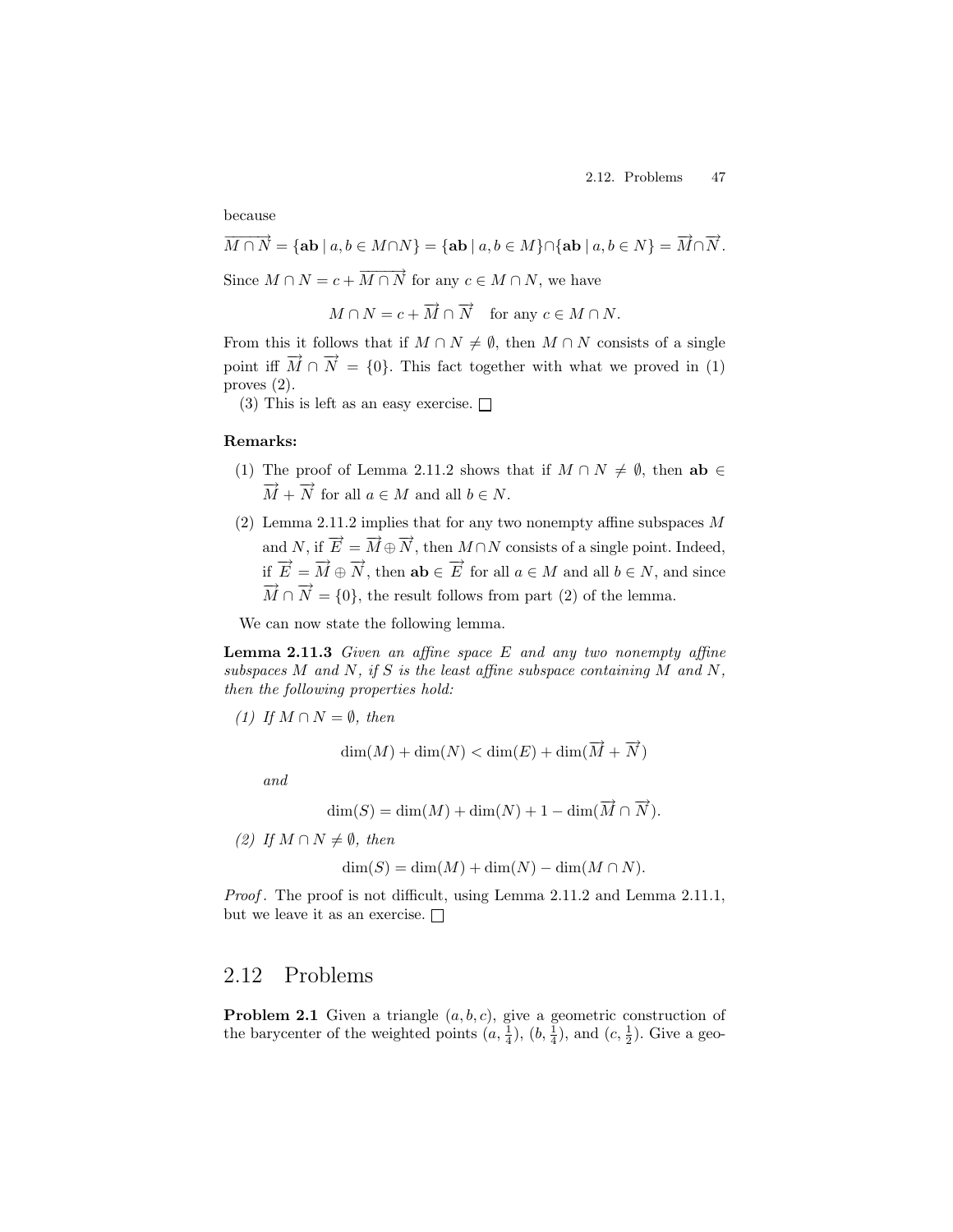metric construction of the barycenter of the weighted points  $(a, \frac{3}{2}), (b, \frac{3}{2}),$ and  $(c, -2)$ .

**Problem 2.2** Given a tetrahedron  $(a, b, c, d)$  and any two distinct points  $x, y \in \{a, b, c, d\}$ , let let  $m_{x,y}$  be the middle of the edge  $(x, y)$ . Prove that the barycenter g of the weighted points  $(a, \frac{1}{4}), (b, \frac{1}{4}), (c, \frac{1}{4}),$  and  $(d, \frac{1}{4})$  is the common intersection of the line segments  $(m_{a,b}, m_{c,d})$ ,  $(m_{a,c}, m_{b,d})$ , and  $(m_{a,d}, m_{b,c})$ . Show that if  $g_d$  is the barycenter of the weighted points  $(a, \frac{1}{3}), (b, \frac{1}{3}), (c, \frac{1}{3}),$  then g is the barycenter of  $(d, \frac{1}{4})$  and  $(g_d, \frac{3}{4})$ .

**Problem 2.3** Let E be a nonempty set, and  $\overrightarrow{E}$  a vector space and assume that there is a function  $\Phi: E \times E \to \overrightarrow{E}$ , such that if we denote  $\Phi(a, b)$  by ab, the following properties hold:

- (1)  $ab + bc = ac$ , for all  $a, b, c \in E$ ;
- (2) For every  $a \in E$ , the map  $\Phi_a: E \to \overrightarrow{E}$  defined such that for every  $b \in E$ ,  $\Phi_a(b) = ab$ , is a bijection.

Let  $\Psi_a: \overrightarrow{E} \to E$  be the inverse of  $\Phi_a: E \to \overrightarrow{E}$ .

Prove that the function  $\div: E \times \overrightarrow{E} \to E$  defined such that

$$
a+u=\Psi_a(u)
$$

for all  $a \in E$  and all  $u \in \overrightarrow{E}$  makes  $(E, \overrightarrow{E}, +)$  into an affine space.

*Note.* We showed in the text that an affine space  $(E, \overrightarrow{E}, +)$  satisfies the properties stated above. Thus, we obtain an equivalent characterization of affine spaces.

**Problem 2.4** Given any three points a, b, c in the affine plane  $\mathbb{A}^2$ , letting  $(a_1, a_2), (b_1, b_2),$  and  $(c_1, c_2)$  be the coordinates of a, b, c, with respect to the standard affine frame for  $\mathbb{A}^2$ , prove that  $a, b, c$  are collinear iff

$$
\begin{vmatrix} a_1 & b_1 & c_1 \\ a_2 & b_2 & c_2 \\ 1 & 1 & 1 \end{vmatrix} = 0,
$$

i.e., the determinant is null.

Letting  $(a_0, a_1, a_2), (b_0, b_1, b_2),$  and  $(c_0, c_1, c_2)$  be the barycentric coordinates of  $a, b, c$  with respect to the standard affine frame for  $\mathbb{A}^2$ , prove that  $a, b, c$  are collinear iff

$$
\begin{vmatrix} a_0 & b_0 & c_0 \ a_1 & b_1 & c_1 \ a_2 & b_2 & c_2 \end{vmatrix} = 0.
$$

Given any four points  $a, b, c, d$  in the affine space  $\mathbb{A}^3$ , letting  $(a_1, a_2, a_3)$ ,  $(b_1, b_2, b_3), (c_1, c_2, c_3),$  and  $(d_1, d_2, d_3)$  be the coordinates of a, b, c, d, with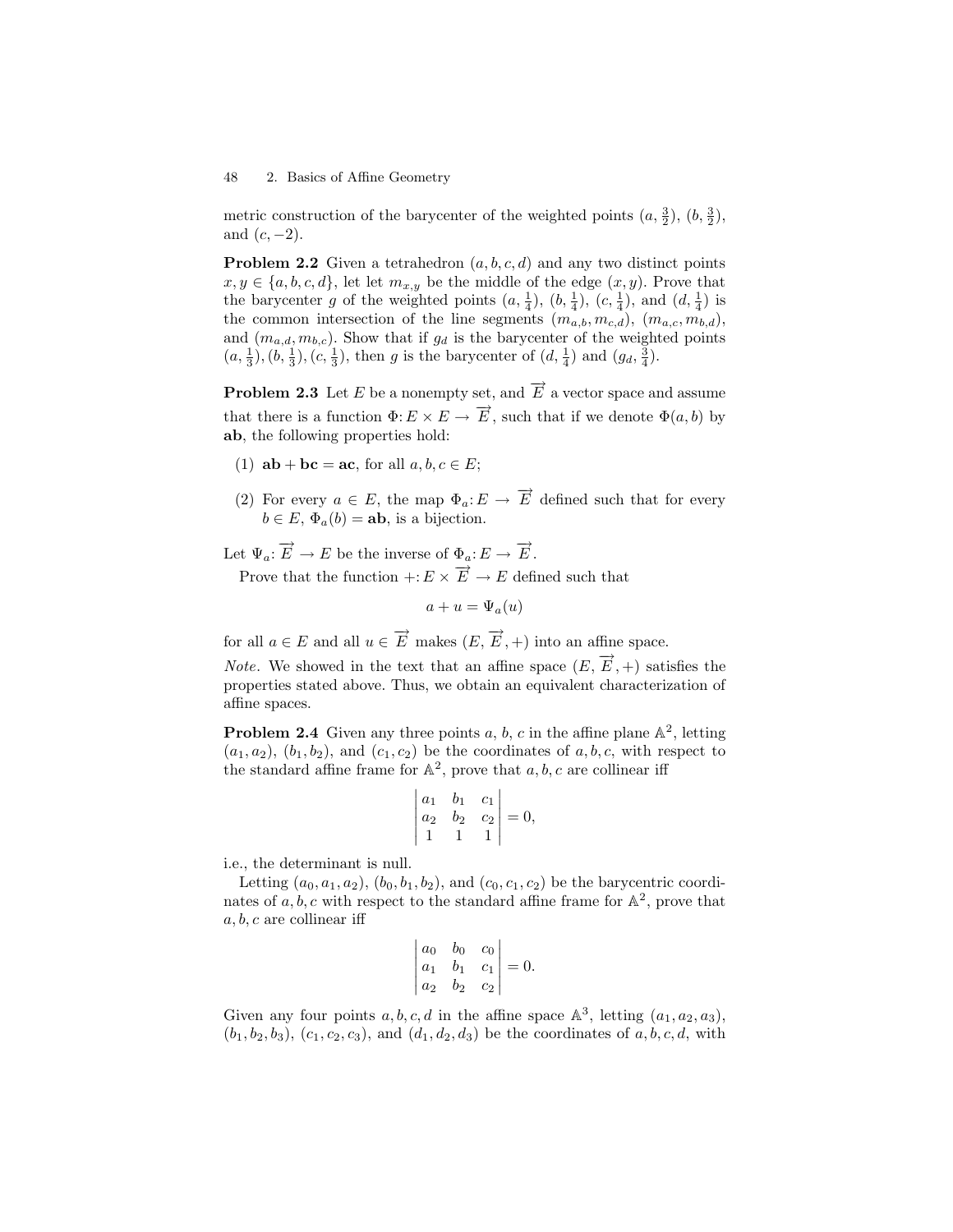respect to the standard affine frame for  $\mathbb{A}^3$ , prove that  $a, b, c, d$  are coplanar iff

$$
\begin{vmatrix} a_1 & b_1 & c_1 & d_1 \\ a_2 & b_2 & c_2 & d_2 \\ a_3 & b_3 & c_3 & d_3 \\ 1 & 1 & 1 & 1 \end{vmatrix} = 0,
$$

i.e., the determinant is null.

Letting  $(a_0, a_1, a_2, a_3), (b_0, b_1, b_2, b_3), (c_0, c_1, c_2, c_3),$  and  $(d_0, d_1, d_2, d_3)$  be the barycentric coordinates of  $a, b, c, d$ , with respect to the standard affine frame for  $\mathbb{A}^3$ , prove that  $a, b, c, d$  are coplanar iff

$$
\begin{vmatrix} a_0 & b_0 & c_0 & d_0 \ a_1 & b_1 & c_1 & d_1 \ a_2 & b_2 & c_2 & d_2 \ a_3 & b_3 & c_3 & d_3 \end{vmatrix} = 0.
$$

**Problem 2.5** The function  $f : \mathbb{A} \to \mathbb{A}^3$  given by

$$
t \mapsto (t, t^2, t^3)
$$

defines what is called a twisted cubic curve. Given any four pairwise distinct values  $t_1, t_2, t_3, t_4$ , prove that the points  $f(t_1)$ ,  $f(t_2)$ ,  $f(t_3)$ , and  $f(t_4)$  are not coplanar.

Hint. Have you heard of the Vandermonde determinant?

**Problem 2.6** For any two distinct points  $a, b \in \mathbb{A}^2$  of barycentric coordinates  $(a_0, a_1, a_2)$  and  $(b_0, b_1, b_2)$  with respect to any given affine frame  $(O, i, j)$ , show that the equation of the line  $\langle a, b \rangle$  determined by a and b is

$$
\begin{vmatrix} a_0 & b_0 & x \\ a_1 & b_1 & y \\ a_2 & b_2 & z \end{vmatrix} = 0,
$$

or, equivalently,

$$
(a_1b_2 - a_2b_1)x + (a_2b_0 - a_0b_2)y + (a_0b_1 - a_1b_0)z = 0,
$$

where  $(x, y, z)$  are the barycentric coordinates of the generic point on the line  $\langle a, b \rangle$ .

Prove that the equation of a line in barycentric coordinates is of the form

$$
ux + vy + wz = 0,
$$

where  $u \neq v$  or  $v \neq w$  or  $u \neq w$ . Show that two equations

$$
ux + vy + wz = 0 \quad \text{and} \quad u'x + v'y + w'z = 0
$$

represent the same line in barycentric coordinates iff  $(u', v', w') = \lambda(u, v, w)$ for some  $\lambda \in \mathbb{R}$  (with  $\lambda \neq 0$ ).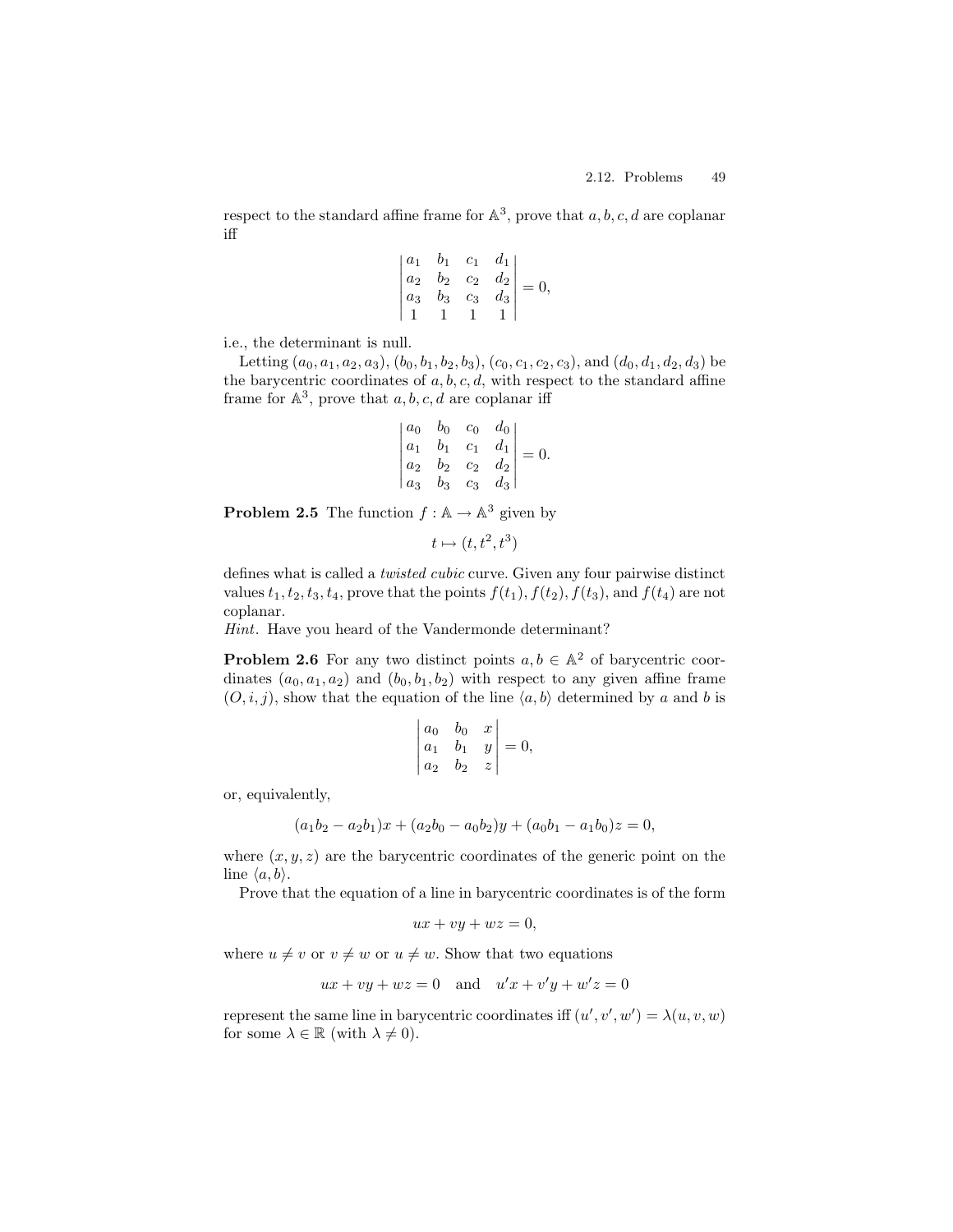A triple  $(u, v, w)$  where  $u \neq v$  or  $v \neq w$  or  $u \neq w$  is called a system of tangential coordinates of the line defined by the equation

$$
ux + vy + wz = 0.
$$

**Problem 2.7** Given two lines D and  $D'$  in  $\mathbb{A}^2$  defined by tangential coordinates  $(u, v, w)$  and  $(u', v', w')$  (as defined in Problem 2.6), let

$$
d = \begin{vmatrix} u & v & w \\ u' & v' & w' \\ 1 & 1 & 1 \end{vmatrix} = vw' - wv' + wu' - uw' + uv' - vu'.
$$

(a) Prove that D and D' have a unique intersection point iff  $d \neq 0$ , and that when it exists, the barycentric coordinates of this intersection point are

$$
\frac{1}{d}(vw'-wv', wu'-uw', uv'-vu').
$$

(b) Letting  $(O, i, j)$  be any affine frame for  $\mathbb{A}^2$ , recall that when  $x+y+z=$ 0, for any point  $a$ , the vector

$$
x\mathbf{a0} + y\mathbf{ai} + z\mathbf{aj}
$$

is independent of a and equal to

$$
yO\mathbf{i} + zO\mathbf{j} = (y, z).
$$

The triple  $(x, y, z)$  such that  $x + y + z = 0$  is called the *barycentric* coordinates of the vector  $yOi + zOj$  w.r.t. the affine frame  $(O, i, j)$ .

Given any affine frame  $(O,i,j)$ , prove that for  $u \neq v$  or  $v \neq w$  or  $u \neq w$ , the line of equation

$$
ux + vy + wz = 0
$$

in barycentric coordinates  $(x, y, z)$  (where  $x + y + z = 1$ ) has for direction the set of vectors of barycentric coordinates  $(x, y, z)$  such that

$$
ux + vy + wz = 0
$$

(where  $x + y + z = 0$ ).

Prove that D and D' are parallel iff  $d = 0$ . In this case, if  $D \neq D'$ , show that the common direction of  $D$  and  $D'$  is defined by the vector of barycentric coordinates

$$
(vw'-wv', wu'-uw', uv'-vu').
$$

(c) Given three lines  $D, D',$  and  $D''$ , at least two of which are distinct and defined by tangential coordinates  $(u, v, w)$ ,  $(u', v', w')$ , and  $(u'', v'', w'')$ , prove that  $D, D',$  and  $D''$  are parallel or have a unique intersection point iff

$$
\begin{vmatrix} u & v & w \\ u' & v' & w' \\ u'' & v'' & w'' \end{vmatrix} = 0.
$$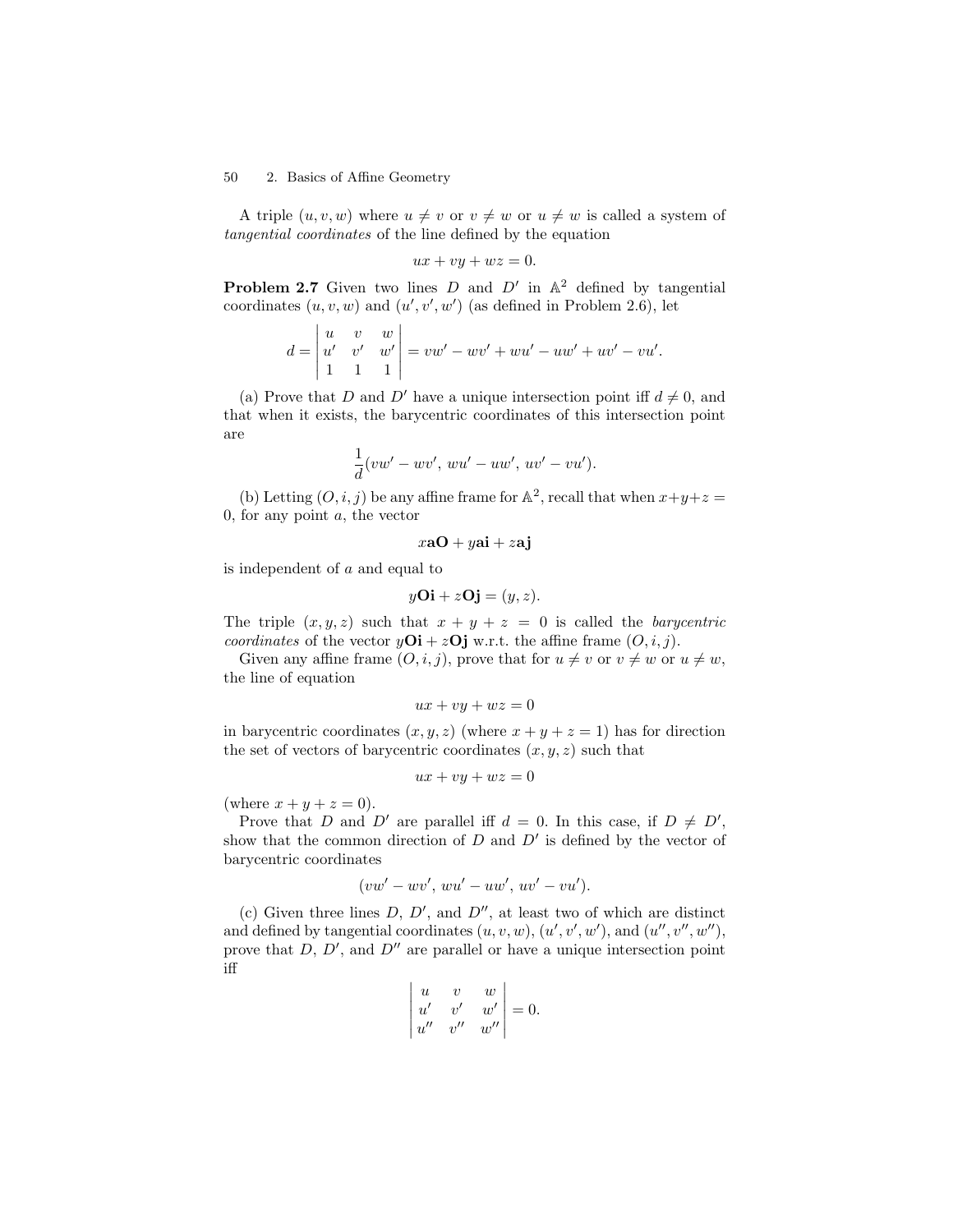**Problem 2.8** Let  $(A, B, C)$  be a triangle in  $\mathbb{A}^2$ . Let  $M, N, P$  be three points respectively on the lines BC, CA, and AB, of barycentric coordinates  $(0, m', m'')$ ,  $(n, 0, n'')$ , and  $(p, p', 0)$ , w.r.t. the affine frame  $(A, B, C)$ .

(a) Assuming that  $M \neq C$ ,  $N \neq A$ , and  $P \neq B$ , i.e.,  $m'n''p \neq 0$ , show that

$$
\frac{\text{MB}}{\text{MC}} \frac{\text{NC}}{\text{NA}} \frac{\text{PA}}{\text{PB}} = -\frac{m''np'}{m'n''p}.
$$

(b) Prove Menelaus's theorem: The points  $M, N, P$  are collinear iff

 $m''np' + m'n''p = 0.$ 

When  $M \neq C$ ,  $N \neq A$ , and  $P \neq B$ , this is equivalent to

$$
\frac{\text{MB}}{\text{MC}} \frac{\text{NC}}{\text{NA}} \frac{\text{PA}}{\text{PB}} = 1.
$$

(c) Prove Ceva's theorem: The lines AM, BN, CP have a unique intersection point or are parallel iff

$$
m''np'-m'n''p=0.
$$

When  $M \neq C$ ,  $N \neq A$ , and  $P \neq B$ , this is equivalent to

$$
\frac{\text{MB}}{\text{MC}} \frac{\text{NC}}{\text{NA}} \frac{\text{PA}}{\text{PB}} = -1.
$$

Problem 2.9 This problem uses notions and results from Problems 2.6 and 2.7. In view of (a) and (b) of Problem 2.7, it is natural to extend the notion of barycentric coordinates of a point in  $\mathbb{A}^2$  as follows. Given any affine frame  $(a, b, c)$  in  $\mathbb{A}^2$ , we will say that the barycentric coordinates  $(x, y, z)$  of a point M, where  $x + y + z = 1$ , are the normalized barycentric coordinates of M. Then, any triple  $(x, y, z)$  such that  $x + y + z \neq 0$  is also called a system of barycentric coordinates for the point of normalized barycentric coordinates

$$
\frac{1}{x+y+z} (x, y, z).
$$

With this convention, the intersection of the two lines  $D$  and  $D'$  is either a point or a vector, in both cases of barycentric coordinates

$$
(vw' - wv', wu' - uw', uv' - vu').
$$

When the above is a vector, we can think of it as a point at infinity (in the direction of the line defined by that vector).

Let  $(D_0, D'_0)$ ,  $(D_1, D'_1)$ , and  $(D_2, D'_2)$  be three pairs of six distinct lines, such that the four lines belonging to any union of two of the above pairs are neither parallel nor concurrent (have a common intersection point). If  $D_0$  and  $D'_0$  have a unique intersection point, let M be this point, and if  $D_0$ and  $D'_0$  are parallel, let M denote a nonnull vector defining the common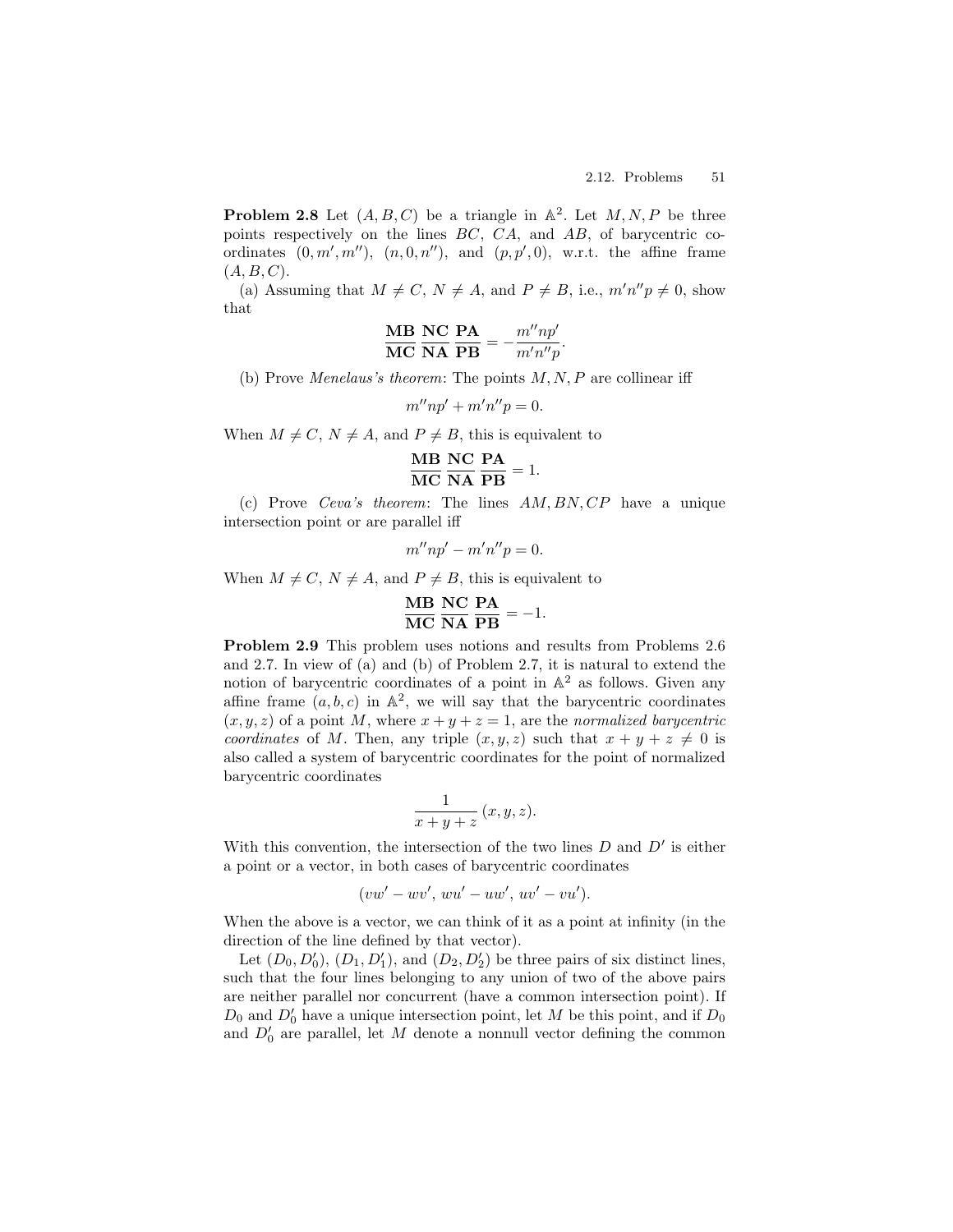direction of  $D_0$  and  $D'_0$ . In either case, let  $(m, m', m'')$  be the barycentric coordinates of M, as explained at the beginning of the problem. We call M the intersection of  $D_0$  and  $D'_0$ . Similarly, define  $N = (n, n', n'')$  as the intersection of  $D_1$  and  $D'_1$ , and  $P = (p, p', p'')$  as the intersection of  $D_2$  and  $D'_2.$ 

Prove that

$$
\begin{vmatrix} m & n & p \\ m' & n' & p' \\ m'' & n'' & p'' \end{vmatrix} = 0
$$

iff either

- (i)  $(D_0, D'_0), (D_1, D'_1),$  and  $(D_2, D'_2)$  are pairs of parallel lines; or
- (ii) the lines of some pair  $(D_i, D'_i)$  are parallel, each pair  $(D_j, D'_j)$  (with  $j \neq i$ ) has a unique intersection point, and these two intersection points are distinct and determine a line parallel to the lines of the pair  $(D_i, D'_i)$ ; or
- (iii) each pair  $(D_i, D'_i)$   $(i = 0, 1, 2)$  has a unique intersection point, and these points  $M, N, P$  are distinct and collinear.

Problem 2.10 Prove the following version of Desargues's theorem. Let  $A, B, C, A', B', C'$  be six distinct points of  $\mathbb{A}^2$ . If no three of these points are collinear, then the lines  $AA'$ ,  $BB'$ , and  $CC'$  are parallel or collinear iff the intersection points  $M, N, P$  (in the sense of Problem 2.7) of the pairs of lines  $(BC, B'C')$ ,  $(CA, C'A')$ , and  $(AB, A'B')$  are collinear in the sense of Problem 2.9.

Problem 2.11 Prove the following version of Pappus's theorem. Let D and D' be distinct lines, and let  $A, B, C$  and  $A', B', C'$  be distinct points respectively on  $D$  and  $D'$ . If these points are all distinct from the intersection of  $D$  and  $D'$  (if it exists), then the intersection points (in the sense of Problem 2.7) of the pairs of lines  $(BC', CB')$ ,  $(CA', AC')$ , and  $(AB', BA')$ are collinear in the sense of Problem 2.9.

Problem 2.12 The purpose of this problem is to prove Pascal's theorem for the nondegenerate conics. In the affine plane  $\mathbb{A}^2$ , a *conic* is the set of points of coordinates  $(x, y)$  such that

$$
\alpha x^2 + \beta y^2 + 2\gamma xy + 2\delta x + 2\lambda y + \mu = 0,
$$

where  $\alpha \neq 0$  or  $\beta \neq 0$  or  $\gamma \neq 0$ . We can write the equation of the conic as

$$
(x, y, 1)\begin{pmatrix} \alpha & \gamma & \delta \\ \gamma & \beta & \lambda \\ \delta & \lambda & \mu \end{pmatrix} \begin{pmatrix} x \\ y \\ 1 \end{pmatrix} = 0.
$$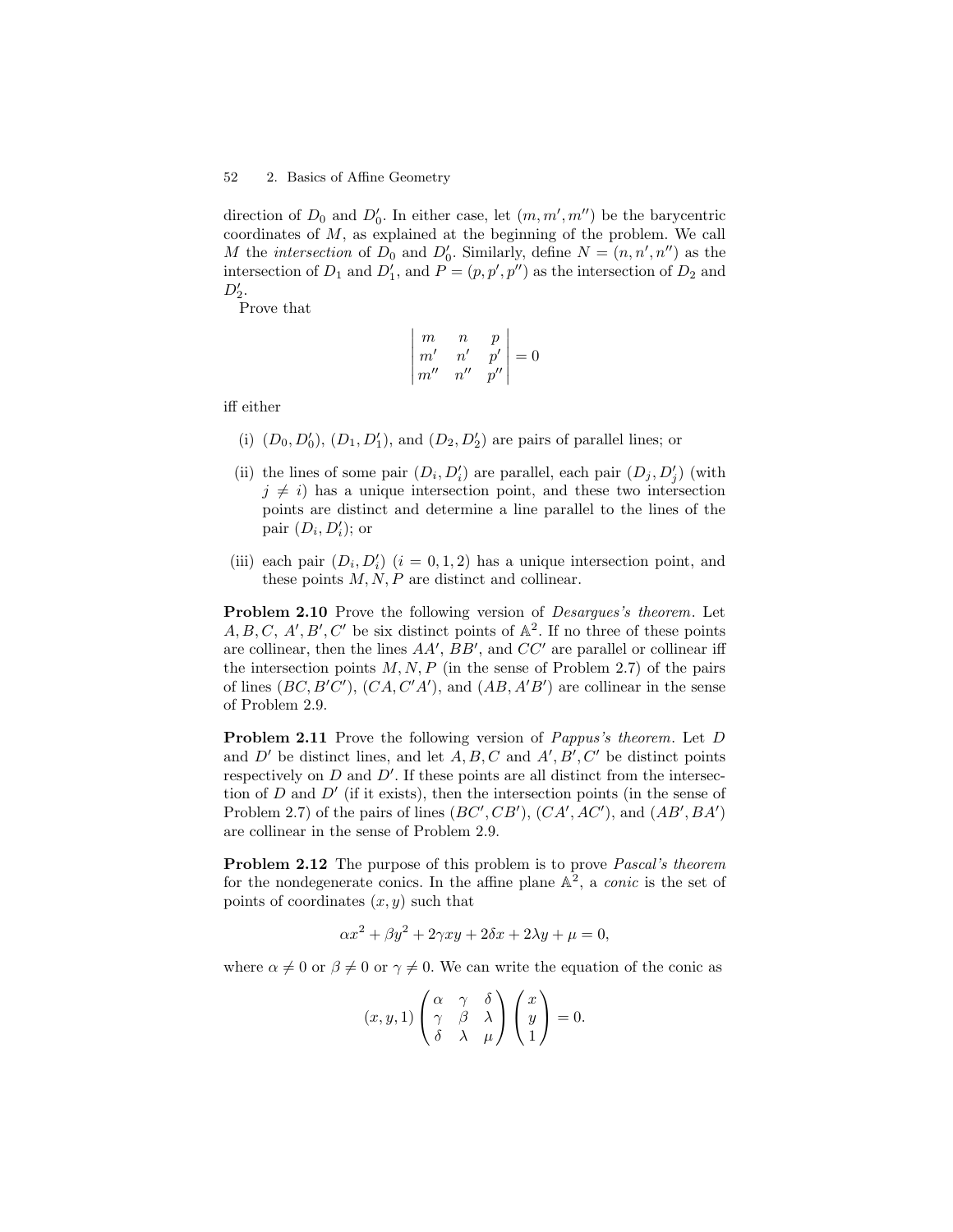If we now use barycentric coordinates  $(x, y, z)$  (where  $x + y + z = 1$ ), we can write

$$
\begin{pmatrix} x \\ y \\ 1 \end{pmatrix} = \begin{pmatrix} 1 & 0 & 0 \\ 0 & 1 & 0 \\ 1 & 1 & 1 \end{pmatrix} \begin{pmatrix} x \\ y \\ z \end{pmatrix}.
$$

Let

$$
B = \begin{pmatrix} \alpha & \gamma & \delta \\ \gamma & \beta & \lambda \\ \delta & \lambda & \mu \end{pmatrix}, \quad C = \begin{pmatrix} 1 & 0 & 0 \\ 0 & 1 & 0 \\ 1 & 1 & 1 \end{pmatrix}, \quad X = \begin{pmatrix} x \\ y \\ z \end{pmatrix}.
$$

(a) Letting  $A = C<sup>T</sup> BC$ , prove that the equation of the conic becomes

 $X^{\top}AX = 0.$ 

Prove that A is symmetric, that  $\det(A) = \det(B)$ , and that  $X^{\top} A X$  is homogeneous of degree 2. The equation  $X^{\top}AX = 0$  is called the *homogeneous* equation of the conic.

We say that a conic of homogeneous equation  $X^{\top}AX = 0$  is nondegenerate if  $\det(A) \neq 0$ , and *degenerate* if  $\det(A) = 0$ . Show that this condition does not depend on the choice of the affine frame.

(b) Given an affine frame  $(A, B, C)$ , prove that any conic passing through  $A, B, C$  has an equation of the form

$$
ayz + bxz + cxy = 0.
$$

Prove that a conic containing more than one point is degenerate iff it contains three distinct collinear points. In this case, the conic is the union of two lines.

(c) Prove Pascal's theorem. Given any six distinct points  $A, B, C, A', B',$  $C'$ , if no three of the above points are collinear, then a nondegenerate conic passes through these six points iff the intersection points  $M, N, P$  (in the sense of Problem 2.7) of the pairs of lines  $(BC', CB')$ ,  $(CA', AC')$  and  $(AB', BA')$  are collinear in the sense of Problem 2.9.

*Hint*. Use the affine frame  $(A, B, C)$ , and let  $(a, a', a'')$ ,  $(b, b', b'')$ , and  $(c, c', c'')$  be the barycentric coordinates of  $A', B', C'$  respectively, and show that  $M, N, P$  have barycentric coordinates

$$
(bc, cb', c''b), \quad (c'a, c'a', c''a'), \quad (ab'', a''b', a''b'').
$$

**Problem 2.13** The *centroid* of a triangle  $(a, b, c)$  is the barycenter of  $(a, \frac{1}{3}), (b, \frac{1}{3}), (c, \frac{1}{3})$ . If an affine map takes the vertices of triangle  $\Delta_1 =$  $\{(0,0), (6,0), (0,9)\}\)$  to the vertices of triangle  $\Delta_2 = \{(1,1), (5,4), (3,1)\}\,$ does it also take the centroid of  $\Delta_1$  to the centroid of  $\Delta_2$ ? Justify your answer.

**Problem 2.14** Let E be an affine space over R, and let  $(a_1, \ldots, a_n)$  be any  $n \geq 3$  points in E. Let  $(\lambda_1, \ldots, \lambda_n)$  be any n scalars in R, with  $\lambda_1$  +  $\cdots + \lambda_n = 1$ . Show that there must be some  $i, 1 \leq i \leq n$ , such that  $\lambda_i \neq 1$ .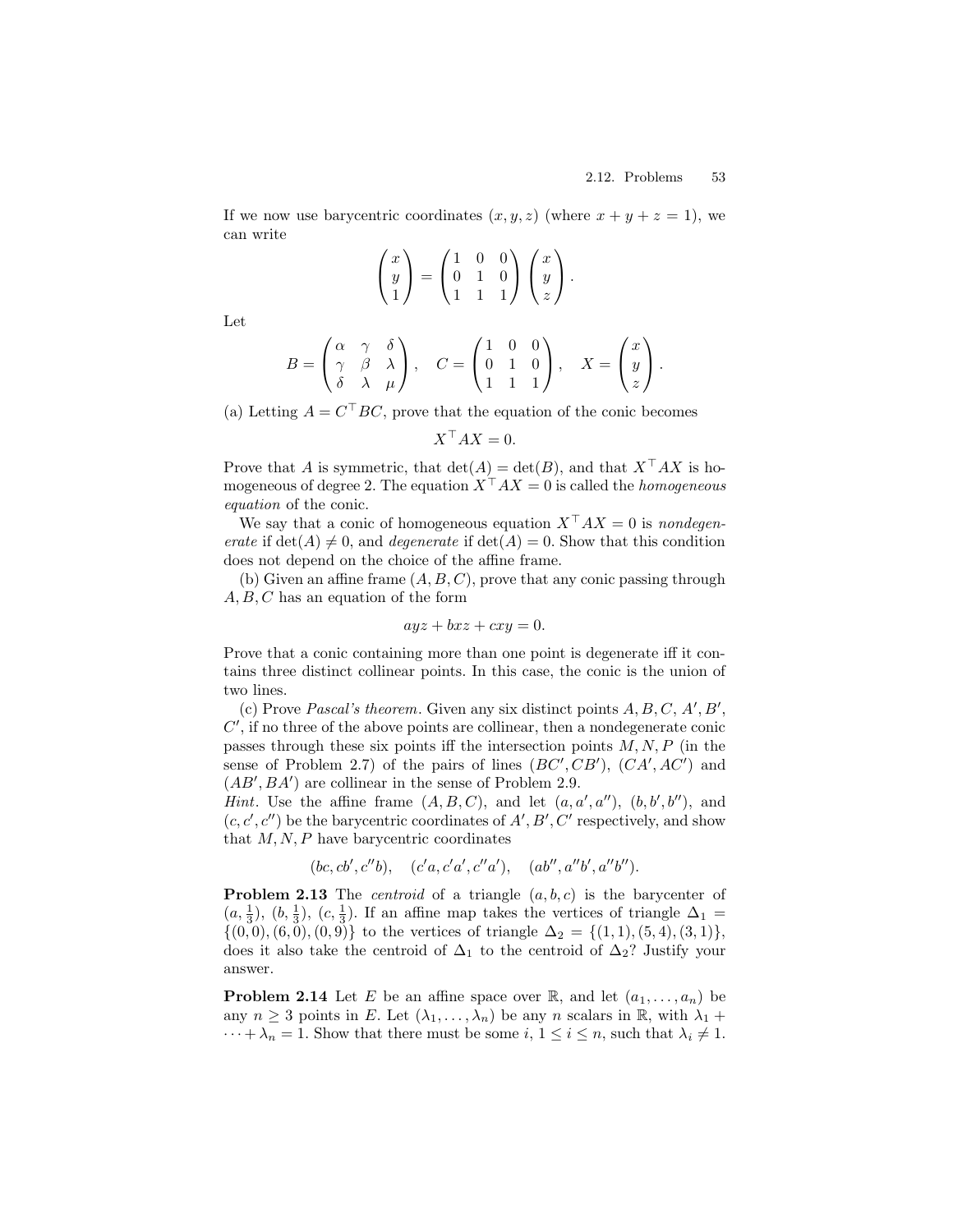To simplify the notation, assume that  $\lambda_1 \neq 1$ . Show that the barycenter  $\lambda_1 a_1 + \cdots + \lambda_n a_n$  can be obtained by first determining the barycenter b of the  $n-1$  points  $a_2, \ldots, a_n$  assigned some appropriate weights, and then the barycenter of  $a_1$  and b assigned the weights  $\lambda_1$  and  $\lambda_2 + \cdots + \lambda_n$ . From this, show that the barycenter of any  $n \geq 3$  points can be determined by repeated computations of barycenters of two points. Deduce from the above that a nonempty subset  $V$  of  $E$  is an affine subspace iff whenever  $V$  contains any two points  $x, y \in V$ , then V contains the entire line  $(1 - \lambda)x + \lambda y$ ,  $\lambda \in \mathbb{R}$ .

**Problem 2.15** Assume that K is a field such that  $2 = 1 + 1 \neq 0$ , and let E be an affine space over K. In the case where  $\lambda_1 + \cdots + \lambda_n = 1$  and  $\lambda_i = 1$ , for  $1 \leq i \leq n$  and  $n \geq 3$ , show that the barycenter  $a_1 + a_2 + \cdots + a_n$  can still be computed by repeated computations of barycenters of two points.

Finally, assume that the field  $K$  contains at least three elements (thus, there is some  $\mu \in K$  such that  $\mu \neq 0$  and  $\mu \neq 1$ , but  $2 = 1 + 1 = 0$ is possible). Prove that the barycenter of any  $n \geq 3$  points can be determined by repeated computations of barycenters of two points. Prove that a nonempty subset  $V$  of  $E$  is an affine subspace iff whenever  $V$  contains any two points  $x, y \in V$ , then V contains the entire line  $(1 - \lambda)x + \lambda y$ ,  $\lambda \in K$ . *Hint*. When  $2 = 0$ ,  $\lambda_1 + \cdots + \lambda_n = 1$  and  $\lambda_i = 1$ , for  $1 \leq i \leq n$ , show that n must be odd, and that the problem reduces to computing the barycenter of three points in two steps involving two barycenters. Since there is some  $\mu \in K$  such that  $\mu \neq 0$  and  $\mu \neq 1$ , note that  $\mu^{-1}$  and  $(1 - \mu)^{-1}$  both exist, and use the fact that

$$
\frac{-\mu}{1-\mu} + \frac{1}{1-\mu} = 1.
$$

**Problem 2.16** (i) Let  $(a, b, c)$  be three points in  $\mathbb{A}^2$ , and assume that  $(a, b, c)$  are not collinear. For any point  $x \in \mathbb{A}^2$ , if  $x = \lambda_0 a + \lambda_1 b + \lambda_2 c$ , where  $(\lambda_0, \lambda_1, \lambda_2)$  are the barycentric coordinates of x with respect to  $(a, b, c)$ , show that

$$
\lambda_0 = \frac{\det(\mathbf{x}\mathbf{b}, \mathbf{b}\mathbf{c})}{\det(\mathbf{a}\mathbf{b}, \mathbf{a}\mathbf{c})}, \qquad \lambda_1 = \frac{\det(\mathbf{a}\mathbf{x}, \mathbf{a}\mathbf{c})}{\det(\mathbf{a}\mathbf{b}, \mathbf{a}\mathbf{c})}, \qquad \lambda_2 = \frac{\det(\mathbf{a}\mathbf{b}, \mathbf{a}\mathbf{x})}{\det(\mathbf{a}\mathbf{b}, \mathbf{a}\mathbf{c})}.
$$

Conclude that  $\lambda_0, \lambda_1, \lambda_2$  are certain signed ratios of the areas of the triangles  $(a, b, c), (x, a, b), (x, a, c),$  and  $(x, b, c)$ .

(ii) Let  $(a, b, c)$  be three points in  $\mathbb{A}^3$ , and assume that  $(a, b, c)$  are not collinear. For any point x in the plane determined by  $(a, b, c)$ , if  $x = \lambda_0 a + \lambda_1 b + \lambda_2 c$ , where  $(\lambda_0, \lambda_1, \lambda_2)$  are the barycentric coordinates of x with respect to  $(a, b, c)$ , show that

$$
\lambda_0 = \frac{\mathbf{x} \mathbf{b} \times \mathbf{b} \mathbf{c}}{\mathbf{a} \mathbf{b} \times \mathbf{a} \mathbf{c}}, \qquad \lambda_1 = \frac{\mathbf{a} \mathbf{x} \times \mathbf{a} \mathbf{c}}{\mathbf{a} \mathbf{b} \times \mathbf{a} \mathbf{c}}, \qquad \lambda_2 = \frac{\mathbf{a} \mathbf{b} \times \mathbf{a} \mathbf{x}}{\mathbf{a} \mathbf{b} \times \mathbf{a} \mathbf{c}}.
$$

Given any point O not in the plane of the triangle  $(a, b, c)$ , prove that

$$
\lambda_1 = \frac{\det(\mathbf{Oa}, \mathbf{Ox}, \mathbf{Oc})}{\det(\mathbf{Oa}, \mathbf{Ob}, \mathbf{Oc})}, \quad \lambda_2 = \frac{\det(\mathbf{Oa}, \mathbf{Ob}, \mathbf{Ox})}{\det(\mathbf{Oa}, \mathbf{Ob}, \mathbf{Oc})},
$$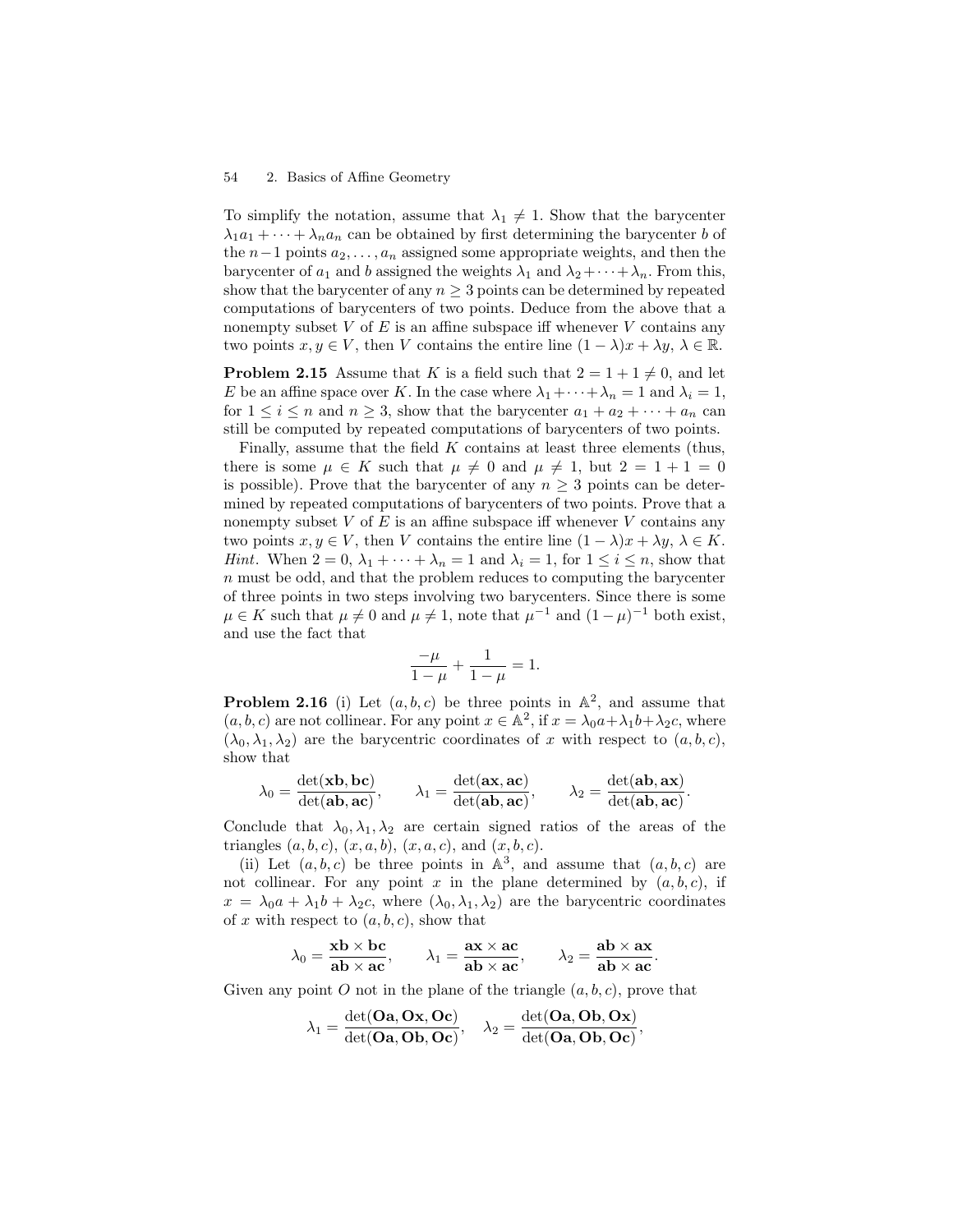$$
\lambda_0 = \frac{\det(\mathbf{Ox},\mathbf{Ob},\mathbf{Oc})}{\det(\mathbf{Oa},\mathbf{Ob},\mathbf{Oc})}
$$

.

(iii) Let  $(a, b, c, d)$  be four points in  $\mathbb{A}^3$ , and assume that  $(a, b, c, d)$  are not coplanar. For any point  $x \in \mathbb{A}^3$ , if  $x = \lambda_0 a + \lambda_1 b + \lambda_2 c + \lambda_3 d$ , where  $(\lambda_0, \lambda_1, \lambda_2, \lambda_3)$  are the barycentric coordinates of x with respect to  $(a, b, c, d)$ , show that

$$
\lambda_1 = \frac{\det(\mathbf{ax}, \mathbf{ac}, \mathbf{ad})}{\det(\mathbf{ab}, \mathbf{ac}, \mathbf{ad})}, \ \ \lambda_2 = \frac{\det(\mathbf{ab}, \mathbf{ax}, \mathbf{ad})}{\det(\mathbf{ab}, \mathbf{ac}, \mathbf{ad})}, \ \ \lambda_3 = \frac{\det(\mathbf{ab}, \mathbf{ac}, \mathbf{ax})}{\det(\mathbf{ab}, \mathbf{ac}, \mathbf{ad})},
$$

and

$$
\lambda_0 = \frac{\det(\mathbf{xb}, \mathbf{bc}, \mathbf{bd})}{\det(\mathbf{ab}, \mathbf{ac}, \mathbf{ad})}.
$$

Conclude that  $\lambda_0, \lambda_1, \lambda_2, \lambda_3$  are certain signed ratios of the volumes of the five tetrahedra  $(a, b, c, d), (x, a, b, c), (x, a, b, d), (x, a, c, d),$  and  $(x, b, c, d)$ .

(iv) Let  $(a_0, \ldots, a_m)$  be  $m+1$  points in  $\mathbb{A}^m$ , and assume that they are affinely independent. For any point  $x \in \mathbb{A}^m$ , if  $x = \lambda_0 a_0 + \cdots + \lambda_m a_m$ , where  $(\lambda_0, \ldots, \lambda_m)$  are the barycentric coordinates of x with respect to  $(a_0, \ldots, a_m)$ , show that

$$
\lambda_i = \frac{\det(a_0a_1,\ldots,a_0a_{i-1},a_0x,a_0a_{i+1},\ldots,a_0a_m)}{\det(a_0a_1,\ldots,a_0a_{i-1},a_0a_i,a_0a_{i+1},\ldots,a_0a_m)}
$$

for every i,  $1 \leq i \leq m$ , and

$$
\lambda_0 = \frac{\det(\mathbf{x}\mathbf{a}_1, \mathbf{a}_1\mathbf{a}_2, \dots, \mathbf{a}_1\mathbf{a}_m)}{\det(\mathbf{a}_0\mathbf{a}_1, \dots, \mathbf{a}_0\mathbf{a}_i, \dots, \mathbf{a}_0\mathbf{a}_m)}.
$$

Conclude that  $\lambda_i$  is the signed ratio of the volumes of the simplexes  $(a_0, \ldots,$  $x, \ldots, a_m$ ) and  $(a_0, \ldots, a_i, \ldots, a_m)$ , where  $0 \leq i \leq m$ .

Problem 2.17 With respect to the standard affine frame for the plane  $\mathbb{A}^2$ , consider the three geometric transformations  $f_1, f_2, f_3$  defined by

$$
x' = -\frac{1}{4}x - \frac{\sqrt{3}}{4}y + \frac{3}{4},
$$
  
\n
$$
y' = \frac{\sqrt{3}}{4}x - \frac{1}{4}y + \frac{\sqrt{3}}{4},
$$
  
\n
$$
x' = -\frac{1}{4}x + \frac{\sqrt{3}}{4}y - \frac{3}{4},
$$
  
\n
$$
y' = -\frac{\sqrt{3}}{4}x - \frac{1}{4}y + \frac{\sqrt{3}}{4},
$$
  
\n
$$
x' = \frac{1}{2}x,
$$
  
\n
$$
y' = \frac{1}{2}y + \frac{\sqrt{3}}{2}.
$$

and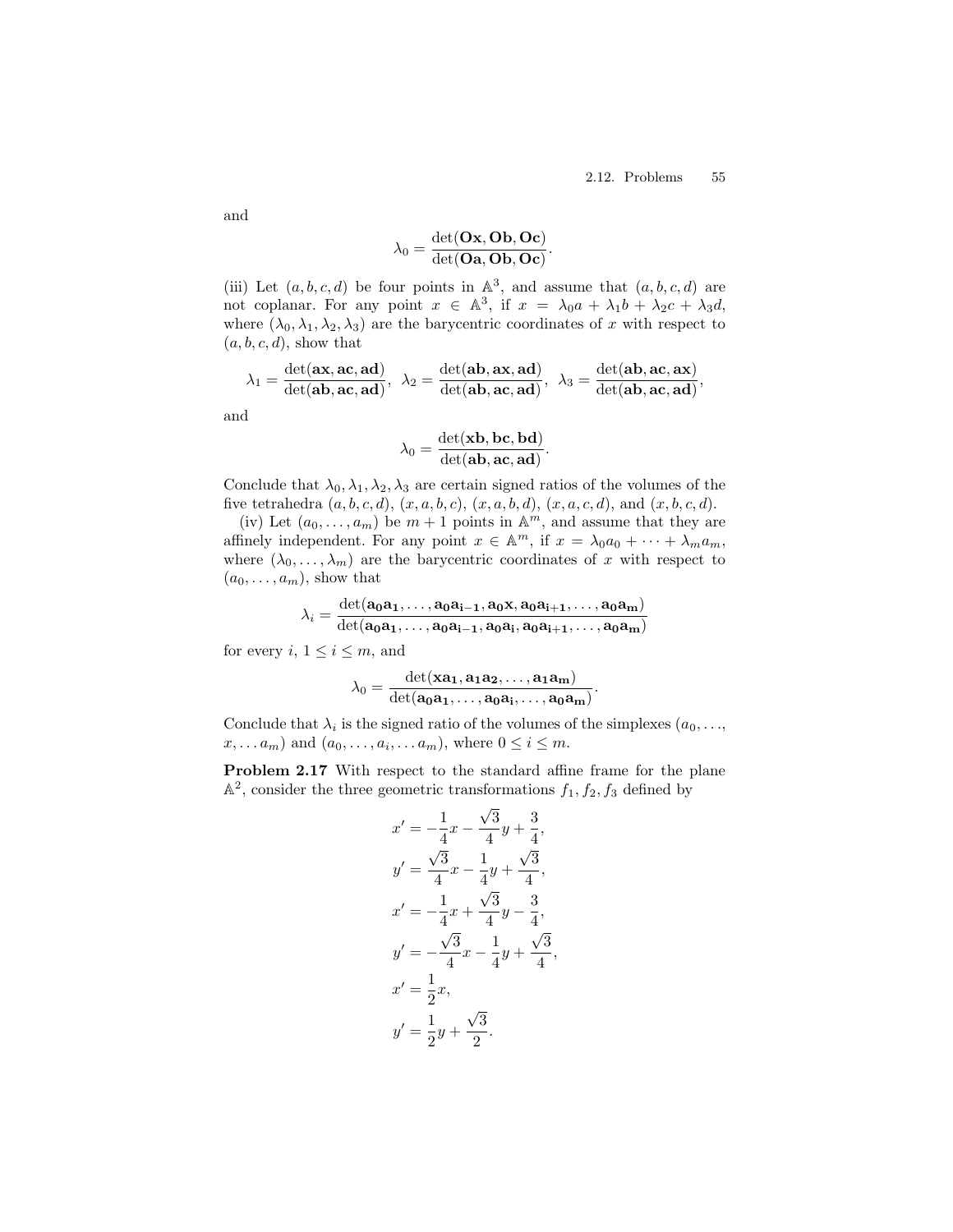(a) Prove that these maps are affine. Can you describe geometrically what their action is (rotation, translation, scaling)?

 $(b)$  Given any polygonal line L, define the following sequence of polygonal lines:

$$
S_0 = L,
$$
  
\n
$$
S_{n+1} = f_1(S_n) \cup f_2(S_n) \cup f_3(S_n).
$$

Construct  $S_1$  starting from the line segment  $L = ((-1, 0), (1, 0)).$ 

Can you figure out what  $S_n$  looks like in general? (You may want to write a computer program.) Do you think that  $S_n$  has a limit?

**Problem 2.18** In the plane  $\mathbb{A}^2$ , with respect to the standard affine frame, a point of coordinates  $(x, y)$  can be represented as the complex number  $z = x + iy$ . Consider the set of geometric transformations of the form

$$
z \mapsto az + b,
$$

where  $a, b$  are complex numbers such that  $a \neq 0$ .

(a) Prove that these maps are affine. Describe what these maps do geometrically.

(b) Prove that the above set of maps is a group under composition.

(c) Consider the set of geometric transformations of the form

$$
z \mapsto az + b
$$
 or  $z \mapsto a\overline{z} + b$ ,

where a, b are complex numbers such that  $a \neq 0$ , and where  $\overline{z} = x - iy$  if  $z = x + iy$ . Describe what these maps do geometrically. Prove that these maps are affine and that this set of maps is a group under composition.

**Problem 2.19** Given a group  $G$ , a subgroup  $H$  of  $G$  is called a normal subgroup of G iff  $xHx^{-1} = H$  for all  $x \in G$  (where  $xHx^{-1} = \{xhx^{-1} \mid h \in$  $H$ }).

(i) Given any two subgroups H and K of a group G, let

$$
HK = \{ hk \mid h \in H, \ k \in K \}.
$$

Prove that every  $x \in HK$  can be written in a unique way as  $x = hk$  for  $h \in H$  and  $k \in K$  iff  $H \cap K = \{1\}$ , where 1 is the identity element of G.

(ii) If  $H$  and  $K$  are subgroups of  $G$ , and  $H$  is a normal subgroup of G, prove that HK is a subgroup of G. Furthermore, if  $G = HK$  and  $H \cap K = \{1\}$ , prove that G is isomorphic to  $H \times K$  under the multiplication operation

$$
(h_1,k_1)\cdot (h_2,k_2)=(h_1k_1h_2k_1^{-1}, k_1k_2).
$$

When  $G = HK$ , where H, K are subgroups of G, H is a normal subgroup of G, and  $H \cap K = \{1\}$ , we say that G is the *semidirect product of* H and K.

(iii) Let  $(E, \overrightarrow{E})$  be an affine space. Recall that the *affine group of E*, denoted by  $GA(E)$ , is the set of affine bijections of E, and that the *linear*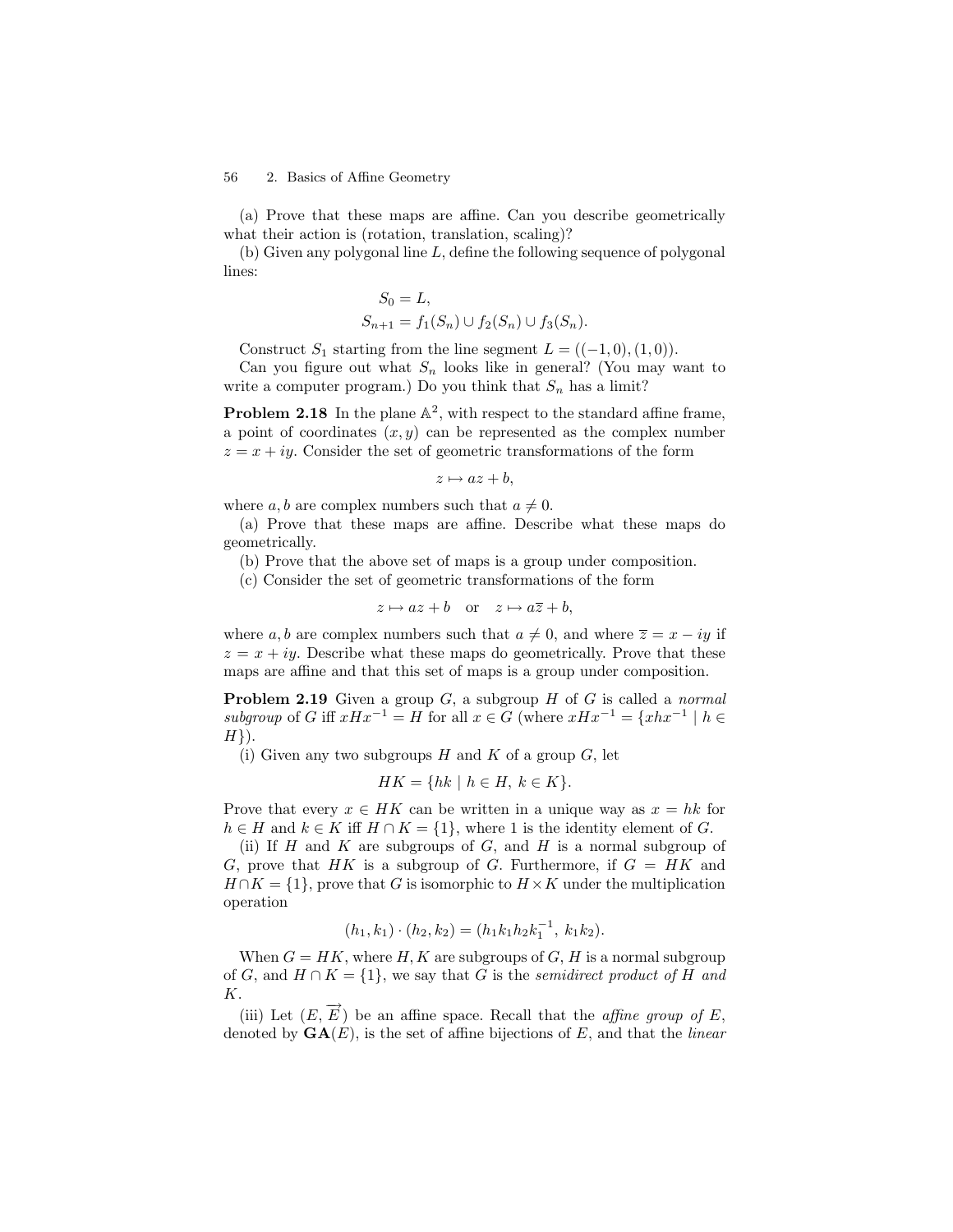group of  $\overrightarrow{E}$ , denoted by  $\mathbf{GL}(\overrightarrow{E})$ , is the group of bijective linear maps of  $\overrightarrow{E}$ . The map  $f \mapsto \overrightarrow{f}$  defines a group homomorphism  $L: \mathbf{GA}(E) \to \mathbf{GL}(\overrightarrow{E}),$ and the kernel of this map is the set of translations on E, denoted as  $T(E)$ . Prove that  $T(E)$  is a normal subgroup of  $GA(E)$ .

(iv) For any  $a \in E$ , let

$$
\mathbf{GA}_a(E) = \{ f \in \mathbf{GA}(E) \mid f(a) = a \},
$$

the set of affine bijections leaving a fixed. Prove that that  $\mathbf{GA}_{a}(E)$  is a subgroup of  $\mathbf{GA}(E)$ , and that  $\mathbf{GA}_a(E)$  is isomorphic to  $\mathbf{GL}(\overrightarrow{E})$ . Prove that  $GA(E)$  is isomorphic to the direct product of  $T(E)$  and  $GA_a(E)$ .

*Hint*. Note that if  $u = f(a)a$  and  $t_u$  is the translation associated with the vector u, then  $t_u \circ f \in \mathbf{GA}_a(E)$  (where the translation  $t_u$  is defined such that  $t_u(a) = a + u$  for every  $a \in E$ ).

(v) Given a group G, let  $\text{Aut}(G)$  denote the set of homomorphisms  $f: G \to G$ . Prove that the set  $\text{Aut}(G)$  is a group under composition (called the group of automorphisms of  $G$ ). Given any two groups  $H$  and  $K$  and a homomorphism  $\theta: K \to \text{Aut}(H)$ , we define  $H \times_{\theta} K$  as the set  $H \times K$ under the multiplication operation

$$
(h_1,k_1)\cdot (h_2,k_2)=(h_1\theta(k_1)(h_2), k_1k_2).
$$

Prove that  $H \times_{\theta} K$  is a group.

*Hint*. The inverse of  $(h, k)$  is  $(\theta(k^{-1})(h^{-1}), k^{-1})$ .

Prove that the group  $H \times_{\theta} K$  is the semidirect product of the subgroups  $\{(h, 1) \mid h \in H\}$  and  $\{(1, k) \mid k \in K\}$ . The group  $H \times_{\theta} K$  is also called the semidirect product of H and K relative to  $\theta$ .

*Note.* It is natural to identify  $\{(h, 1) | h \in H\}$  with H and  $\{(1, k) | k \in K\}$ with K.

If  $G$  is the semidirect product of two subgroups  $H$  and  $K$  as defined in (ii), prove that the map  $\gamma: K \to \text{Aut}(H)$  defined by conjugation such that

$$
\gamma(k)(h) = khk^{-1}
$$

is a homomorphism, and that G is isomorphic to  $H \times_{\gamma} K$ .

(vi) Define the map  $\theta: GL(\overrightarrow{E}) \to Aut(\overrightarrow{E})$  as follows:

$$
\theta(f) = f,
$$

where  $f \in \mathbf{GL}(\overrightarrow{E})$  (note that  $\theta$  can be viewed as an inclusion map). Prove that  $\mathbf{GA}(E)$  is isomorphic to the semidirect product  $\overrightarrow{E} \times_{\theta} \mathbf{GL}(\overrightarrow{E})$ .

(vii) Let  $SL(\vec{E})$  be the subgroup of  $GL(\vec{E})$  consisting of the linear maps such that  $\det(f) = 1$  (the special linear group of  $\overrightarrow{E}$ ), and let  $\mathbf{SA}(E)$ be the subgroup of  $GA(E)$  (the special affine group of E) consisting of the affine maps f such that  $\overrightarrow{f} \in SL(\overrightarrow{E})$ . Prove that  $SA(E)$  is isomorphic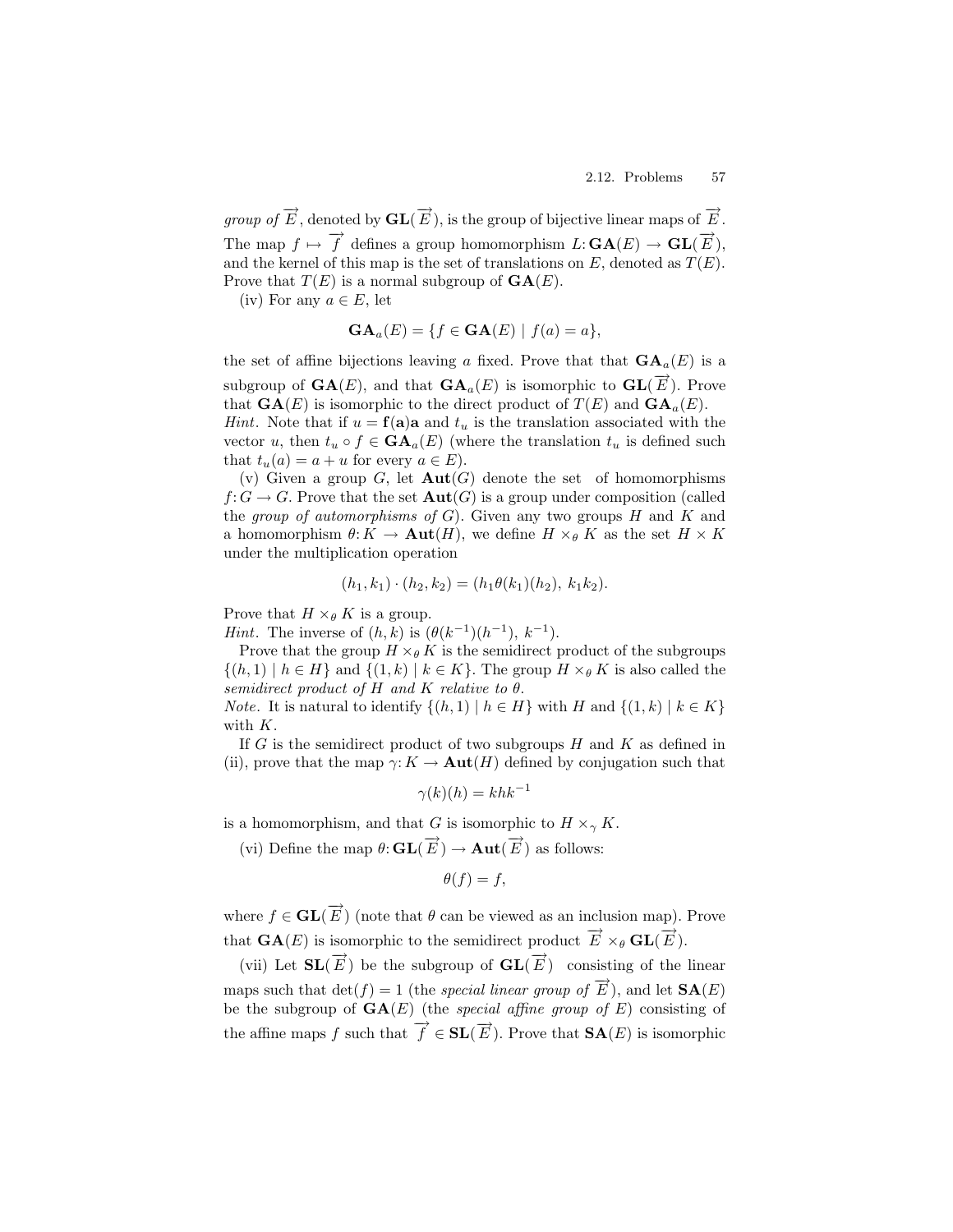to the semidirect product  $\overrightarrow{E} \times_{\theta} \mathbf{SL}(\overrightarrow{E})$ , where  $\theta: \mathbf{SL}(\overrightarrow{E}) \to \mathbf{Aut}(\overrightarrow{E})$  is defined as in (vi).

(viii) Assume that  $(E, \overrightarrow{E})$  is a Euclidean affine space, as defined in Chapter 6. Let  $SO(\overrightarrow{E})$  be the *special orthogonal group of*  $\overrightarrow{E}$ , as defined in Definition 6.4.3 (the isometries with determinant  $+1$ ), and let  $SE(E)$  be the subgroup of  $\mathbf{SA}(E)$  (the special Euclidean group of E) consisting of the affine isometries f such that  $\overrightarrow{f} \in SO(\overrightarrow{E})$ . Prove that  $\textbf{SE}(E)$  is isomorphic to the semidirect product  $\overrightarrow{E} \times_{\theta} SO(\overrightarrow{E})$ , where  $\theta:SO(\overrightarrow{E}) \to \text{Aut}(\overrightarrow{E})$  is defined as in (vi).

Problem 2.20 The purpose of this problem is to study certain affine maps of  $\mathbb{A}^2$ .

(1) Consider affine maps of the form

$$
\begin{pmatrix} x_1 \\ x_2 \end{pmatrix} \mapsto \begin{pmatrix} \cos \theta & -\sin \theta \\ \sin \theta & \cos \theta \end{pmatrix} \begin{pmatrix} x_1 \\ x_2 \end{pmatrix} + \begin{pmatrix} b_1 \\ b_2 \end{pmatrix}.
$$

Prove that such maps have a unique fixed point c if  $\theta \neq 2k\pi$ , for all integers  $k$ . Show that these are rotations of center c, which means that with respect to a frame with origin  $c$  (the unique fixed point), these affine maps are represented by rotation matrices.

(2) Consider affine maps of the form

$$
\begin{pmatrix} x_1 \\ x_2 \end{pmatrix} \mapsto \begin{pmatrix} \lambda \cos \theta & -\lambda \sin \theta \\ \mu \sin \theta & \mu \cos \theta \end{pmatrix} \begin{pmatrix} x_1 \\ x_2 \end{pmatrix} + \begin{pmatrix} b_1 \\ b_2 \end{pmatrix}.
$$

Prove that such maps have a unique fixed point iff  $(\lambda + \mu) \cos \theta \neq 1 + \lambda \mu$ . Prove that if  $\lambda \mu = 1$  and  $\lambda > 0$ , there is some angle  $\theta$  for which either there is no fixed point, or there are infinitely many fixed points.

(3) Prove that the affine map

$$
\begin{pmatrix} x_1 \\ x_2 \end{pmatrix} \mapsto \begin{pmatrix} 8/5 & -6/5 \\ 3/10 & 2/5 \end{pmatrix} \begin{pmatrix} x_1 \\ x_2 \end{pmatrix} + \begin{pmatrix} 1 \\ 1 \end{pmatrix}
$$

has no fixed point.

(4) Prove that an arbitrary affine map

$$
\begin{pmatrix} x_1 \\ x_2 \end{pmatrix} \mapsto \begin{pmatrix} a_1 & a_2 \\ a_3 & a_4 \end{pmatrix} \begin{pmatrix} x_1 \\ x_2 \end{pmatrix} + \begin{pmatrix} b_1 \\ b_2 \end{pmatrix}
$$

has a unique fixed point iff the matrix

$$
\begin{pmatrix} a_1 - 1 & a_2 \\ a_3 & a_4 - 1 \end{pmatrix}
$$

is invertible.

**Problem 2.21** Let  $(E, \overrightarrow{E})$  be any affine space of finite dimension. For every affine map  $f: E \to E$ , let  $Fix(f) = \{a \in E \mid f(a) = a\}$  be the set of fixed points of  $f$ .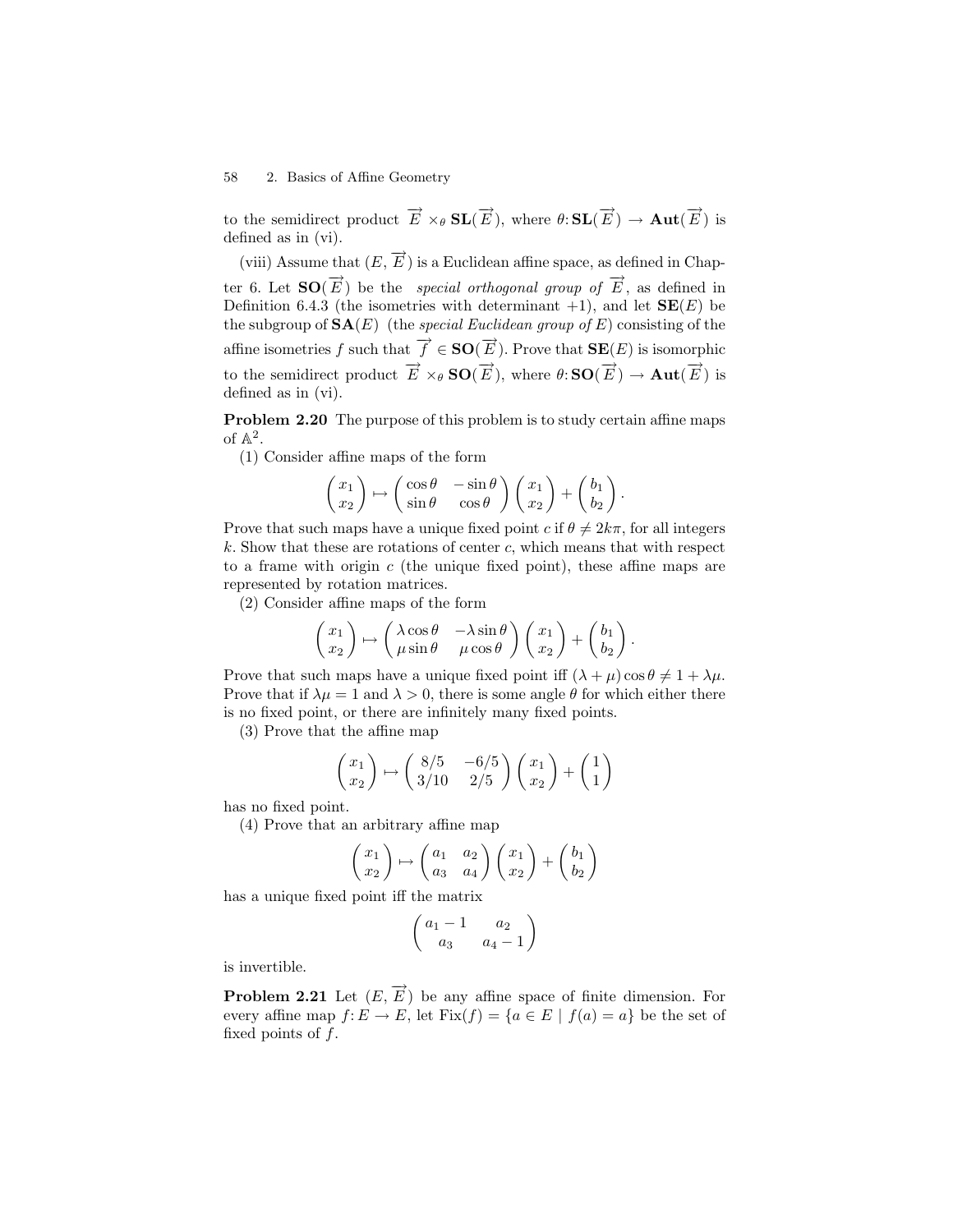(i) Prove that if  $Fix(f) \neq \emptyset$ , then  $Fix(f)$  is an affine subspace of E such that for every  $b \in Fix(f)$ ,

$$
Fix(f) = b + \text{Ker}(\overrightarrow{f} - \text{id}).
$$

(ii) Prove that  $Fix(f)$  contains a unique fixed point iff

$$
\operatorname{Ker} \left( \overrightarrow{f} - id \right) = \{ 0 \},
$$

i.e.,  $\overrightarrow{f}(u) = u$  iff  $u = 0$ . Hint. Show that

$$
\Omega \mathbf{f}(\mathbf{a}) - \Omega \mathbf{a} = \Omega \mathbf{f}(\Omega) + \overrightarrow{f}(\Omega \mathbf{a}) - \Omega \mathbf{a},
$$

for any two points  $\Omega, a \in E$ .

**Problem 2.22** Given two affine spaces  $(E, \overrightarrow{E})$  and  $(F, \overrightarrow{F})$ , let  $\mathcal{A}(E, F)$ be the set of all affine maps  $f: E \to F$ .

(i) Prove that the set  $\mathcal{A}(E, \overrightarrow{F})$  (viewing  $\overrightarrow{F}$  as an affine space) is a vector space under the operations  $f + g$  and  $\lambda f$  defined such that

$$
(f+g)(a) = f(a) + g(a),
$$
  

$$
(\lambda f)(a) = \lambda f(a),
$$

for all  $a \in E$ .

(ii) Define an action

$$
+:\mathcal{A}(E,F)\times\mathcal{A}(E,\overrightarrow{F})\to\mathcal{A}(E,F)
$$

of  $\mathcal{A}(E, \overrightarrow{F})$  on  $\mathcal{A}(E, F)$  as follows: For every  $a \in E$ , every  $f \in \mathcal{A}(E, F)$ , and every  $h \in \mathcal{A}(E, \overrightarrow{F}),$ 

$$
(f+h)(a) = f(a) + h(a).
$$

Prove that  $(\mathcal{A}(E, F), \mathcal{A}(E, \overrightarrow{F}), +)$  is an affine space. *Hint.* Show that for any two affine maps  $f, g \in \mathcal{A}(E, F)$ , the map **fg** defined such that

$$
\mathbf{fg}(a) = \mathbf{f}(\mathbf{a})\mathbf{g}(\mathbf{a})
$$

(for every  $a \in E$ ) is affine, and thus  $\mathbf{fg} \in \mathcal{A}(E, \overrightarrow{F})$ . Furthermore,  $\mathbf{fg}$  is the unique map in  $\mathcal{A}(E, \overrightarrow{F})$  such that

$$
f + \mathbf{fg} = g.
$$

(iii) If  $\overrightarrow{E}$  has dimension  $m$  and  $\overrightarrow{F}$  has dimension  $n$ , prove that  $\mathcal{A}(E, \overrightarrow{F})$ has dimension  $n + mn = n(m + 1)$ .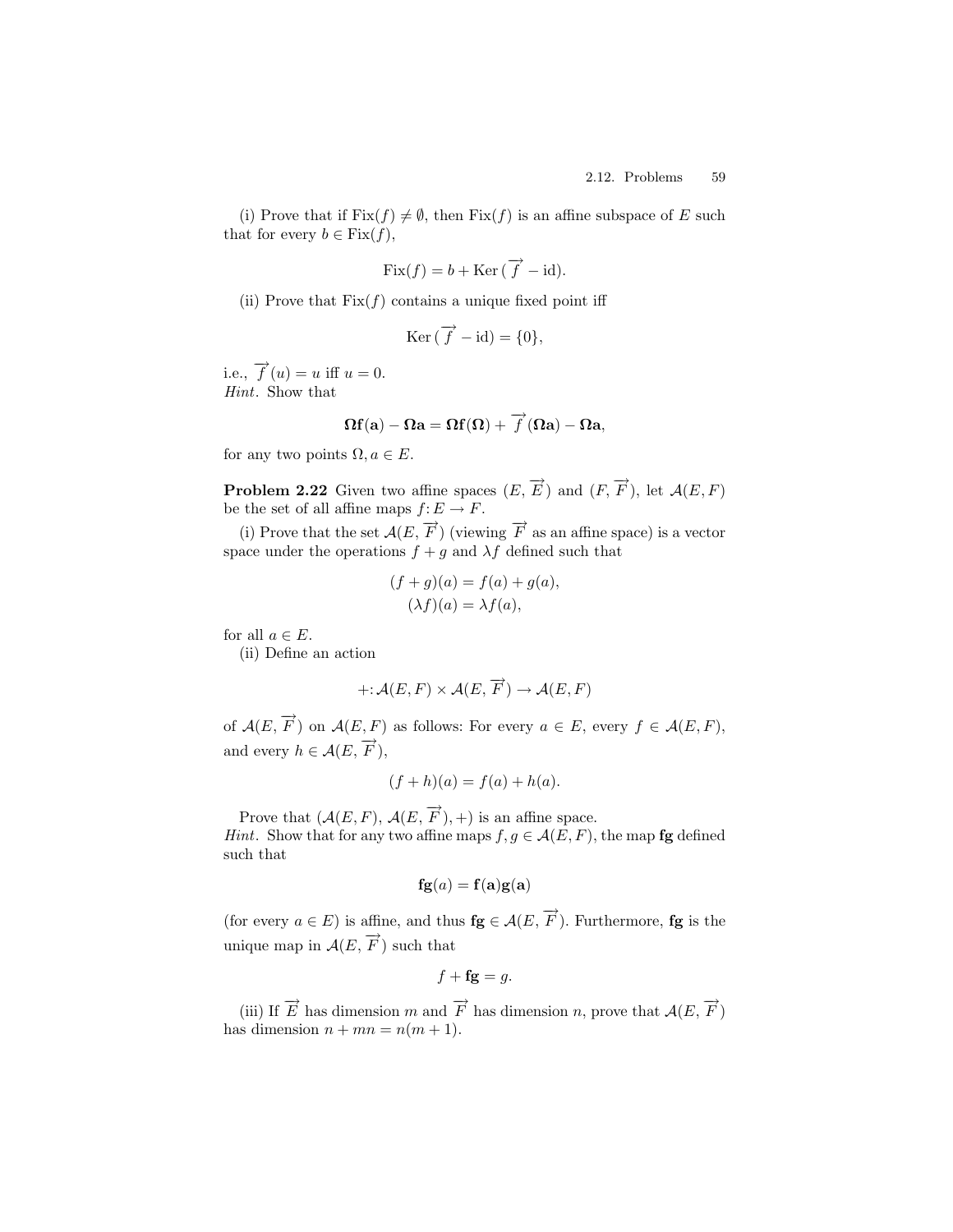**Problem 2.23** Let  $(c_1, \ldots, c_n)$  be  $n \geq 3$  points in  $\mathbb{A}^m$  (where  $m \geq 2$ ). Investigate whether there is a closed polygon with n vertices  $(a_1, \ldots, a_n)$ such that  $c_i$  is the middle of the edge  $(a_i, a_{i+1})$  for every i with  $1 \leq i \leq n-1$ , and  $c_n$  is the middle of the edge  $(a_n, a_0)$ .

*Hint*. The parity (odd or even) of n plays an important role. When  $n$  is odd, there is a unique solution, and when  $n$  is even, there are no solutions or infinitely many solutions. Clarify under which conditions there are infinitely many solutions.

**Problem 2.24** Given an affine space  $E$  of dimension  $n$  and an affine frame  $(a_0, \ldots, a_n)$  for E, let  $f: E \to E$  and  $g: E \to E$  be two affine maps represented by the two  $(n + 1) \times (n + 1)$  matrices

$$
\begin{pmatrix} A & b \\ 0 & 1 \end{pmatrix} \quad \text{and} \quad \begin{pmatrix} B & c \\ 0 & 1 \end{pmatrix}
$$

w.r.t. the frame  $(a_0, \ldots, a_n)$ . We also say that f and g are represented by  $(A, b)$  and  $(B, c)$ .

(1) Prove that the composition  $f \circ g$  is represented by the matrix

$$
\begin{pmatrix} AB & Ac + b \ 0 & 1 \end{pmatrix}.
$$

We also say that  $f \circ g$  is represented by  $(A, b)(B, c) = (AB, Ac + b)$ .

(2) Prove that  $f$  is invertible iff  $A$  is invertible and that the matrix representing  $f^{-1}$  is

$$
\begin{pmatrix} A^{-1} & -A^{-1}b \\ 0 & 1 \end{pmatrix}.
$$

We also say that  $f^{-1}$  is represented by  $(A,b)^{-1} = (A^{-1}, -A^{-1}b)$ . Prove that if A is an orthogonal matrix, the matrix associated with  $f^{-1}$  is

$$
\begin{pmatrix} A^\top & -A^\top b \\ 0 & 1 \end{pmatrix}.
$$

Furthermore, denoting the columns of A by  $A_1, \ldots, A_n$ , prove that the vector  $A^{\top}b$  is the column vector of components

$$
(A_1 \cdot b, \ldots, A_n \cdot b)
$$

(where · denotes the standard inner product of vectors).

(3) Given two affine frames  $(a_0, \ldots, a_n)$  and  $(a'_0, \ldots, a'_n)$  for E, any affine map  $f: E \to E$  has a matrix representation  $(A, b)$  w.r.t.  $(a_0, \ldots, a_n)$  and  $(a'_0, \ldots, a'_n)$  defined such that  $b = a'_0 f(a_0)$  is expressed over the basis  $(a'_0a'_1,\ldots,a'_0a'_n)$ , and  $a_{ij}$  is the *i*th coefficient of  $f(a_0a_j)$  over the basis  $(a'_0a'_1,\ldots,a'_0a'_n)$ . Given any three frames  $(a_0,\ldots,a_n)$ ,  $(a'_0,\ldots,a'_n)$ , and  $(a_0'', \ldots, a_n'')$ , for any two affine maps  $f: E \to E$  and  $g: E \to E$ , if f has the matrix representation  $(A, b)$  w.r.t.  $(a_0, \ldots, a_n)$  and  $(a'_0, \ldots, a'_n)$  and g has the matrix representation  $(B, c)$  w.r.t.  $(a'_0, \ldots, a'_n)$  and  $(a''_0, \ldots, a''_n)$ , prove